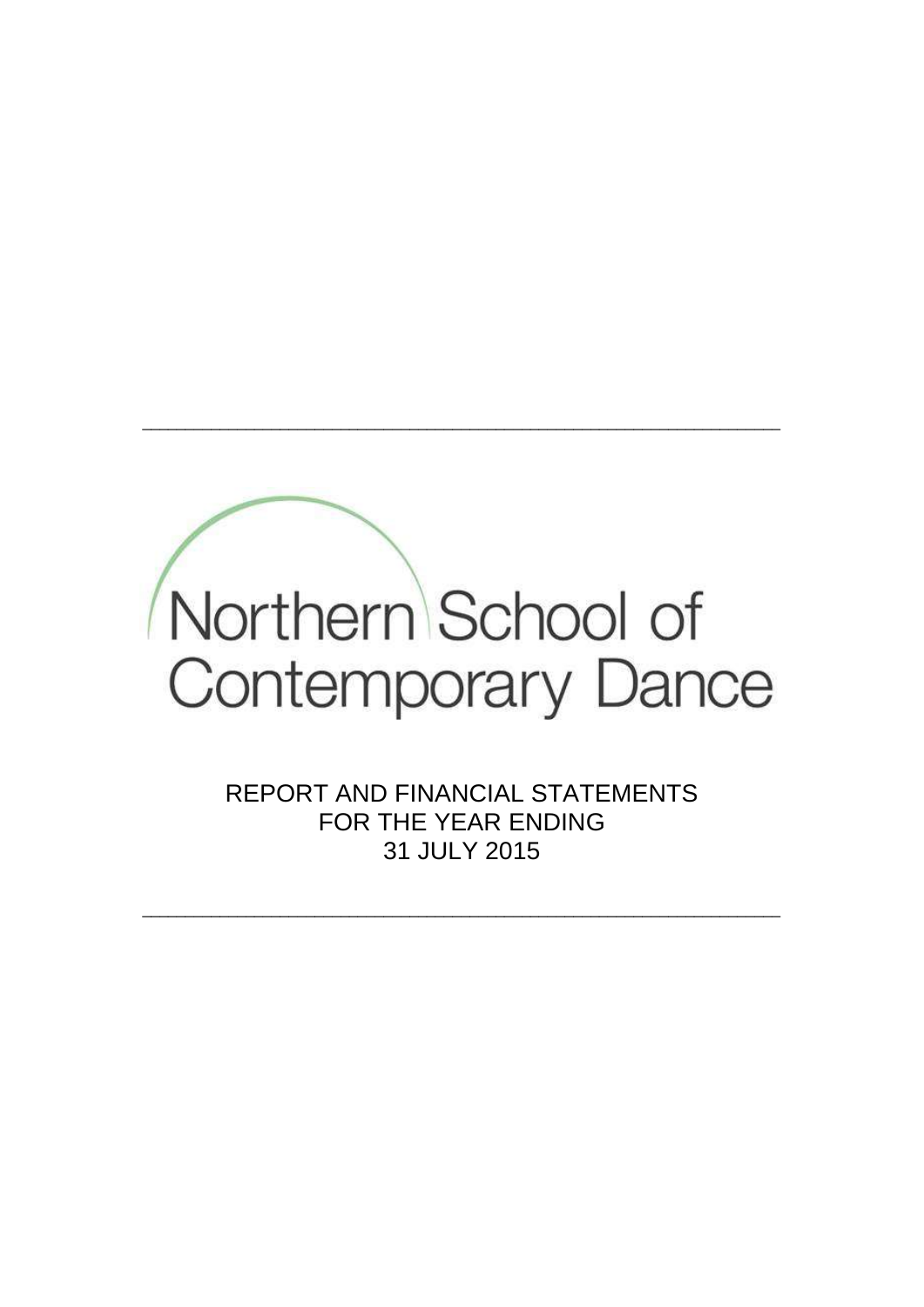# **CONTENTS**

## Page Number

| Operating and Financial Review                      | 3  |
|-----------------------------------------------------|----|
| <b>Chair of Governors Report</b>                    | 15 |
| <b>Corporate Governance Statement</b>               | 17 |
| Responsibilities of the Board of Governors          | 19 |
| Report of the Auditors                              | 23 |
| Income and Expenditure Account                      | 25 |
| Statement of Historical Cost Surpluses and Deficits | 26 |
| Statement of Total Recognised Gains and Losses      | 26 |
| Balance Sheet as at 31 July                         | 27 |
| <b>Cash Flow Statement</b>                          | 28 |
| <b>Statement of Principal Accounting Policies</b>   | 29 |
| Notes to the Financial Statements                   | 29 |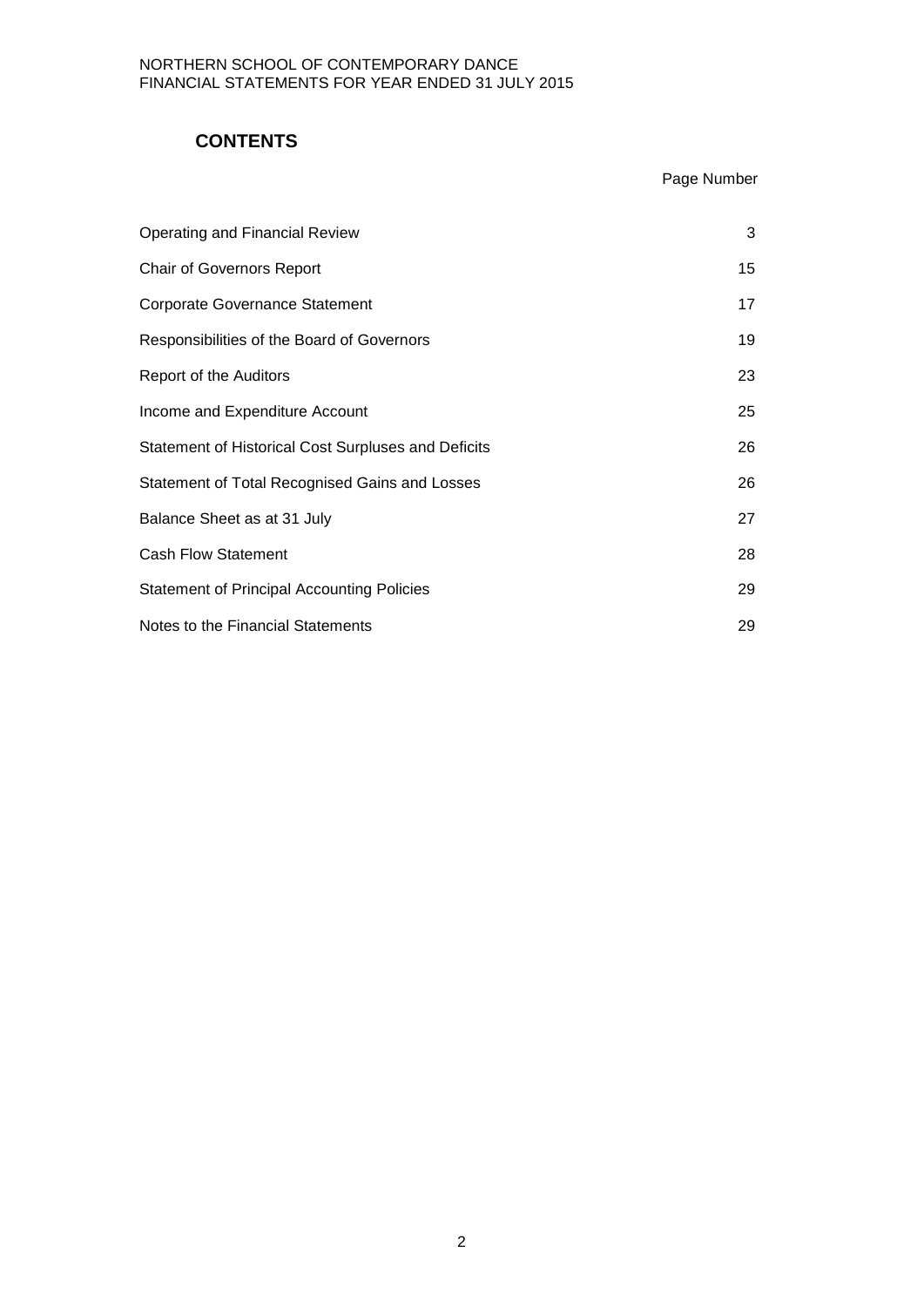# **OPERATING AND FINANCIAL REVIEW FOR THE YEAR FROM 1 AUGUST 2014 TO 31 JULY 2015**

# **NATURE, OBJECTIVES AND STRATEGIES:**

The members present their report and the audited financial statements for the year ended 31 July 2015. The Operating and Financial Review was prepared in accordance with the Accounting Standards Board's Reporting Statement, Charity Commission guidance on public benefit and section 4 of the Charities Act 2011.

## **Legal Status**

The Corporation was established under the Further and Higher Education Act 1992 for the purpose of conducting The Northern School of Contemporary Dance (NSCD). The School is an exempt charity for the purposes of the Charities Act 1993 as amended by the Charities Act 2006 and 2011. Since 2003, the Northern School of Contemporary Dance has been an constituent school of the Conservatoire for Dance and Drama (CDD).

## **Mission Statement**

The Northern School of Contemporary Dance's mission, as approved by its members, is to provide inspirational learning enabling aspiring contemporary dance artists and dance professionals, regardless of background, to shape the future of dance.

#### NSCD values:

- The transforming power of dance and arts education;
- Curiosity, self-reflection and open-mindedness;
- Inclusive learning, in a spirit of mutual respect and generosity;
- Innovation and research-led teaching;
- Aspiration and striving for excellence;
- Our diverse staff and student body that enriches and broadens the learning experience and inspires creativity;
- Collaboration by sharing and learning together;
- Continual development in artistic practice and in dance education;
- Our NSCD community and our relationship to the dance profession and to the wider community;
- Operating in the most cost-effective way to best support student achievement and staff development;
- Contributing to developing the cultural wealth of Leeds and the North.

#### **Public Benefit Statement**

The Northern School of Contemporary Dance, as a constituent School of the Conservatoire for Dance and Drama, uses its exceptional funding to deliver additional public value in six ways:

- a. Producing exceptional artists who shape the future of dance, drama and circus arts;
- b. Fostering talent and creativity through world-class vocational training;
- c. Finding and nurturing the finest UK talent;
- d. Supporting the cultural infrastructure;
- e. Fuelling development in the creative industries;
- f. International leadership in dance, drama and circus arts.

The Conservatoire was born from a need to protect high level vocational training in dance and drama and to sustain the UK's leadership in these fields internationally. The addition of circus arts to the Conservatoire's portfolio enhances the UK's reputation in this field.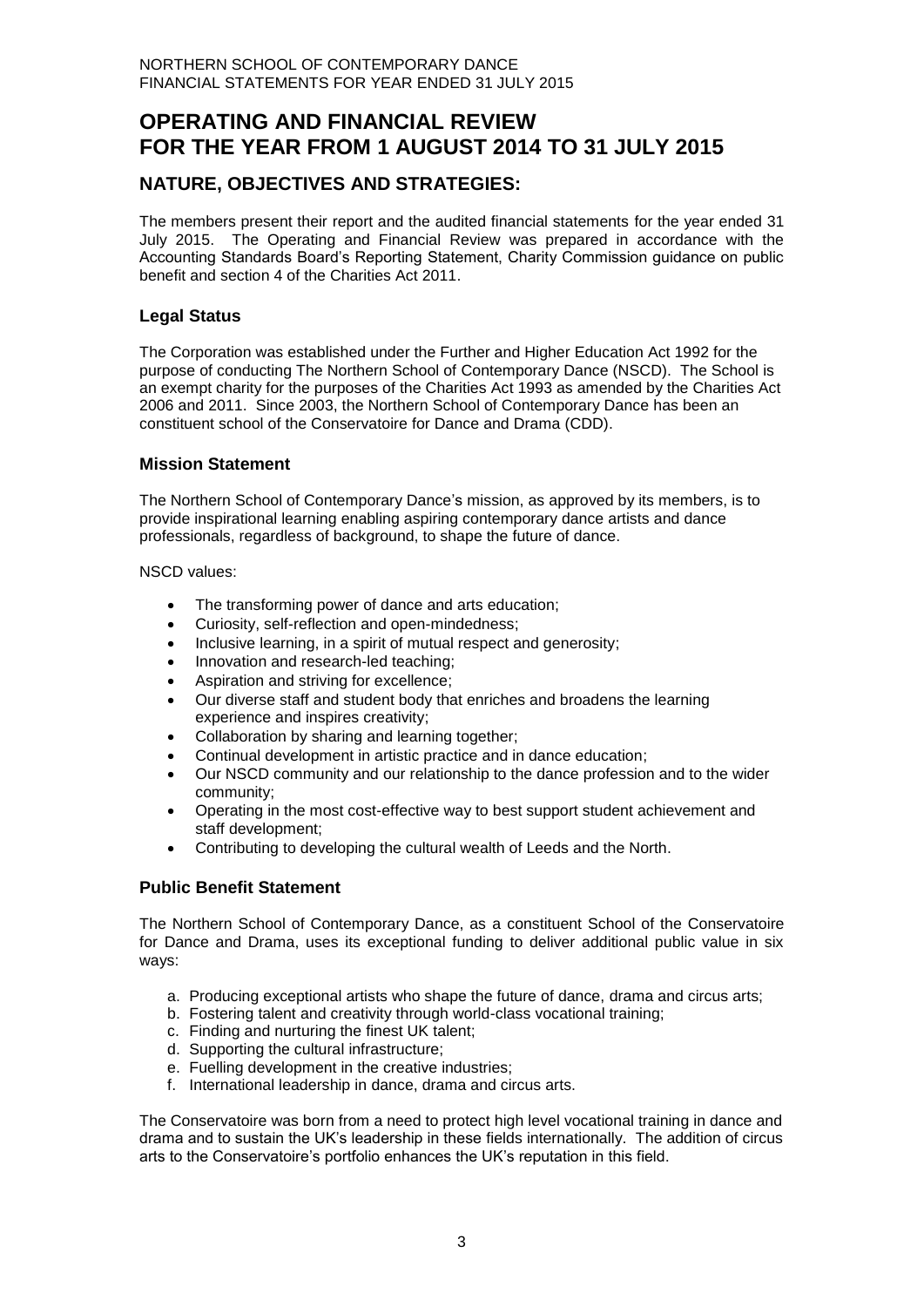## **Public Benefit Statement continued**

NSCD has had regard to the Charity Commission's guidance on public benefit. The primary public value delivered by the School within the framework of the Conservatoire is that it produces world-class alumni who go on to shape the future of the performing arts.

This has cultural, economic and reputational value, which extends beyond the School.

The specialist training needed to succeed at the highest levels is made available to the finest talents irrespective of background, and the School is unstinting in the search for talent wherever it can be found, including non-traditional forms and sources. This process stimulates wider participation in the arts and provides in the Conservatoire and its constituent schools a national point of aspiration for dance, drama and circus students throughout the UK.

The additional public value cannot be secured without training of this kind, with its defining focus on nurturing young artists as individuals. The School is rigorous in its delivery of training, compassionate in its support for its students and imaginative in its promotion of dance. It provides valued support to the cultural infrastructure and fuels the development of the creative industries, pushing the boundaries of the art forms, developing national capability in new areas, building enterprise and enriching national life with its public performance programming. Its international work increases the UK's world standing in the arts and enhances the competitiveness of UK higher education. Its graduates are cultural ambassadors who extend and enhance the creative life of the UK.

#### **Implementation of the Strategic Plan**

An updated Strategic Plan for the period from 01 August 2013 to 31 July 2018 was approved and adopted by the Board on 15 July 2014. The updated plan incorporates additional stakeholder feedback and contextualises the approved aims and objectives.

The Strategic Plan places focus on how the School can integrate further and maximise the benefits of its different departments and strands of activity to benefit student learning, and to contribute to artist and audience development. The Plan conceptualises this as three themes of work, which cut across departmental boundaries and feed into each other: developing artists, learning and performance. There is a virtuous spiral of engagement and learning in the interaction between NSCD students at all levels, professional artists and companies performing in the Riley Theatre and the School's audiences and community participants.

The School encourages **learning** for students, staff, the emerging and established artists it works with, as they engage with young people and contribute to developing the art form, and for audiences and community members participating in classes and performance related workshops. **Performance** is at the heart of everything the School does: full-time students are preparing for careers primarily in performance, building an audience for dance in Leeds through professional and student theatre programming, and young people and their parents are encouraged both to perform and to see performance. The final strand, **developing artists**, captures NSCD's role as a leader in arts education, not only in training students for careers as artists and arts professionals, but supporting talented retention and also artistic infrastructure with the North of England. In this the School seeks to empower others to develop the artists of the future through collaboration and strategic partnerships.

The School's strategic aims and objectives can be summarised as follows:

- 1. To provide **Inspirational Learning** for students, staff and artists
- 2. To be an **International Centre** in Leeds for dance education
- 3. To secure a **Sustainable Future** that enables NSCD to achieve its artistic aspirations

Progress is formally reviewed by the governing body on an annual basis, against key objectives for the year, supplemented by the receipt of regular reports on progress throughout the lifetime of the plan.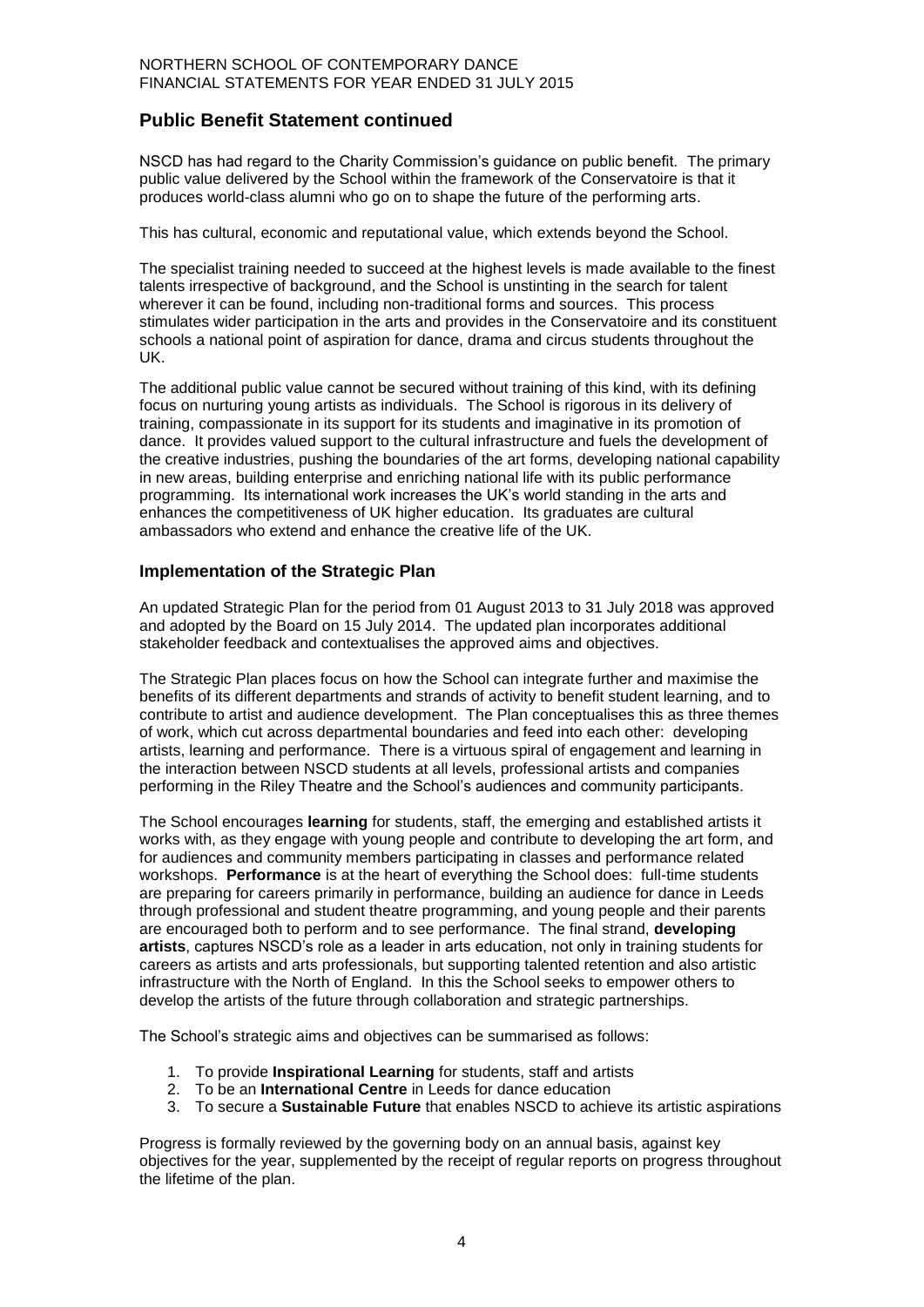## **Implementation of the Strategic Plan continued**

The School's specific objectives for 2014/15 and achievements against those objectives are addressed below:

1. Provide a clear and concise Development & Fundraising Strategy for approval and adoption by the Governing body.

*Update: two reports were commissioned during the year to ascertain the most effective ways of increasing development and fundraising activities at NSCD. Information was gathered and assessed from similar specialist institutions with a proven track record of being successful in this area. In addition, the potential to grow overseas recruitment in a targeted manner was evaluated. A Development & Fundraising Strategy, underpinned by the recommendations from the consultancy work, was presented and approved by the Board in the summer term 2015.*

2. The continuing development of external relationships in Leeds and the North, with a focus on forging new partnerships and strengthening existing ones in promoting Leeds as a major centre for dance. This objective will give rise to more opportunities for current students and graduates, retaining talent and promoting cultural development in the region. In addition, work to improve NSCD's International profile as a world-leading centre for dance education.

*Update: Gracefool Collective, a collaboration of five graduate choreographers from NSCD, has been successful in receiving the new Catapult award. This is the final year of The LankellyChase funding, which has proved highly successful as a stepping stone from the School into the profession. The School is in discussion with Spin Arts, our delivery partner on this award, who has approached the Arts Council England, to continue this provision in the future.*

*Through a successful Grant for the Arts application, the School programmed two showcases of graduate talent, both of which have been successfully received. NSCD also programmed both national and European cutting-edge performance work. Professional workshops have been provided as wrap-around activities to this provision and the School looks set to achieve audience targets for the season which ends in Spring 2016.*

*In partnership building and providing opportunities for current students and graduates, VERVE's performance at the opening of the Dance UK National industry conference was a highlight, with the presentation of graduate Jamaal Burkmar's "Ocean" as well as the high octane dancing attracting praise from industry leaders Wayne McGregor and Arlene Phillips.* 

*Two of the artists, supported through the NSCD showcases, have achieved major breakthroughs in the industry this year, with Jamaal Burkmar being awarded the New Adventures choreography award and Carlos Pons Guerra being the only choreographer outside of the Rambert Dance Company invited to choreograph as part of the company's workshop performance programme for emerging talent.*

3. Further develop the potential for the School to provide student accommodation and state of the art facilities synonymous with specialist conservatoire education.

*Update: Over the year the School has detailed the ideal spaces and square footage required for a new build and assessed and ruled out as not appropriate the available buildings/sites within Chapeltown flagged up by Leeds City Council. NSCD is in dialogue with two national providers of student accommodation about the potential of a new build to include all academic facilities along with student accommodation, with a potential site in the cultural quarter of Leeds identified as ideal for a bespoke build. There is interest from the private owner in selling the land.*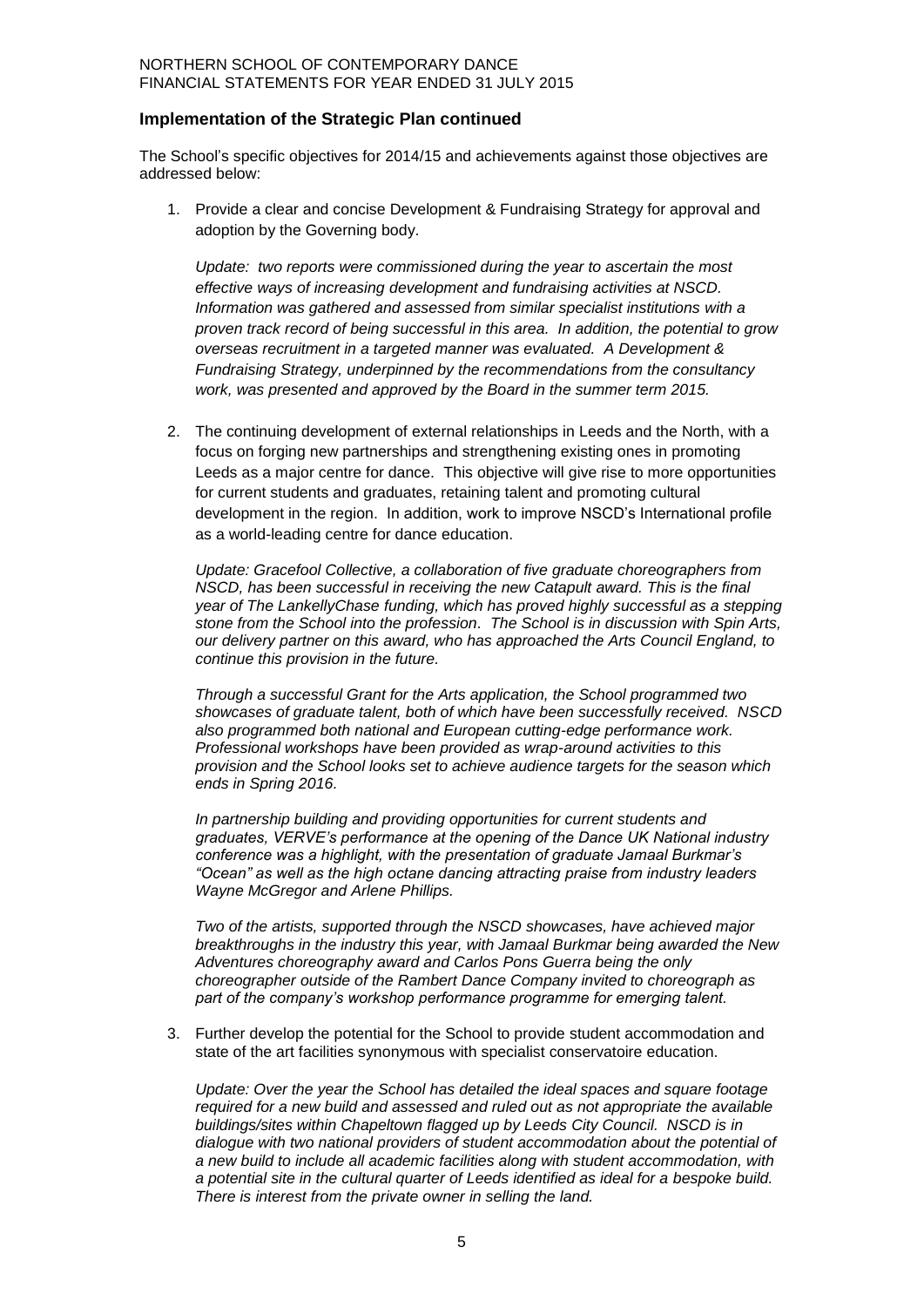## **Looking forward to 2015-16 onwards**

The Conservatoire continues to be in close conversation with government and HEFCE about the future of its funding. By working together, the eight Conservatoire schools represent an elite group of vocational institutions in dance, drama and circus arts which strengthens the voice of performing arts training. The provision of Institution-specific funding is subject to review in 2015/16. The Conservatoire has submitted a case to the review and it is anticipated that organisations will be informed of whether they will continue to qualify for this form of HEFCE funding beyond 2015/16 by January 2016. If the Conservatoire is successful, funding levels will be announced in March 2016. The Corporation meets in November 2015 to carry out scenario planning for a potential eventually of managing HEFCE funding cuts.

Throughout 2015/16 the Conservatoire and its constituent schools will continue to monitor closely student applications, provide full and detailed information about the financial support available to students and respond to consultations and requests for information.

In 2015/16, NSCD launches an MA in Contemporary Dance, providing an opportunity for those students who have successfully completed a Postgraduate Diploma to progress onto a fourth term of study towards an MA qualification. This involves a student undertaking a substantial independent project, carrying out research at an advanced level, relative to the chosen field of study. The research project facilitates in-depth investigation into an aspect of contemporary dance practice, likely to be drawn from the experience and learning encountered on the Postgraduate Diploma course. The MA stage of study is characterised by self-directed research, with the guidance of a supervising tutor or mentor.

The School will carry on developing relationships and professional networks that support both staff and students, building on the contribution and profile of NSCD locally, nationally and internationally. It is expected that, alongside partners, the NSCD will continue to play a major part in the development of a Leeds Dance Strategy which seeks to propose Leeds as one of two major dance hubs outside of London. NSCD is seen as a key player in this ambition for Leeds and dance is a major strength in Leeds City Council's bid for the 2023 European Capital of Culture. Grant income has been secured from the Arts Council England for the Northern Children and Young Peoples Network for Dance; a project which aims to provide progression routes into dance for children and young people in the North of England via a solid support network.

As a partner in the European Dance Academy Network, of which NSCD is a founder member, the School will continue to work with the three European partner schools on delivering an ERASMUS+ programme of intensive study weeks and the production of an online learning resource as an outcome of the project. Following the completion of a successful study week in Spring 2015, students and staff representatives will take part in a week of seminars and a performance project at Fontys Academy, University of Tilburg, Holland, in October 2015.

With an outline Development Strategy now in place, a major drive for the School in 2015/16 will be to implement development and fundraising initiatives to reach strategic targets for the first year; the budget and new staffing structure have enhanced the resource allocated to these areas.

In terms of Riley Theatre programming, the aim will be to secure a permanent funding stream and build the professional development and European performance profile of the theatre, and continue work on promoting Riley Theatre as a cultural hub. This will be enhanced by capital investment in the foyer as a Front of House facility for the theatre, improving furnishing and lighting, as well as by enhanced promotion through marketing of the venue. The theatre can provide professional development opportunities for graduates, encouraging talent retention whilst also bridging the gap between specialist education and securing employment in the dance industry.

Positive discussions have been held with three notable choreographers and the School will be working in collaboration to enhance the student offer at the School by building links and strengthening relationships to increase student employability.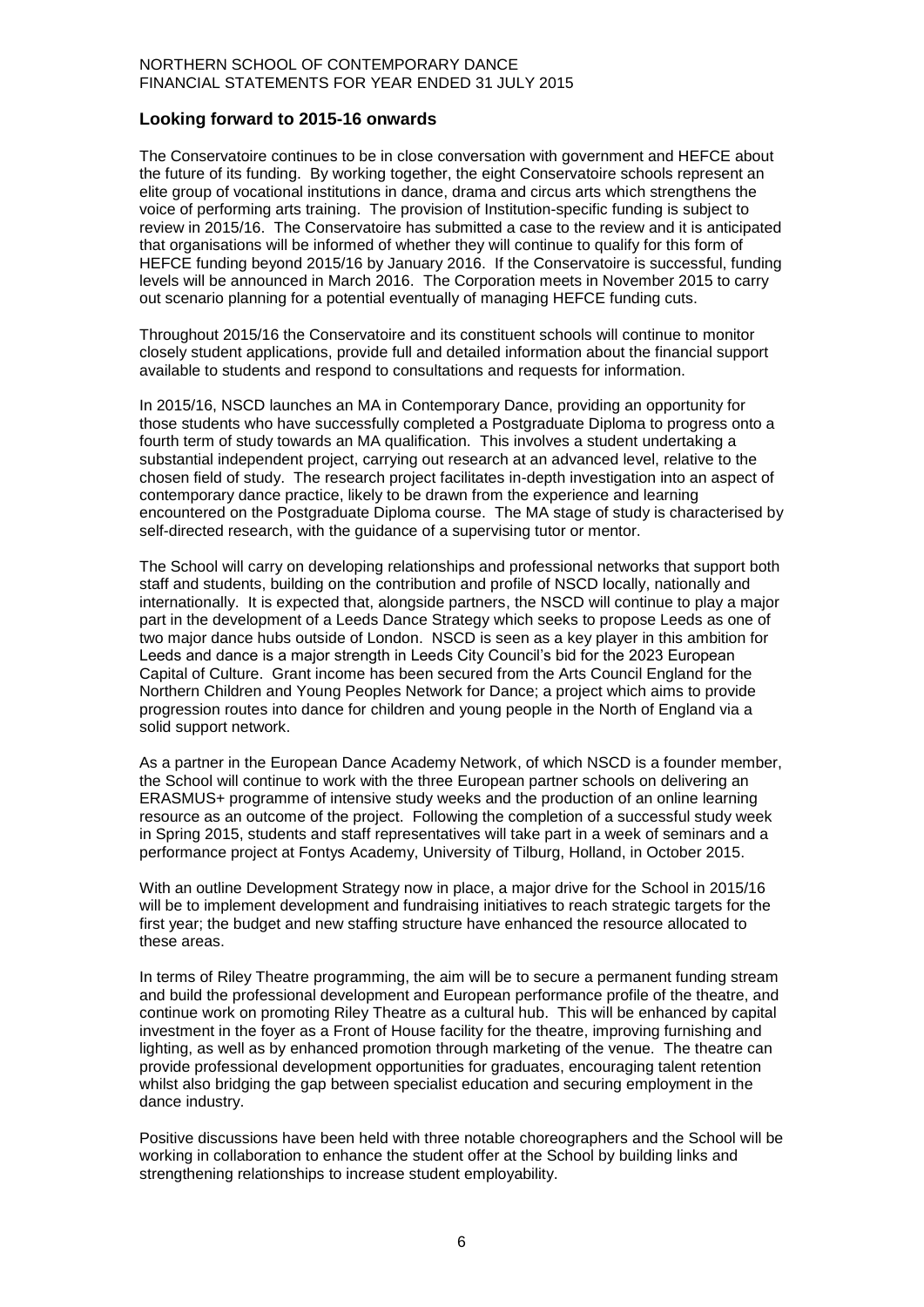## **Financial Objectives**

The School's financial objectives are:

 To ensure that NSCD continues to be a going concern by maintaining financial stability, exploring new income streams to aid development and capital investment, delivering a net surplus year on year and building reserves to provide security.

*Update: A surplus of £387K has been achieved for the financial year 2014/15. This out-turn has provided the School with the required level of reserves, being a value equal to at least six months of expenditure, and offers stability in more uncertain times. Development plans were delayed during 2014/15 and, as a result, the Board has approved a transfer from reserves of £80K to enhance activities in 2015/16. A key risk for NSCD is the reduction or discontinuation of Institute-specific funding, combined with any efficiency cuts applied to HEFCE funding. The budget for the forthcoming year is in line with the target set by the Board of £100K net surplus. The forecast will be monitored closely throughout 2015/16 with a view to achieving the determined target, irrespective of funding cuts, whilst still protecting the student experience. Any additional funds secured from development opportunities will be channelled into further enhancing the curriculum and capital projects; particularly in exploring those which, in the long-term, could provide more studio capacity and student accommodation.* 

 To maintain existing and build new funding streams to assist eligible students by providing financial support via scholarships and bursaries; therefore improving student retention and enabling students to concentrate on their dance practice.

*Update: The School already has a significant level of residential and hardship bursary funds to distribute to qualifying learners studying on the Foundation course due to the generous support provided by both the Education Funding Agency and the Skills Funding Agency. In line with the introduction of the new tuition fee regime, the CDD has set up a Scholarship Fund to offer the option of a fee discount or cash bursary to eligible students. This Scholarship Fund has gradually replaced the Bursary Fund which was available for students paying the old regime tuition fee levels. The School will continue to actively explore other funding opportunities over the next academic year and has already been successful in obtaining funds for distribution from a number of Trusts and individuals.*

## **Performance Indicators**

As a Higher Education Institution, affiliated to the Conservatoire for Dance and Drama (CDD), the School measures its performance by the overall employment targets set by HEFCE for conservatoire performing arts institutions and by successful qualification and completion rates. The School also carefully monitors student recruitment and retention, reflecting its concern for providing the widest possible access to the highest level dance training opportunities available in the UK. Four key performance indicators are noted below:

#### **Student Recruitment**

Students can apply and book auditions via a bespoke online application system. 664 applications were received for 2014/15 entry to the BPA, Postgraduate and Foundation programmes, for which approximately 110 places were available. This is slightly lower when compared to the previous year, where applications received totalled 730. The decrease is in relation to the BPA and Foundation auditions, with applications for the postgraduate pathways in line with the previous year. Applications for entry to 2015/16 degree programmes have reduced across the sector and NSCD numbers are consistent with the trend. However, the overall quality of the applications was of a higher standard than previously.

#### **Qualification and Completion rates**

From the students graduating in July 2015, 51 completed the BPA programme of which 36 achieved first class awards, 15 achieved a 2:1 classification. No students achieved a 2:2 or a 3<sup>rd</sup> classification.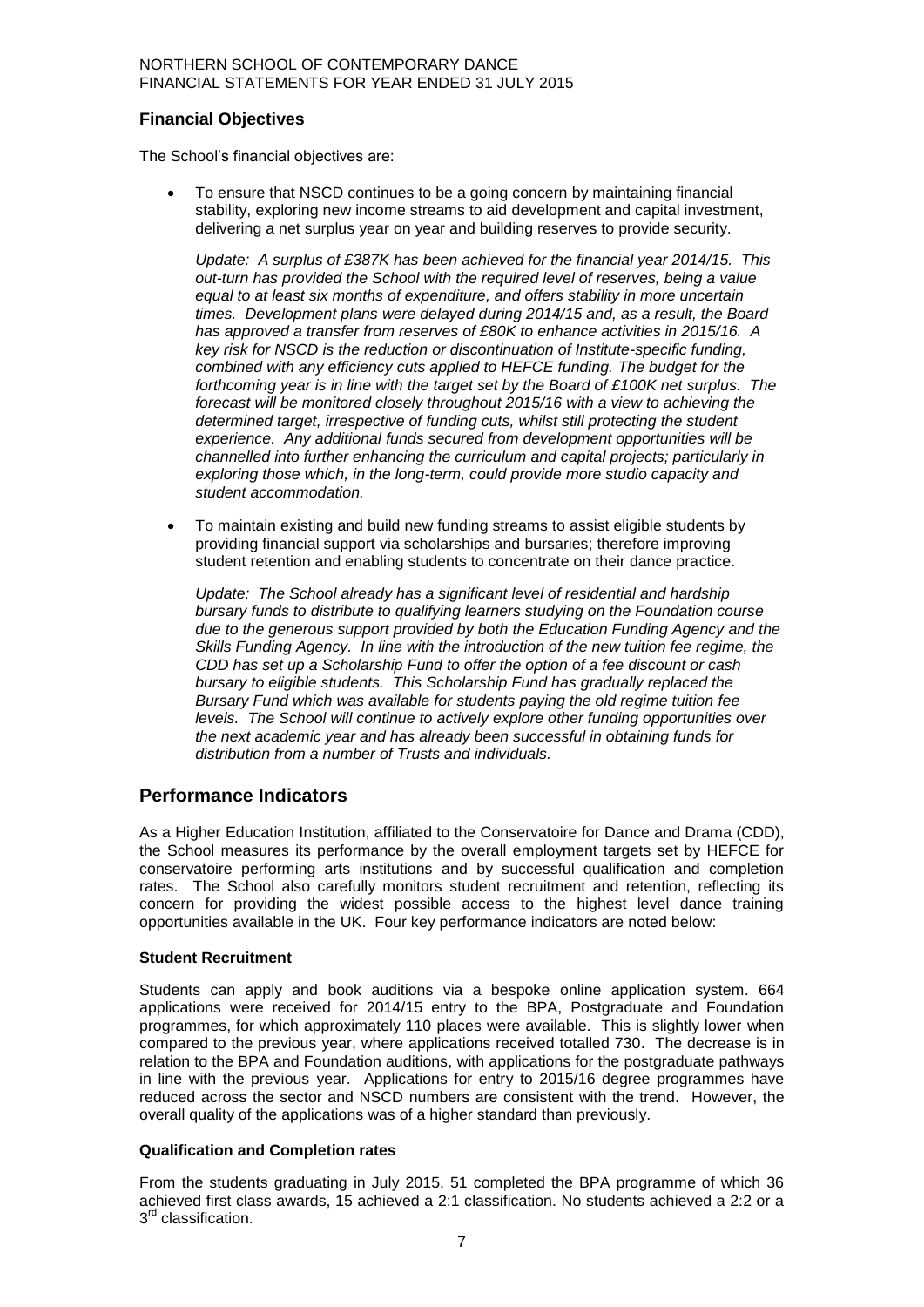The student classifications reflect a notable increase in first class awards of 18% when compared to last year, building further on the rise of 13% in 2013/14. This rise is in part due to a new regulation introduced by the University of Kent in 2014/15 which 'rounded up' the marks of 5 students who in the past would have achieved a 2:1 rather than an award in the First Class category. Postgraduate achievement continues to be high with 14 students being awarded a Distinction and 2 students a Merit across both Postgraduate Pathways.

A total of 30 students successfully completed the Foundation Course, with 1 learner deferring during the academic year, returning to study in 2015/16.

#### **Student Destinations**

As a member of the CDD, the School is subject to the conditions of Institution-specific funding for specialist institutions, specifically with regard to employment outcomes. The target set for achieving professional employment for CDD graduates in the dance/drama and circus arts fields is 75% within 3 years of graduation. The most recent figures from the 2014 Destinations of Leavers in Higher Education demonstrate that, 6 months after graduating, 100% of BPA respondents were engaged in employment or further training. 75% of respondents were known to be in significant dance, drama or circus employment or undertaking further study. The further 25% were known to be in other employment not related to the field of study.

#### **National Student Survey**

The results of the survey have out-performed previous years in all categories and are far higher than the industry standard. The scores obtained, from a 92% response rate are: teaching 4.6, assessment & feedback 4.2, academic support 4.6, organisation & management 4.4, learning resources 4.7 and personal development 4.5. The scores cumulate into an overall satisfaction rate of 4.5 (each category being based on highest score available being 5).

## **FINANCIAL POSITION**

## **Financial Results**

The School has retained a surplus of £387K (2014: £208K) which has assisted in building reserves to the required value of covering a minimum of six months expenditure and to provide a buffer should government funding significantly diminish. It has also supported the Corporation's decision to approve a transfer from reserves in 2015/16 of £80K to fund development initiatives. The transfer relates to funds not utilised in 2014/15 due to the Development & Fundraising Strategy being adopted towards the end of the summer term.

A full staff restructure was undertaken and concluded at the end of July 2014 in time for the start of this academic year. The new structure has enabled the re-alignment of resource to meet the key strategic aims of the School, particularly across academic areas. The School has been operating with a number of vacancies over the final term of 2015 as recruitment was placed on hold until a review of the structure was undertaken in the Spring 2015. It is expected that the School will have a full complement of staff early in 2016.

Savings achieved in general expenditure have allowed for additional investment in the core provision offered to students; placing emphasis on delivering a relevant and further enhanced curriculum which reflects the skill set required in the competitive market place following graduation. The guest artist and teacher budget was increased to offer diversity, supplementing the core staff base with specialist knowledge and ensuring current industry insight.

The School is also committed to maintaining and building upon the learner support provision already in place, to enable the continued well-being of its students, whilst ensuring the support is tailored to satisfy the particular needs of those studying dance within a Conservatoire environment.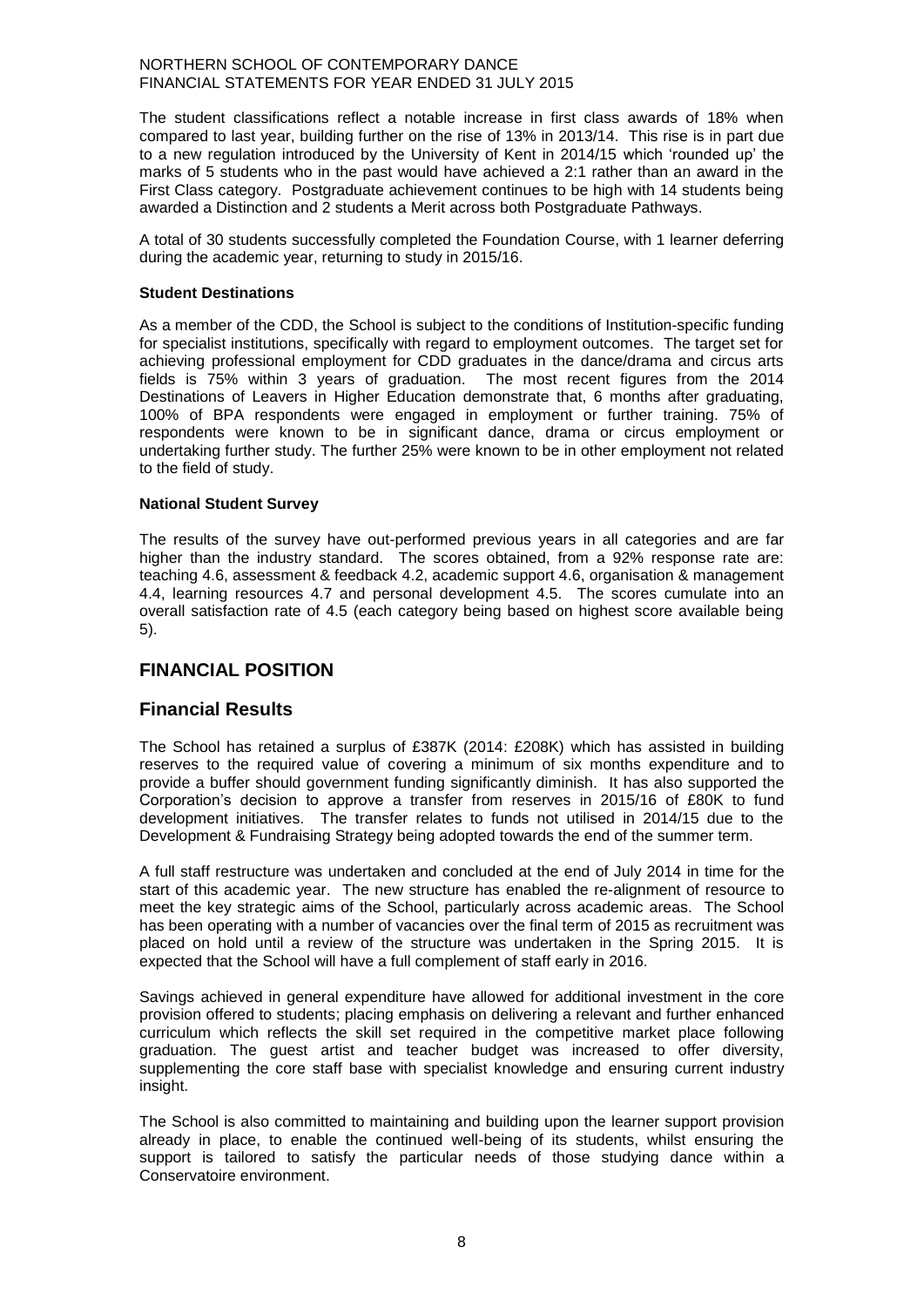The use of technology is now so ubiquitous with learning, teaching and the modern workplace that ensuring an up-to-date provision of student resource across a range of special areas is crucial. Capital purchases included upgrading the Riley Theatre, installing projectors, purchasing ICT equipment and improving the infrastructure. A new student records system has been purchased, which has also aided the move to an electronic registration system from the start of 2015/16.

The School continues to maintain its buildings and improve utilisation of space wherever possible. A building feasibility project is underway to assess both medium and long-term needs, including the potential to provide student accommodation and to increase classroom and studio capacity in order to facilitate smaller class sizes. Additional facilities would enable the School to explore expanding the academic offering, which aligns with development plans.

Some projects were delayed in 2014/15, with the associated costs equating to circa £35K. These will be carried out in the forthcoming academic year, including the creation of a new and more visible reception and security area. The relocation of reception has, in turn, enabled the relocation of the Student Services department; the new office is more accessible to students and increases an already good customer-focus.

The School appreciates the generous financial support for students it has received from The Leverhulme Trust, The LankellyChase Foundation, HEFCE via the Conservatoire for Dance and Drama (CDD), the Education Funding Agency (EFA), the Skills Funding Agency (SFA), Friends of NSCD and individual donations. Support for core School activities in the year was also received from the CDD (HEFCE teaching grant and related funds), the EFA, the SFA, the Department for Education (music and dance scheme) and Arts @ Leeds.

## **Reserves Policy**

The School normally adopts a policy of retaining at least 6 months working capital as a reserve. The current financial year has seen an increase in reserves, largely due to realising a net surplus of £387K, partly offset by the pension liability increasing by £136K.

The strengthened reserves will provide stability over a period of financial uncertainty in terms the continuation and level of Institution-specific funding and funding for postgraduate study. Furthermore, the reserve levels will increase the School's ability to absorb any efficiency cuts applied by the government following the comprehensive spending review in the autumn 2015 and the volatility of the pension liability.

The reserves policy enables the School to meet on-going commitments and cash-flow needs. Careful monitoring will continue to assess the likely impact associated with the Local Government Pension Scheme liability and the financial climate as a whole.

## **CURRENT AND FUTURE DEVELOPMENT AND PERFORMANCE**

#### **Student Numbers**

As a constituent school of the Conservatoire for Dance and Drama in receipt of Institutionspecific funding, student numbers at NSCD are restricted to remain at under 200 Full Time Equivalent (FTE) places. The ratio of applications to enrolments across the Foundation and Degree courses (a joint audition is held for those courses) equates to 8:1, with the same ratio also applying for the Postgraduate Pathways.

#### **Curriculum Developments**

#### *2014/15*

A new staffing structure was implemented at the start of the year which addresses both the desire within the School to take a more organic approach to the holistic development of a dancer and to have a sharper careers focus for preparing students for the profession.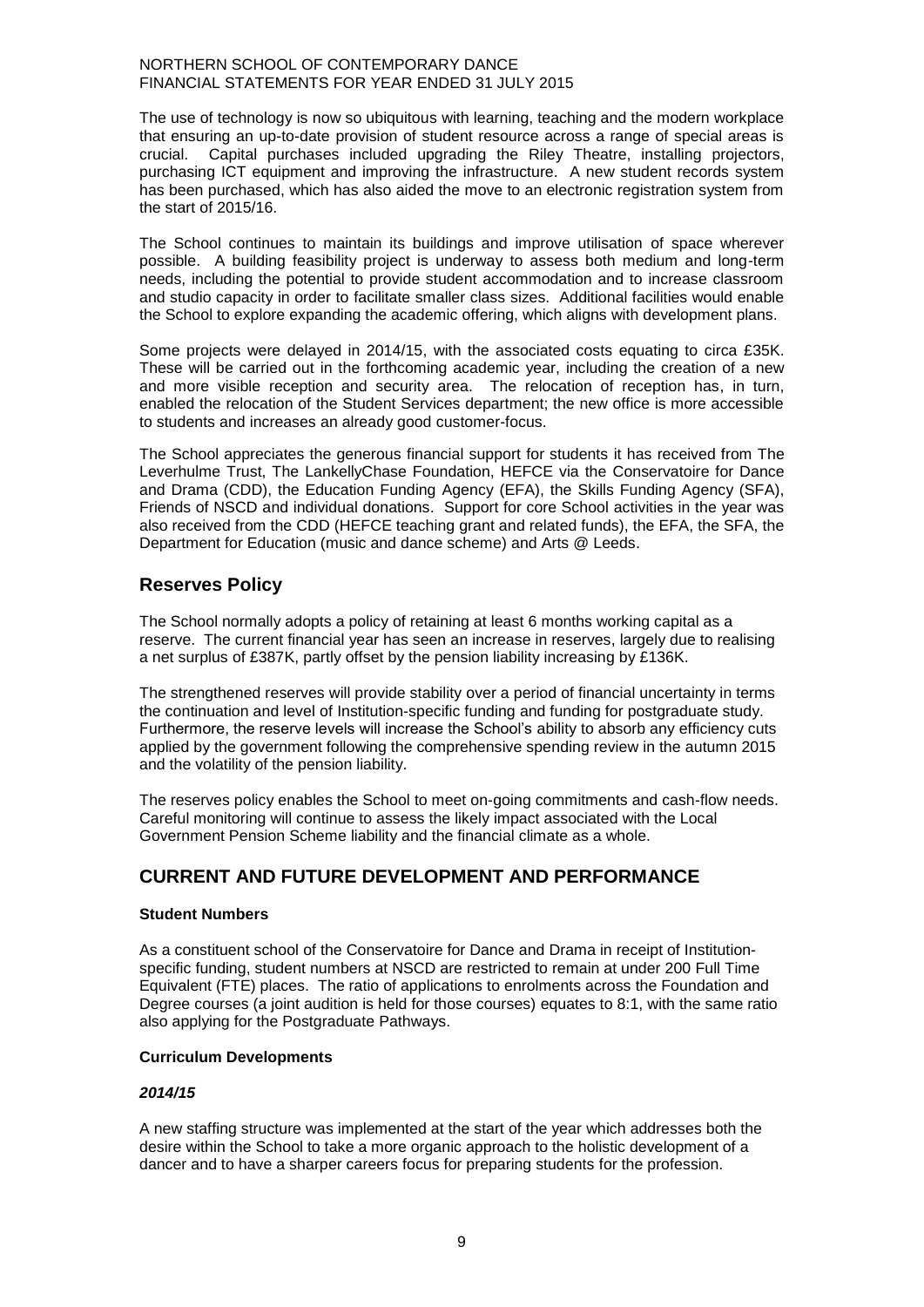Academic subjects now fall within only two faculties; performance and creative and contextual studies. A new role, Head of Professional Development, brings together the theatre programming and careers work with an attention on artistic development, encouraging innovation and supporting graduates beyond the School.

NSCD continues to improve on the consistency of excellence in teaching delivery. Over this year emphasis has been given to embedding peer observation, to tutorial and feedback training for teaching staff and to building methodologies for sharing best practice.

During the year, the School embedded curriculum and academic developments including adjusting the marking system of contemporary and ballet technique to give more weighting to continuous assessment and strengthening both partner work and improvisation within the curriculum to reflect industry requirements and respond to graduate feedback.

A stronger focus has been given to professional development, including careers-related sessions and opportunities to undertake co-curricular and extra-curricular experiences.

Students have undertaken apprenticeship opportunities in company settings, via an application process NSCD set in place from the start of the year. In addition, the guest artists budget was increased and year groups divided into smaller groupings, wherever possible, to work with visiting choreographers within the curriculum.

Following the revalidation of the Foundation Course in 2013/14 small changes were made to reduce the assessment pressure on students, these changes will give students more time to develop their critical skills before being involved in a formal assessment.

#### *2015/16*

The BPA Programme will be reviewed to ensure maximum cohesion and connectivity across all strands of learning. The School will work with Professor Matthew Wyon to introduce periodisation across the curriculum, theming and phasing activity to enhance learning, achieve peak performance and reduce injury for young dancers training for the profession.

2015/16 sees the introduction of an MA in Contemporary Dance, which gives students who have successfully completed the Postgraduate Diploma, the opportunity to study for a further term to obtain an MA qualification.

Over 2015/16 the School will develop a new one year postgraduate programme designed for 12 overseas students, to be introduced in September 2017 following validation through the University of Kent. The provision is aimed to develop the international standing of the School and increase and improve its business model.

## **Payment Performance**

The School's policy is to use its purchasing power fairly and to pay promptly and as agreed.

The terms for payments for purchases under major contracts are settled when agreeing other terms negotiated with the suppliers. It is the School's usual policy to make payments for other purchases by the end of the month following the date of supply, provided that the relevant invoice is presented to the School in a timely fashion and is complete. Smaller organisations and individuals may be paid more promptly.

The Late Payment of Commercial Debts (Interest) Act 1998, which came into force on 01 November 1998, requires schools, in the absence of agreement to the contrary, to make payments to suppliers within 30 days of either the provision of goods or services or the date on which the invoice was received. This timescale is adhered to in the absence of an alternative agreement being in place.

## **Post-Balance Sheet Events**

There are no reportable post-balance sheet events.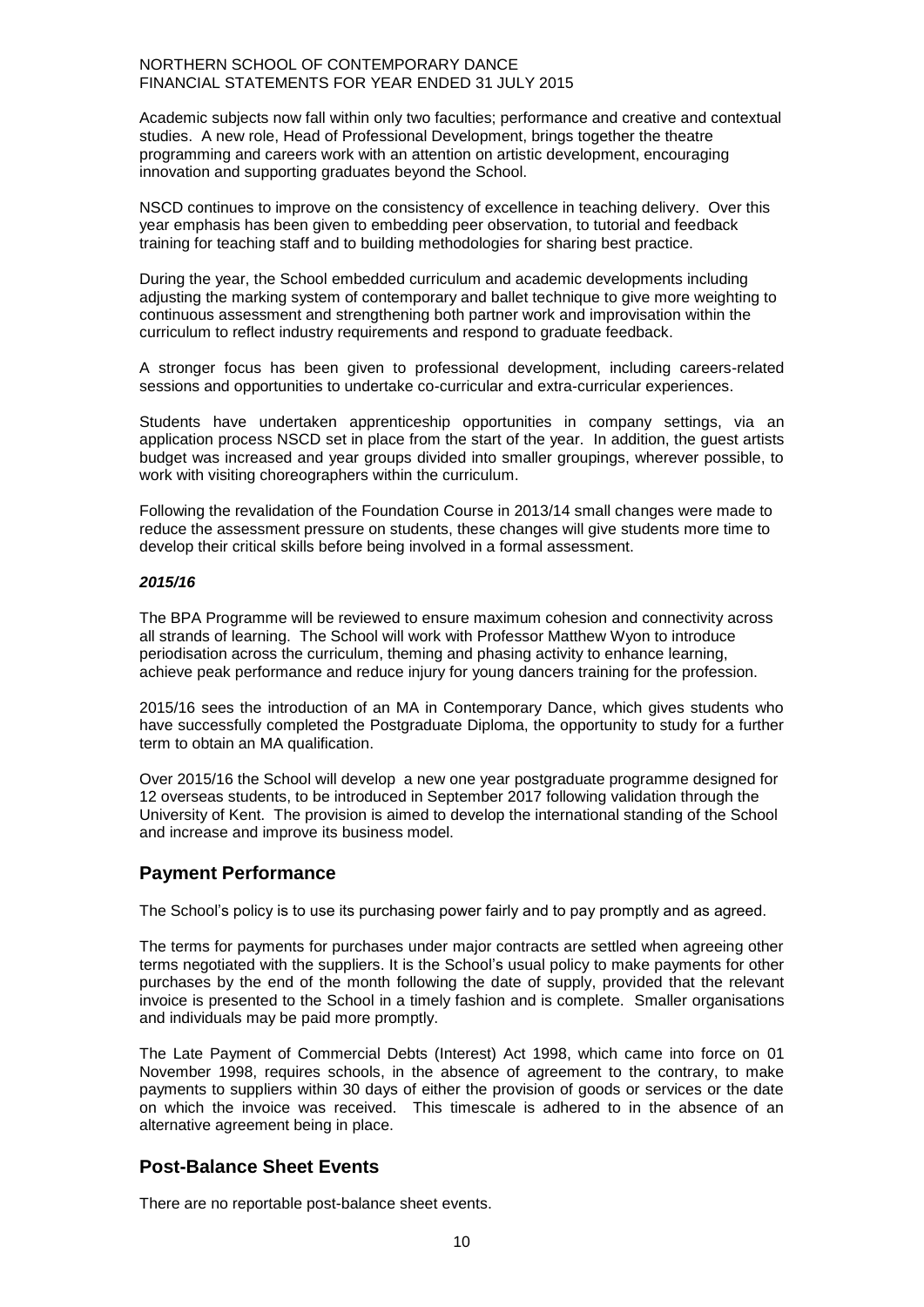## **Resources**

The School has various resources that it can deploy in pursuit of its strategic objectives:

- Tangible resources include the main School site and equipment.
- The School has £2,901K net assets (including £396K pension liability).
- The School employs 41.1 people (expressed as full time equivalents) of whom 14.8 are teaching staff and 8.0 teaching support staff.
- The School has an excellent reputation both in the UK and internationally, providing a unique provision at conservatoire standard. Maintaining this quality is essential for the School's success in attracting students, staff and external relationships.

## **Principal Risks and Uncertainties**

The School has undertaken further work during the year to develop and embed the system of internal control, including financial, operational and risk management which is designed to protect the School's assets and reputation.

Based on the strategic plan, the School has undertaken a comprehensive review of the risk to which the School is exposed. Systems and procedures have been identified which should mitigate any potential impact on the School. In addition, issues are diminished by internal audit visiting twice a year, appraising areas as identified in the approved three-year rolling plan. The plan contains a standard audit programme of work, whilst also allowing flexibility for a tailored audit to be conducted in an area of potential high risk. This year focused on finance and an interim review of the data collected for the first part of a Workload Modeling Project. The aim of the project is to review and assess the allocation of work across teaching staff and to obtain the input hours required for each area of delivery. The Governing Body will also commission special projects, as required, if an area of particular concern has been identified outside the usual programme of work set for internal audit.

A risk register is maintained at School level which is reviewed at each cycle of Committee meetings throughout the year. Distinct areas of risk are also reviewed by Academic Board. The risk register identifies key risks, the likelihood of those risks occurring, their potential impact on the School, the actions being taken to reduce and mitigate those risks and future plans to further develop systems. Risks are prioritised using a consistent scoring system.

Outlined below is a description of the principal risk factors that may affect the School. Not all factors are within the School's control. Other factors besides those listed below may also adversely affect the School.

- 1. The School is working closely with the CDD to address the issues surrounding the potential reduction or withdrawal of HEFCE Institute-specific funding. The funding is secured for the forthcoming year, but a review is being undertaken in 2015/16 to ascertain whether the CDD would qualify in future years should the fund still exist. The CDD continue to be pro-active in terms of protecting Institute-specific funding and have submitted a consolidated paper to the review. Institutions will be notified of outcomes around January 2016, with future funding levels published in March 2016, should the CDD be eligible and the funding stream still be in existence.
- 2. Student affordability is a key area to focus upon across all provisions, particularly in relation to the high tuition fee levels for the BPA Course compared to studying in Europe, where government support and subsidise conservatoire training. The adverse impact may be that affordability prevents the most talented students from coming to NSCD. The School has a number of bursaries for allocation to eligible students demonstrating financial need. During the next academic year, 2015/16, a fund-raising campaign will be launched with a view to securing further funds for distribution, alongside other initiatives. The new website will be used as a tool to capitalise on sharing new of graduate achievement and the celebration of NSCD's 30<sup>th</sup> anniversary to promote the School internationally.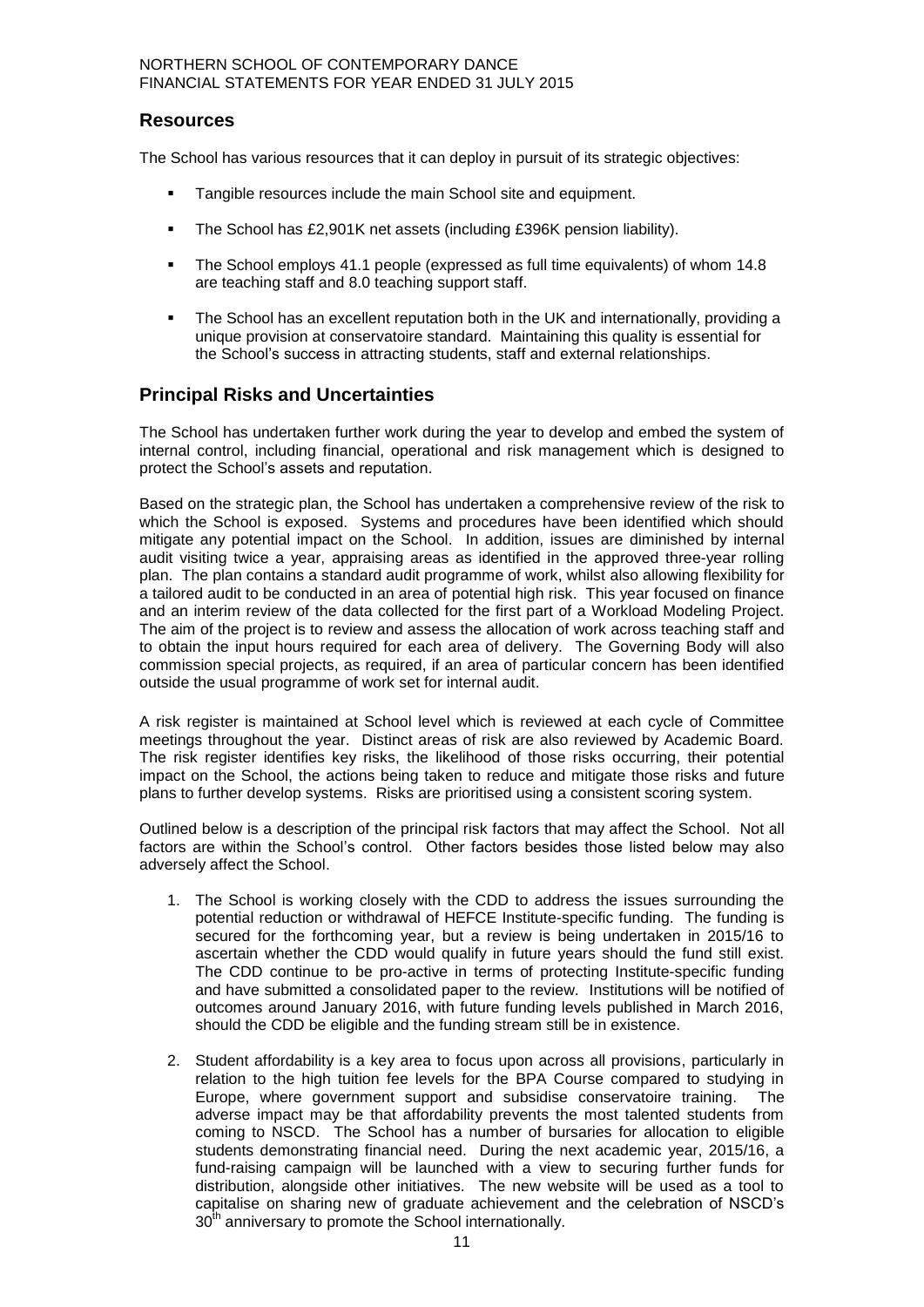## **Stakeholder Relationships**

The School has many stakeholders, these include:

Students, staff, Funding Councils, the Conservatoire for Dance and Drama (CDD), Local Authorities, The Leverhulme Trust, The Lankelly Chase Foundation, The Dance in Partnership Trust, the Department for Education, The Arts Council of England and the local community.

The School recognises the importance of these relationships and engages in productive communication via formal and informal channels - including extending invitations to key stakeholders to School performances and other social events.

## **Staff and Student Involvement**

The School considers good communication with its staff to be very important and encourages staff and student involvement through membership of formal committees, including representation on the Board of Governors and the Academic Board. Staff meetings are held on a termly basis at which staff are able to raise questions and express views about the working of the School. Staff are also encouraged to contribute to strategic plans outside the meetings forum, such as being consulted throughout the process of a full staff restructure, from conception through to a review once embedded for an academic term.

## **Student Union**

The School has developed a code of practice designed to work with the student union representatives to meet the requirements for a constitution. This allows for the School to review the accounting and banking procedures and ensures that students who are not members of the student union are not disadvantaged by their status. To date, despite active encouragement from the School, the NSCD student body has chosen not to elect official union representatives and to take advantage of the associated benefits. However, student representatives have organised the distribution of student union cards and regularly organise events for which they ask the School for a financial contribution.

## **Equal Opportunities and Employment of Disabled Persons**

The Northern School of Contemporary Dance is committed to ensuring equality of opportunity for all students and employees. The School actively promotes a culture which respects and positively values differences in race, gender, sexual orientation, ability, class and age. It also strives to remove conditions which place people at a disadvantage and actively combats bigotry. This policy will be resourced, implemented and monitored on an annual basis by the Corporation.

The School considers all applications from disabled persons, bearing in mind the aptitudes of the individuals concerned. Where an existing employee becomes disabled every effort is made to ensure that employment with the School continues. The School's policy is to provide training, career development and opportunities for promotion which are, as far as possible, identical to those for other employees.

## **Charitable and Taxation Status**

The School is an exempt charity for the purposes of *The Charities Act 2011* and is not liable to Corporation tax.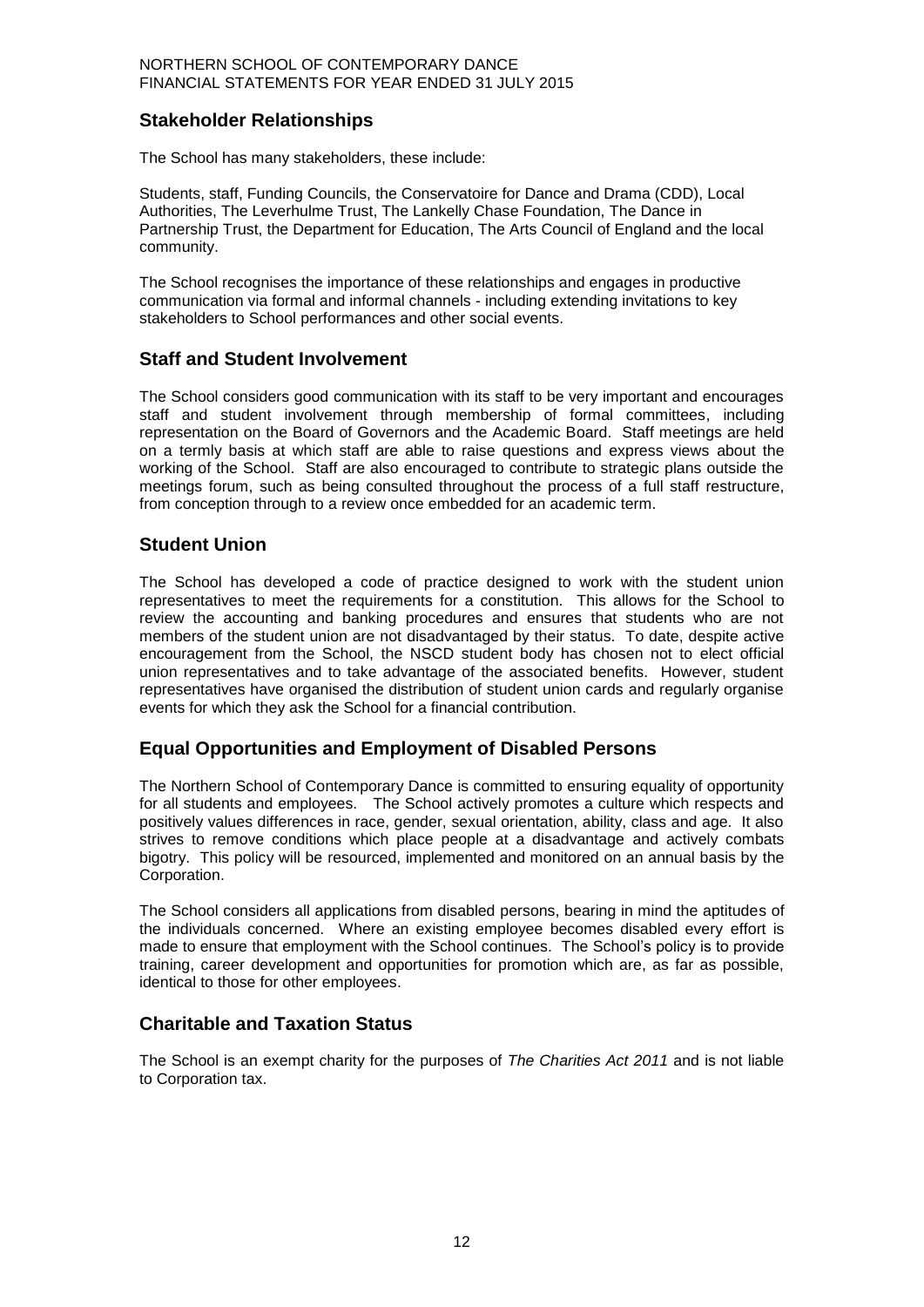## **Disclosure of Information to Auditors**

The members who held office at the date of approval of this report confirm that, as far as they are each aware, there is no relevant audit information of which the School's auditors are unaware; and each member has taken steps that he or she ought to have taken to be aware of any relevant audit information that the School's auditors are aware of that information.

## **Going Concern**

The activities of the School, together with the factors likely to affect its future development and performance are set out in the Operating and Financial Review. The financial position of the School, its cash flow, liquidity and borrowings are described in the Financial Statements and the accompanying Notes.

The Corporation believe that the School is well placed to manage its risks successfully despite the current uncertain economic outlook and is satisfied that reliable control systems are in place, together with an effective monitoring system.

The School's current forecasts and predictions, taking account of reasonable sensitivities in relation to the key risks set out elsewhere in the Financial Statements, show that the School has adequate resources to continue in operational existence for the foreseeable future and for this reason will continue to adopt the going concern basis in the preparation of its Financial Statements.

**Approved by order of the members of the Corporation on 15 October 2015 and signed on its behalf by:**

**Clive Macdonald Chair**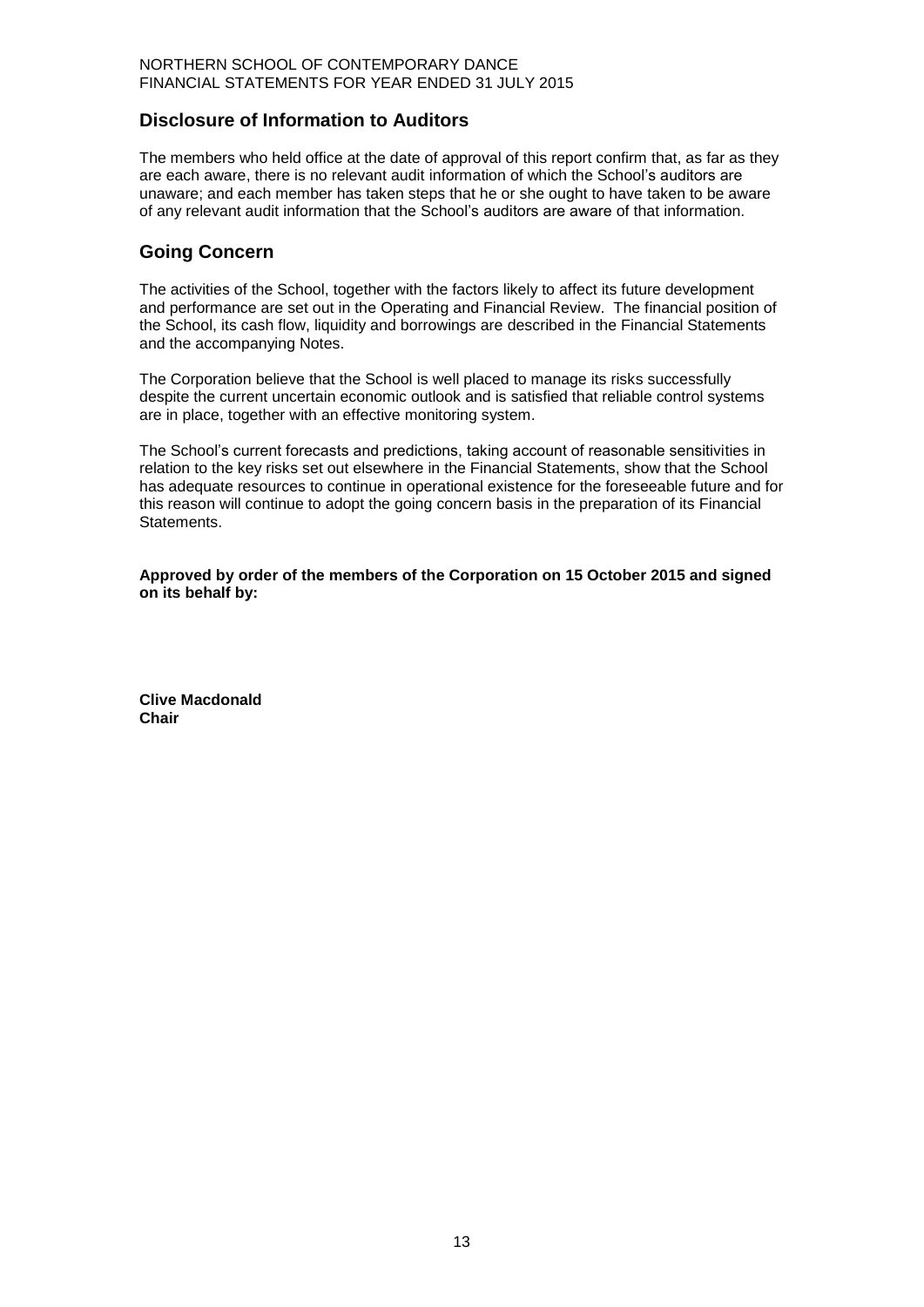# **Professional Advisors**

| <b>External auditors</b> | KPMG LLP, 1 The Embankment, Neville Street, Leeds, LS1 4DW                                                                                                     |
|--------------------------|----------------------------------------------------------------------------------------------------------------------------------------------------------------|
| Internal auditor         | Colin Shearing, Internal Auditor for the CDD,<br>The Conservatoire for Dance and Drama, Tavistock House,<br>Tavistock Square, London, WC1H 9JJ                 |
| <b>Bankers</b>           | HSBC Bank plc, 108 Harrogate Road, Leeds, LS7 4NU<br>Barclays Bank plc, Commercial Street, Leicester, LE87 2BB                                                 |
| Solicitors               | Eversheds LLP, Bridgewater Place, Water Lane, Leeds, LS11 5DR                                                                                                  |
| <b>Chartered Surveys</b> | Carter Towler LLP, Coronet House, Queen Street, Leeds, LS1 2TW<br>Tuffen Ferraby Taylor LLP, 2 Throgmorton Avenue, London,<br>EC <sub>2</sub> N <sub>2DG</sub> |
| <b>Property Valuers</b>  | Chesterton International, Minerva House, 29 East Parade, Leeds,<br><b>LS1 5PS</b>                                                                              |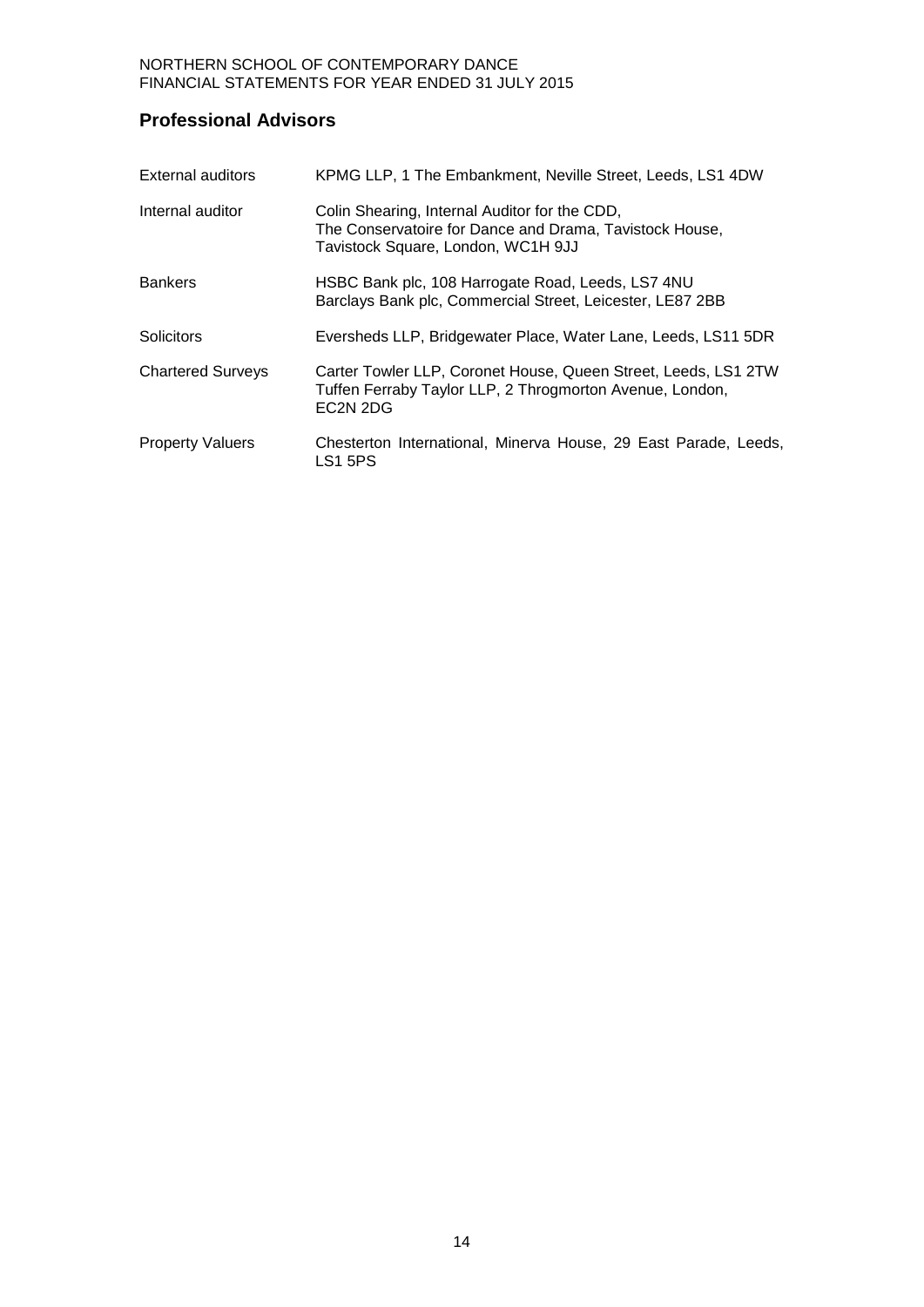#### **Chair of Governors Report**

I am very pleased to report another year of significant progress. This is most evident in the exceptional results achieved by all the student cohorts.

The level of attainment in the classifications awarded for both the BPA Hons in Contemporary Dance and across the postgraduate pathways has been outstanding - 71% of students graduating from the BPA programme have obtained a first class award. Students graduating from the two postgraduate pathways have secured employment with well-respected professional companies and individuals, such as Phoenix Dance Theatre, Company Chameleon, Russel Maliphant and Darshan Singh Bhuller.

The Yorkshire Young Dancers (YYD) Scheme, run in conjunction with Northern Ballet Theatre, continues to flourish and expand, celebrating its  $10<sup>th</sup>$  Anniversary this year. The number of places NSCD offered on the scheme increased to 80 over three year groups, compared to 70 students in 2013/14.

The 2015/16 academic year is the  $30<sup>th</sup>$  anniversary of NSCD. The School is planning to mark the occasion with a number of celebratory performances and exhibitions both on-site at Riley Theatre and in Leeds city centre. There will be a collaborative event with Leeds College of Music, who are also celebrating an anniversary and a fundraising gala in the Spring. In addition, NSCD will celebrate the  $10<sup>th</sup>$  anniversary of the postgraduate company VERVE in 2015/16.

The School remains mindful that student expectations have increased as a result of the introduction of a much higher student tuition fee contribution. It is vitally important that academic standards and the quality of learning opportunities reflect those higher expectations. The student offering continues to adapt, taking into consideration student feedback and to make sure that graduates are equipped with the necessary skills to obtain employment in a competitive industry. The benefits of refreshing and renewing the student experience are underpinned by the exceptionally high statistics obtained via the National Student Survey. NSCD has out-performed previous years in all seven categories, with a 90% overall satisfaction rate. This satisfaction rating by our students places us amongst the best in the higher education sector.

NSCD has invested further in its already well regarded student services, ensuring a high level of student support is accessible. A particular feature of the support service is the emphasis placed upon the benefits of preventative measures by promoting healthy practice and awareness through initiatives such as the Healthy Dancer Days. A new way of assessing and signposting students with injuries was introduced in the summer term and has received excellent feedback from the student base, whilst also freeing time within the teaching staff base for delivery. These changes provide a mechanism for ensuring students receive the most appropriate and timely injury support that is carefully monitored. It also ensures a clear communication link is in place so tutors are aware of any adjustments required to their training.

Further improvements have been made to stabilise and enhance the School's ICT systems and increase technical equipment available for student use. The library continues to provide and develop outstanding services for students to access at NSCD and off-site. This provision includes a wide range of online resources alongside a growing catalogue of physical resources. Digital performance footage is now routinely added to the NSCD Media Archive throughout the year, providing students and staff with access to recordings of visiting guest performances, assessments, student shows and off-air recordings. Subscriptions, to widen access to online research tools, have increased to cater for the developing postgraduate provision and the emphasis on research across all of the constituent schools of the Conservatoire for Dance and Drama (CDD).

The School is conscious of future changes to the Disabled Student Allowance support available to students and will take steps to mitigate any negative effect by further developing the inclusive use of the School's resources and via innovative central initiatives introduced at Conservatoire group level.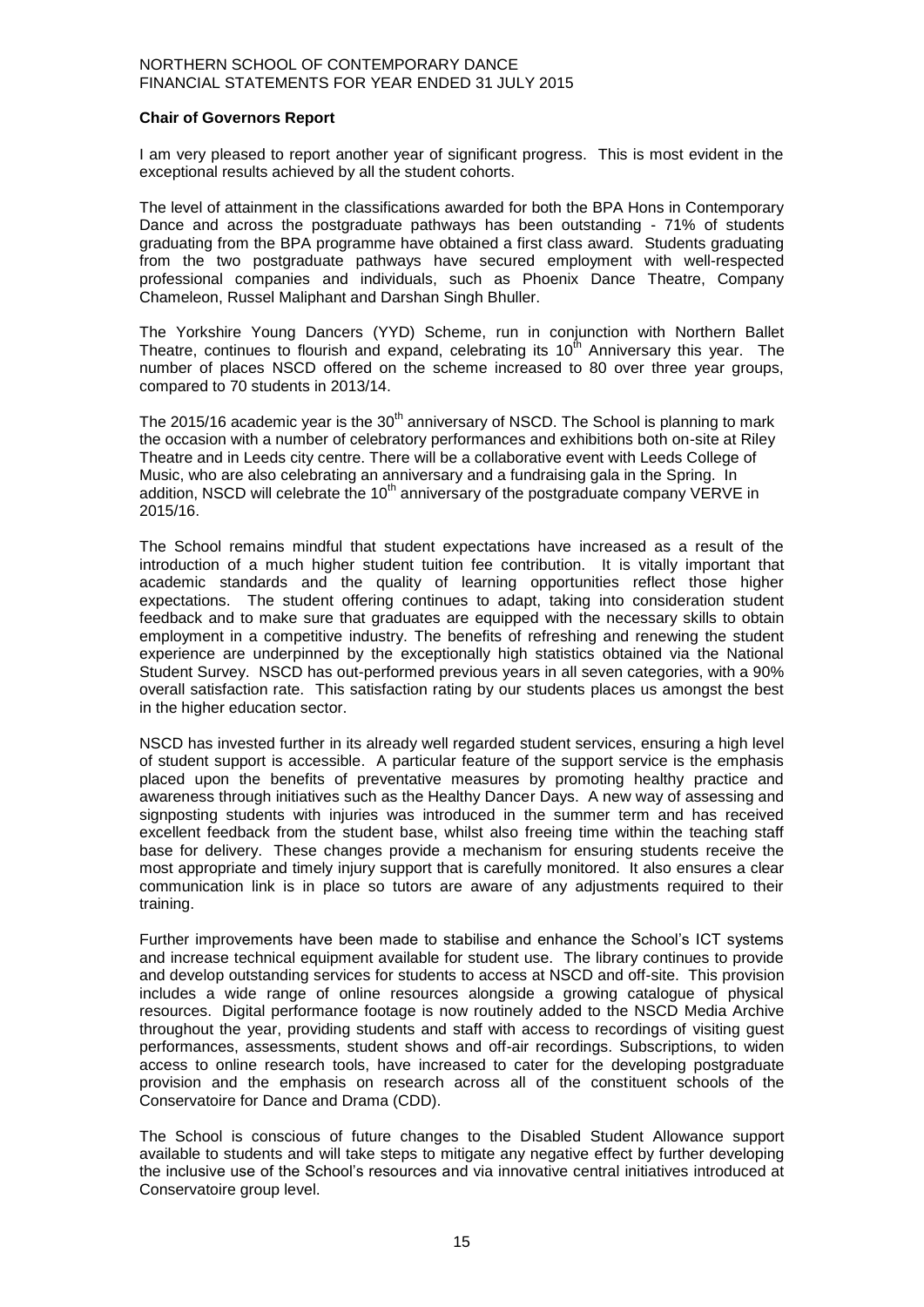NSCD successfully managed a full staff restructure in 2013/14 that became effective from the start of the 2014/15 academic year. The introduction of an Academic Management Team has greatly improved the organisation of operational activities and communication flow across the School. A review of the new structure was conducted in the Spring term and the feedback from staff was positive and welcomed. The review highlighted the need to increase resource within the Senior Management Team and this has been addressed by introducing an additional post at Directorate level. The enhancement will provide greater resilience in a changing climate and enable the School to concentrate on building strong fundraising and strategic development. Furthermore, the School will have more capacity to continue achieving its forward-facing mission in preparing aspiring young dance professionals for the industry and will enable the School to achieve its vision as an international centre for dance education in Leeds.

NSCD will place focus on development plans during the forthcoming year, implementing the strategy approved by the Corporation in the summer 2015. In order to ensure effective implementation, the Board has agreed an £80K investment in development in 2015/16.

Over the year the School has undertaken a significant maintenance programme, including essential building repairs and refreshment. A review was undertaken to establish the best way to utilise existing space and to identify building requirements over a longer timeframe. The Board is working with senior staff in exploring how to expand the available studio and classroom space and the potential of offering purpose designed student accommodation.

As a member of the CDD we are in a much stronger position leading up to the higher education funding review in 2015/16, which will address the future of Institution-specific funding levels. Successful relationships remain in place with both the University of Kent, which validates the Degree and Postgraduate/MA programmes and the National Awarding Organisation and Access Validating Agency, Certa, which validates the Foundation Course.

A review of the governance structure was undertaken during 2013/14, building on the work completed in the previous year. The new ways of working were piloted during 2014/15 and have now been adopted by the Corporation as a permanent change. The Corporation will meet 5-6 times each academic year and lead governors have been appointed responsibility for key areas, including finance and safeguarding. Another lead governor will be appointed in the forthcoming year to oversee development and fundraising.

Finally, I would like to note how the School continues to flourish under the outstanding leadership and guidance NSCD's Principal, Janet Smith. I am sure she would be the first to want to recognise the contributions of colleagues on the Board who give up their time freely and generously for the benefit of the Corporation and are crucial to the on-going success of NSCD. The contributions and the School staff, and above all, the students, during this academic year and in preparation for the forthcoming year, have been exceptional and make all this possible.

Clive Macdonald Chair of the Corporation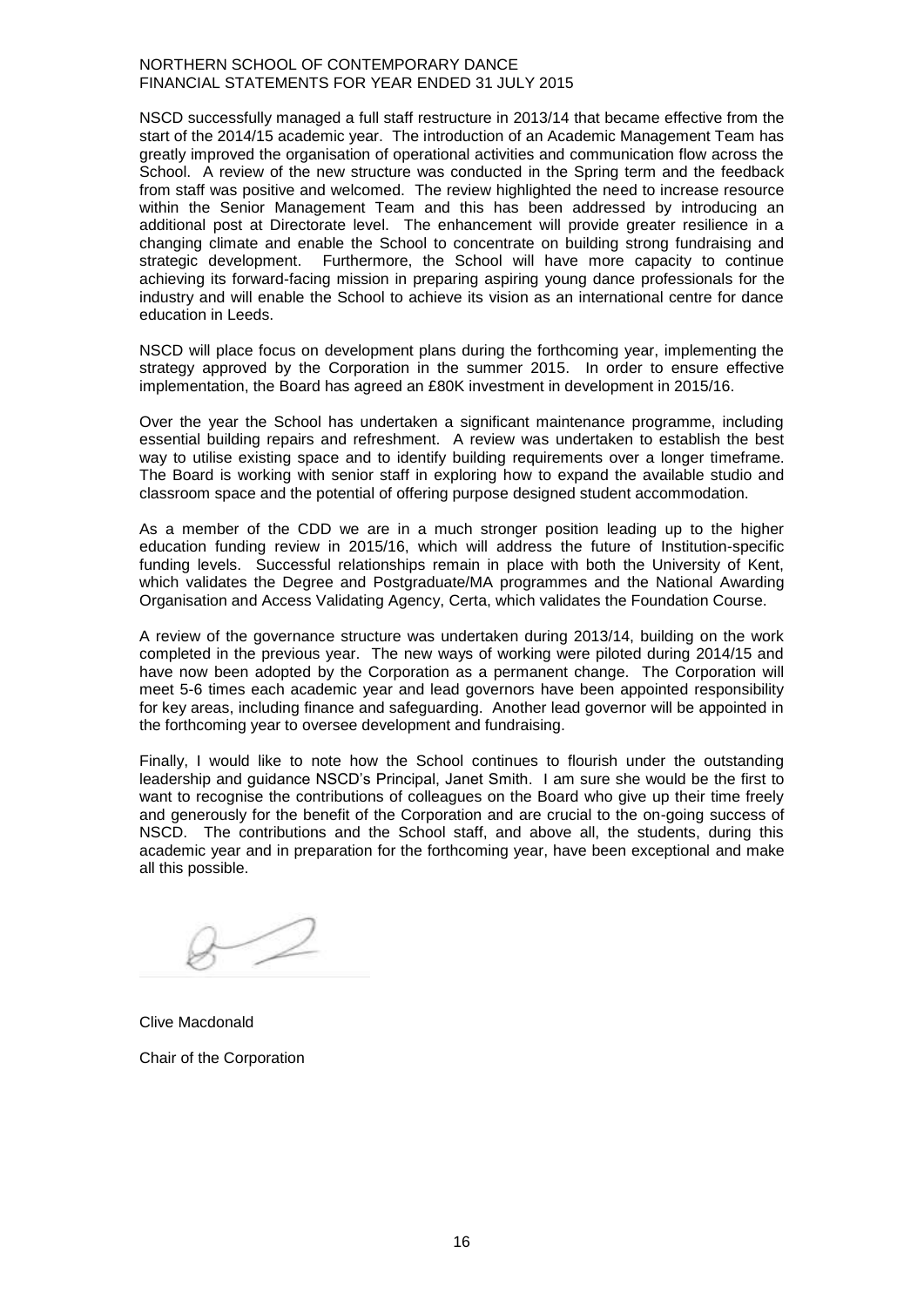## **Statement of Corporate Governance**

The School is committed to exhibiting best practice in all aspects of corporate governance. This summary describes the manner in which the School has applied the principles set out in the UK Corporate Governance Code issued by the London Stock Exchange in September 2012.

The Corporation is aware of its obligation under its Financial Memorandum with the Conservatoire for Dance and Drama. The purpose of this statement is to help the reader to the financial statements understand how the principles have been applied.

Throughout the year ended 31 July 2015, the School has been in compliance with all the Code provisions set out in Section 1 of the Combined Code on Corporate Governance in so far as they relate to Schools.

The School's Governing Body comprises of lay members, students, and employees appointed under the Statutes of the School, the majority of whom are non-executive. The roles of Chair and Vice-Chair of the Governing Body are separated from the role of the School's Chief Executive, the Principal. The matters specially reserved to the Governing Body for decision are set out in the Statutes of the School. The Governing Body holds to itself the responsibilities for the on-going strategic direction of the School, approval of major developments and the receipt of regular reports from the Executive Officers on the day-to-day operations of its business.

The Governing Body meets at least once per term, but will also arrange extraordinary meetings as required. The Governing Body met six times during 2014/15, although two of those meetings were inquorate. There are several Committees including Audit Committee, Remuneration Committee and Nominations and Committee. All of the Committees are formally constituted with terms of reference and comprise mainly of lay members of the Governing Body, one of whom is the Chair.

Following a review of governance, lead governors have been introduced and allocated responsibility for key areas, including finance and safeguarding.

The Remuneration Committee determines the remuneration of the most senior staff, including the Principal.

The Audit Committee met three times during the year and met with the School's external and internal auditor in attendance. The Committee considers detailed reports together with recommendations for the improvement of the School's systems of internal control and management's responses and implementation plans. It also receives and considers reports from the Conservatoire and the Higher Education Funding Council for England as they affect the School's business and monitors adherence to the regulatory requirements. Whilst senior executives attend meetings of the Audit Committee as necessary, they are not members of the Committee.

> Janet Smith Principal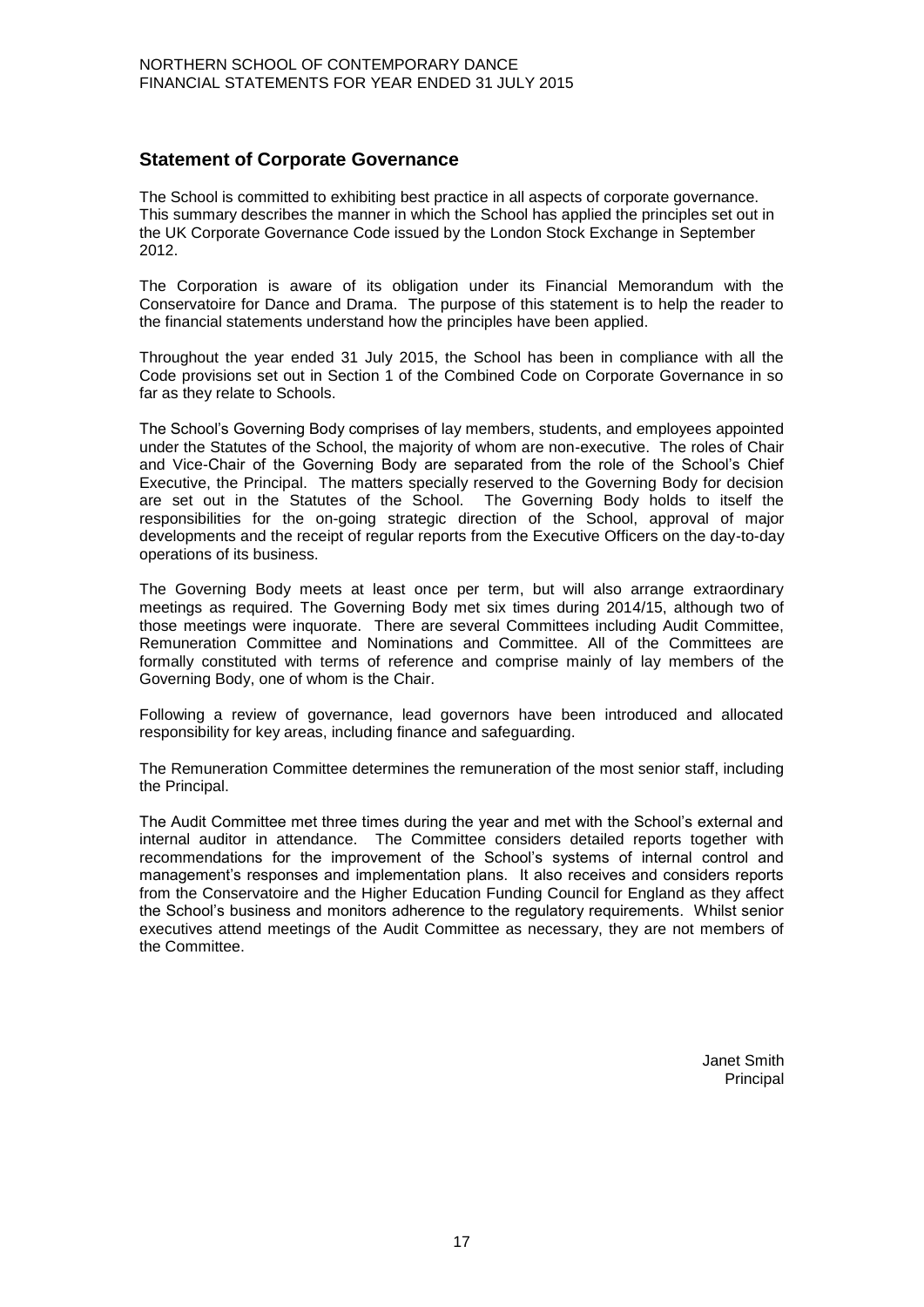# **The Work of the Corporation**

The members who served on the Corporation during the year and up to the date of signature of this report were as listed in the table below:

|                  | Date of                                   | Term of | Until             | Status of                  | <b>Committees Served</b>                                                     |
|------------------|-------------------------------------------|---------|-------------------|----------------------------|------------------------------------------------------------------------------|
|                  | Appointment                               | Office  |                   | Appointment                |                                                                              |
| Ms J Smith       | 13/02/2012                                |         |                   | Principal                  | Member: Employment,<br>Finance, Nominations and<br>Governance                |
| Mr C Macdonald   | 23/01/2014                                | 4 years |                   | Independent<br>member      | Chair: Board of Governors,<br>Remuneration,<br>Nominations and<br>Governance |
| Cllr R Harington | 14/03/2013                                | 4 years |                   | Co-opted<br>member         | Member: Audit                                                                |
| Ms P Bone        | 11/07/2013                                | 4 years |                   | Independent<br>member      |                                                                              |
| Ms F Byrnes      | 01/07/2008;<br>Re-appointed<br>01/07/2012 | 4 years |                   | Independent<br>member      |                                                                              |
| Ms S Ferguson    | 05/02/2013                                | 4 years |                   | Independent<br>member      | Member: Nominations and<br>Governance, Audit                                 |
| Mr N Gault       | 14/03/2013                                | 4 years |                   | Independent<br>member      | Member: Audit                                                                |
| Ms P Lund        | 08/11/2007;<br>Re-appointed<br>08/11/2011 | 4 years |                   | Independent<br>member      | Vice Chair: Board of<br>Governors<br>Member: Remuneration                    |
| Ms V Pollard     | 16/10/2014                                | 4 years |                   | Independent<br>member      | Chair: Audit                                                                 |
| Ms E Southworth  | 14/03/2012                                | 4 years | Note <sup>1</sup> | Independent<br>member      |                                                                              |
| Dr R Whittaker   | 19/03/2015                                | 4 years |                   | Co-opted<br>member         |                                                                              |
| Ms R Lehany      | 05/02/2013                                | 4 years |                   | Staff member<br>(Academic) |                                                                              |
| Ms S Hoggart     | 19/03/2015                                | 4 years |                   | Staff member<br>(Support)  |                                                                              |
| Ms C Burton      | 16/07/2015                                | 2 years |                   | Student<br>member          |                                                                              |
| Ms N Smith       | 16/07/2015                                | 2 years |                   | <b>Student</b><br>member   |                                                                              |
| Mr M Wood        | 19/03/2015                                | 4 years |                   | External<br>expert         | Member: Audit                                                                |

On behalf of the School Governing Body

Sarah Johnson Clerk to Governors **15 October 2015**

 1 A suspension of membership was agreed by the Board from 06/02/2014 to 05/08/2014, the extension was continued to October 2014 at which point Emma Southworth resigned from the Board.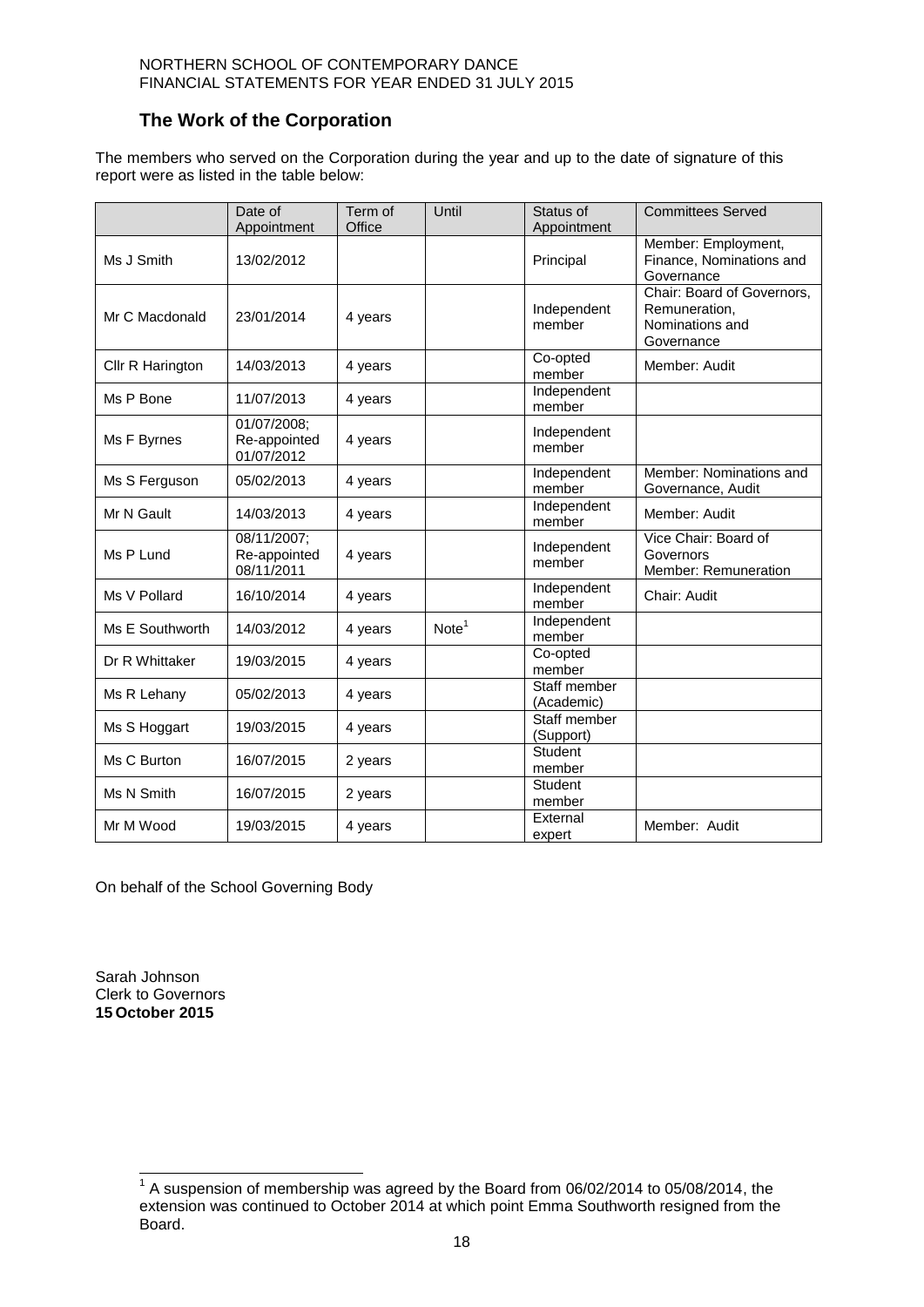## **Responsibilities of the Board of Governors**

In accordance with the Charter of Incorporation, the Board of Governors of the School is responsible for the administration and management of the affairs of the School and is required to present audited financial statements for each financial year.

The Corporation is responsible for keeping proper accounting records which disclose with reasonable accuracy at any time the financial position of the School and enable it to ensure that the financial statements are prepared in accordance with the School's Charter of Incorporation, the Statement of Recommended Practice (2007): Accounting in Higher Education Institutions (SORP) and applicable Accounting Standards. In addition, within the terms and conditions of a Financial Memorandum agreed between the Conservatoire for Dance and Drama and the Board of Governors of the School, the Board, through its designated office holder, is required to prepare financial statements for each financial year which give a true and fair view of the state of affairs of the School and of the surplus or deficit and cash flows for that year.

In causing the financial statements to be prepared, the Corporation has to ensure that:

- suitable accounting policies are selected and applied consistently;
- judgements and estimates are made that are reasonable and prudent;
- applicable accounting standards have been followed, subject to any material departures disclosed and explained in the financial statements;
- financial statements are prepared on a going concern basis unless it is inappropriate to presume that the School will continue in operation. The Corporation is satisfied that the School has adequate resources to continue in operation for the foreseeable future: for this reason, the going concern basis continues to be adopted in the preparation of the financial statements.

The Corporation has taken reasonable steps to:

- ensure that funds from the Higher Education Funding Council for England, via the CDD, are used only for the purposes for which they have been given and in accordance with the Financial Memorandum with the Funding Council and any other conditions which the Funding Council may from time to time prescribe;
- ensure that there are appropriate financial and management controls in place to safeguard public funds and funds from other sources;
- safeguard the assets of the School and to prevent and detect fraud;
- secure the economical, efficient and effective management of the School's resources and expenditure.

## **Statement of Internal Control**

The system of internal control is designed to manage rather than eliminate the risk of failure to achieve policies, aims and objectives; it can therefore only provide reasonable and not absolute assurance against material misstatement or loss.

The system of internal control is based on an on-going process designed to identify the principle risks to the achievement of policies, aims and objectives; to evaluate the nature and extent of those risks, and to manage them efficiently, effectively and economically. This process has been in operation for the whole of the period for the year ended 31 July 2015. The system that monitors risk and controls has been embedded into the Committee structure and the Leadership Team for the whole of the year.

It is the Corporation's responsibility to bring independent judgement to bear on issues of strategy, performance, resources and standards of conduct.

The Corporation is provided with regular and timely information on the overall financial performance of the School, together with other information such as performance against funding targets, proposed capital expenditure, quality matters and personnel-related matters such as health and safety and environmental issues.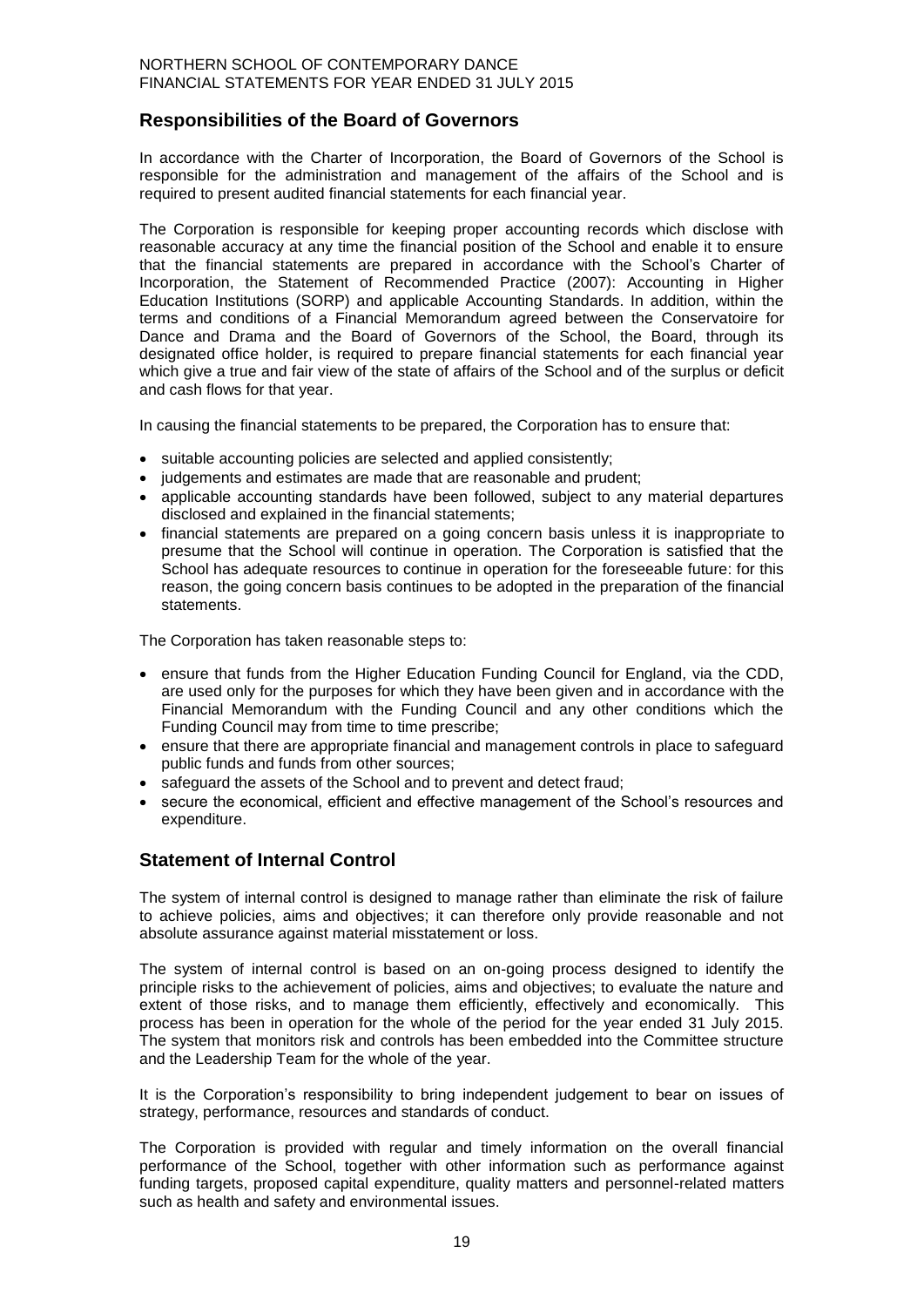The Corporation meets at least each term, in line with the fixed cycle of meetings and also holds exceptional meetings and working parties as required. During 2014/15 the Corporation met six times, although two meetings were inquorate.

The Corporation conducts some of its business through Committees. Each Committee has terms of reference, which have been approved by the Corporation. These Committees are Remuneration, Audit and Nominations. Full minutes of all meetings, except those deemed to be confidential by the Corporation are available from the Clerk to the Governors at:

Northern School of Contemporary Dance 98 Chapeltown Road, Leeds, LS7 4BH

The Clerk to the Governors maintains a register of financial and personal interests of the Governors. The register is available for inspection at the above address.

All Governors are able to take independent professional advice in furtherance of their duties at the School's expense and have access to the Clerk to the Governors, who is responsible to the Board for ensuring that all applicable procedures and regulations are complied with. The appointment, evaluation and removal of the Clerk are matters for the Corporation as a whole.

Formal agendas, papers and reports are supplied to Governors in a timely manner, prior to Board meetings. Briefings are also provided on an ad-hoc basis.

The Corporation has a strong and independent non-executive element and no individual or group dominates its decision-making process. The Corporation considers that each of its non-executive members is independent of management and free from any business or other relationship which could materially interfere with the exercise of their independent judgement.

There is a clear division of responsibility in that the roles of the Chairperson and Principal are separate.

#### **Appointments to the Corporation**

Any new appointments to the Corporation are a matter for consideration of the Corporation as a whole. The Corporation has a Nominations Committee which is responsible for the selection and nomination of any new member for the Corporation's consideration. The Corporation is responsible for ensuring that the appropriate induction and on-going development is provided as required.

Members of the Corporation are appointed for a term of office not exceeding four years.

#### *Scope of responsibility*

The Corporation is ultimately responsible for the School's system of internal control and for reviewing its effectiveness. However, such a system is designed to manage rather than eliminate the risk of failure to achieve business objectives, and can provide only reasonable not absolute assurance against material misstatement or loss.

The Corporation has delegated the day-to-day responsibility to the Principal, as Accounting Officer, for maintaining a sound system of internal control that supports the achievement of the School's policies, aims and objectives, whilst safeguarding the public funds and assets for which she is personally responsible, in accordance with the responsibilities assigned to her in the Financial Memorandum between the Northern School of Contemporary Dance and the Conservatoire for Dance and Drama. The Principal is also responsible for reporting to the Corporation any material weakness and breakdowns in internal control.

#### *The purpose of the system of internal control*

The system of internal control is designed to manage risk to a reasonable level rather than to eliminate all risk of failure to achieve policies, aims and objectives; it can therefore only provide reasonable and not absolute assurance of effectiveness.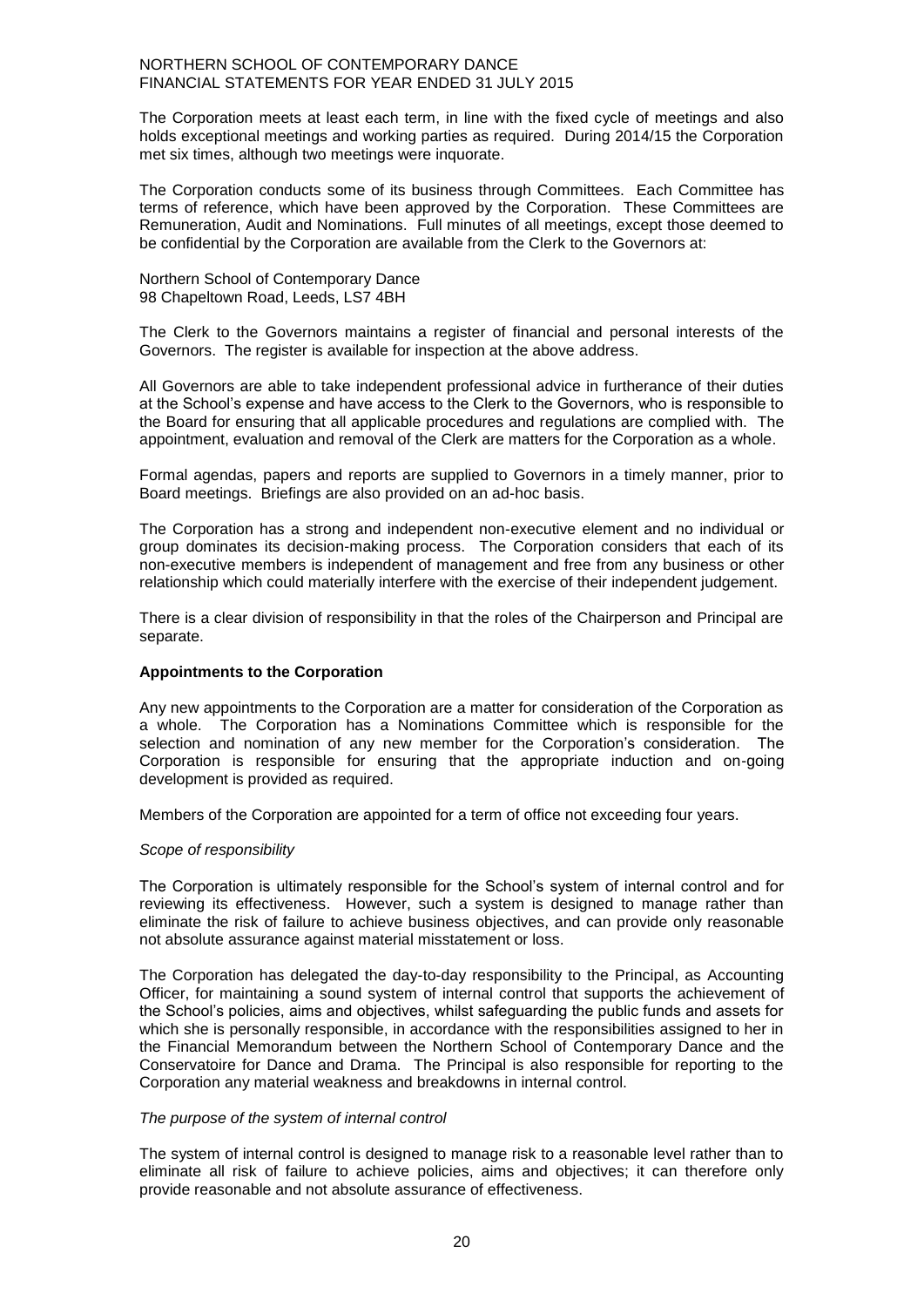The system of internal control is based on an on-going process designed to identify and prioritise the risks to the achievement of School policies, aims and objectives, to evaluate the likelihood and the impact of those risks being realised, and to manage them efficiently, effectively and economically. The system of internal control has been in place in the Northern School of Contemporary Dance for the year ended 31 July 2015 and up to the date of approval of the annual report and accounts.

#### *Capacity to handle risk*

The Corporation has reviewed the key risks to which the School is exposed together with the operating, financial and compliance controls that have been implemented to mitigate those risks. The Corporation is of the view that there is a formal on-going process for identifying, evaluating and managing the School's significant risks that has been in place for the period ending 31 July 2015 and up to the date of approval of the annual report and accounts. The process is regularly reviewed by the Corporation.

#### *The risk and control framework*

The system of internal control is based on a framework of regular management information, administrative procedures including the segregation of duties, and a system of delegation and accountability. In particular, it includes:

- comprehensive budgeting systems with an annual budget which is reviewed and agreed by the governing body;
- regular reviews and updates of a rolling five-year financial plan;
- regular reviews by the governing body of periodic and annual financial reports which indicate financial performance against forecasts;
- setting targets to measure financial and other performance:
- clearly defined capital investment control guidelines;
- the adoption of formal project management disciplines, where appropriate.

The Northern School of Contemporary Dance has an internal audit service provided by the Conservatoire for Dance and Drama (CDD). The same internal auditor visits each constituent school of the CDD. The work of the internal audit service is informed by reviewing areas on a cyclical basis using a three-year rolling plan, paying particular attention to risk. The internal auditor provides reports to the Audit Committee bi-annually, combined with follow-up reports addressing progress on points outstanding from previous visits.

#### *Review of effectiveness*

As the Governing Body, we have responsibility for reviewing the effectiveness of the system of internal control.

The following processes have been established:

- We meet at regular intervals (at least once every term, extending to six over a full year) to consider the plans and strategic direction of the institution;
- We receive periodic reports from the Chair of the Audit Committee concerning internal control, and we require regular reports from managers on the steps they are taking to manage risks in their areas of responsibility, including progress reports on key projects;
- We have requested the Audit Committee provide oversight of the risk management process.

The Audit Committee receives regular reports from our internal auditor, contracted to provide an internal audit service by the CDD, which includes their independent opinion on the adequacy and effectiveness of the institution's system of internal control, together with the recommendations for improvement.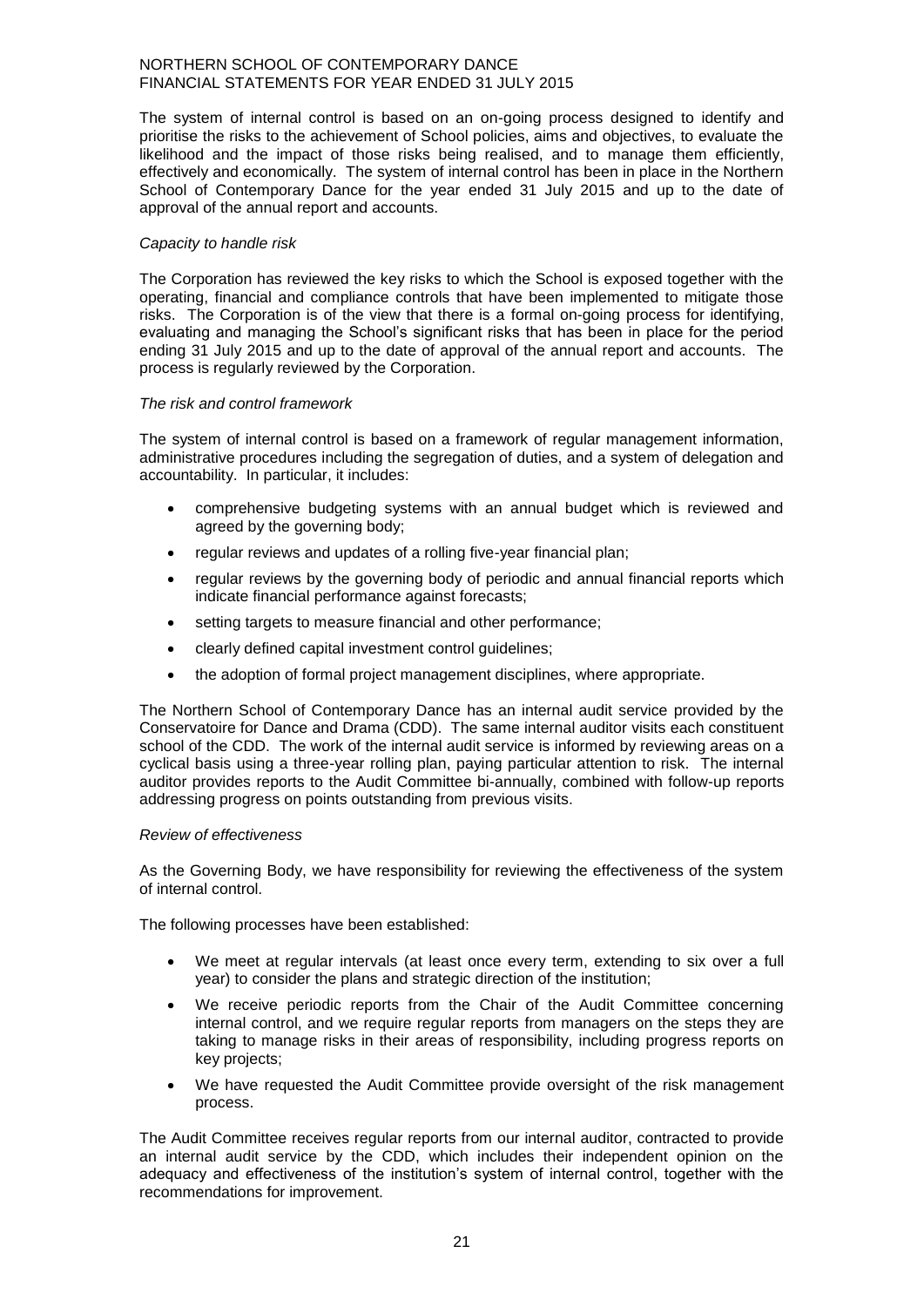Risk awareness training has been undertaken by some members of the Board with additional training to be scheduled in the future for new members, a system of key performance and risk indicators has been developed and an organisation-wide risk register is maintained in conjunction with the risk policy.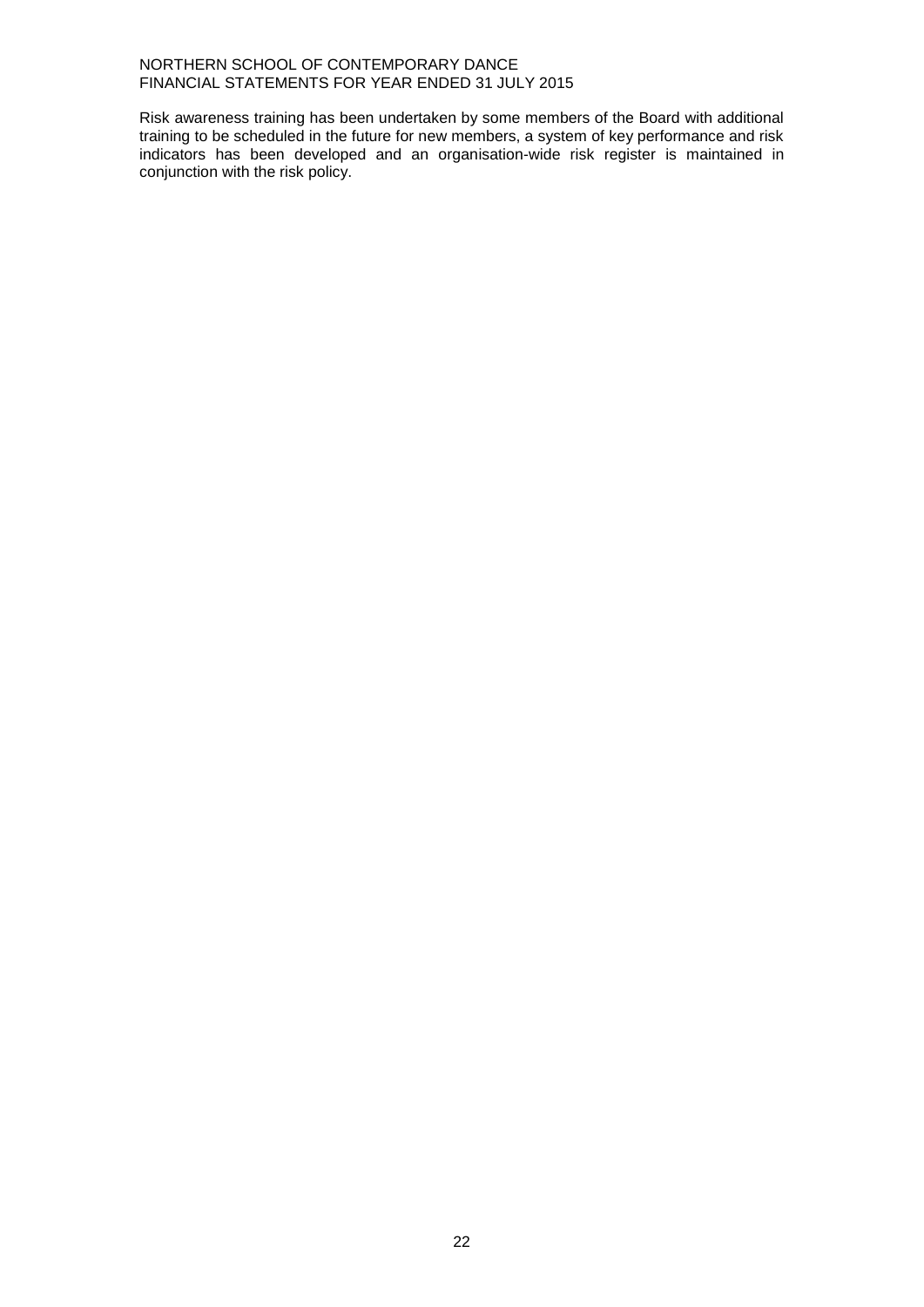## **Audit Report 7: Non-company group and parent Higher Education Institutions in England** [to be printed on KPMG letterhead]

## **INDEPENDENT AUDITOR'S REPORT TO THE GOVERNING BODY OF THE NORTHERN SCHOOL OF CONTEMPORARY DANCE**

We have audited financial statements (the ''financial statements'') of the School for the year ended 31 July 2015 which comprise of the Income and Expenditure Account, the Balance Sheet, the Cash Flow Statement, the Statement of Total Recognised Gains and Losses and the related notes. The financial reporting framework that has been applied in their preparation is applicable law and United Kingdom Accounting Standards (United Kingdom Generally Accepted Accounting Practice).

This report is made solely to the Governing Body, in accordance with the Charters and Statutes of the institution. Our audit work has been undertaken so that we might state to the Board of Governors those matters we are required to state to it in an auditor's report and for no other purpose. To the fullest extent permitted by law, we do not accept or assume responsibility to anyone other than the Board of Governors for our audit work, for this report, or for the opinions we have formed.

#### **Respective responsibilities of the Governing Body and auditor**

As explained more fully in the Responsibilities of the Board of Governors Statement set out on page 19 the Governing Body is responsible for the preparation of financial statements which give a true and fair view. Our responsibility is to audit, and express an opinion, on the financial statements in accordance with applicable law and International Standards on Auditing (UK and Ireland). Those standards require us to comply with the Auditing Practices Board's Ethical Standards for Auditors.

#### **Scope of the audit of the financial statements**

An audit involves obtaining evidence about the amounts and disclosures in the financial statements sufficient to give reasonable assurance that the financial statements are free from material misstatement, whether caused by fraud or error. This includes an assessment of: whether the accounting policies are appropriate to the School's circumstances and have been consistently applied and adequately disclosed; the reasonableness of significant accounting estimates made by the Governing Body; and the overall presentation of the financial statements. In addition, we read all the financial and non-financial information in the Annual Report to identify material inconsistencies with the audited financial statements and to identify any information that is apparently materially incorrect based on, or materially inconsistent with, the knowledge acquired by us in the course of performing the audit. If we become aware of any apparent material misstatements or inconsistencies we consider the implications for our report.

#### **Opinion on financial statements**

In our opinion the financial statements:

- give a true and fair view of the state of the affairs of the School as at 31 July 2015 and of the School's income and expenditure, recognised gains and losses and cash flows for the year then ended; and
- have been properly prepared in accordance with United Kingdom Generally Accepted Accounting Practice and with the 2007 Statement of Recommended Practice – Accounting for Further and Higher Education; and
- meet the requirements of HEFCE's *Accounts* direction to higher education institutions for 2014-15 financial statements.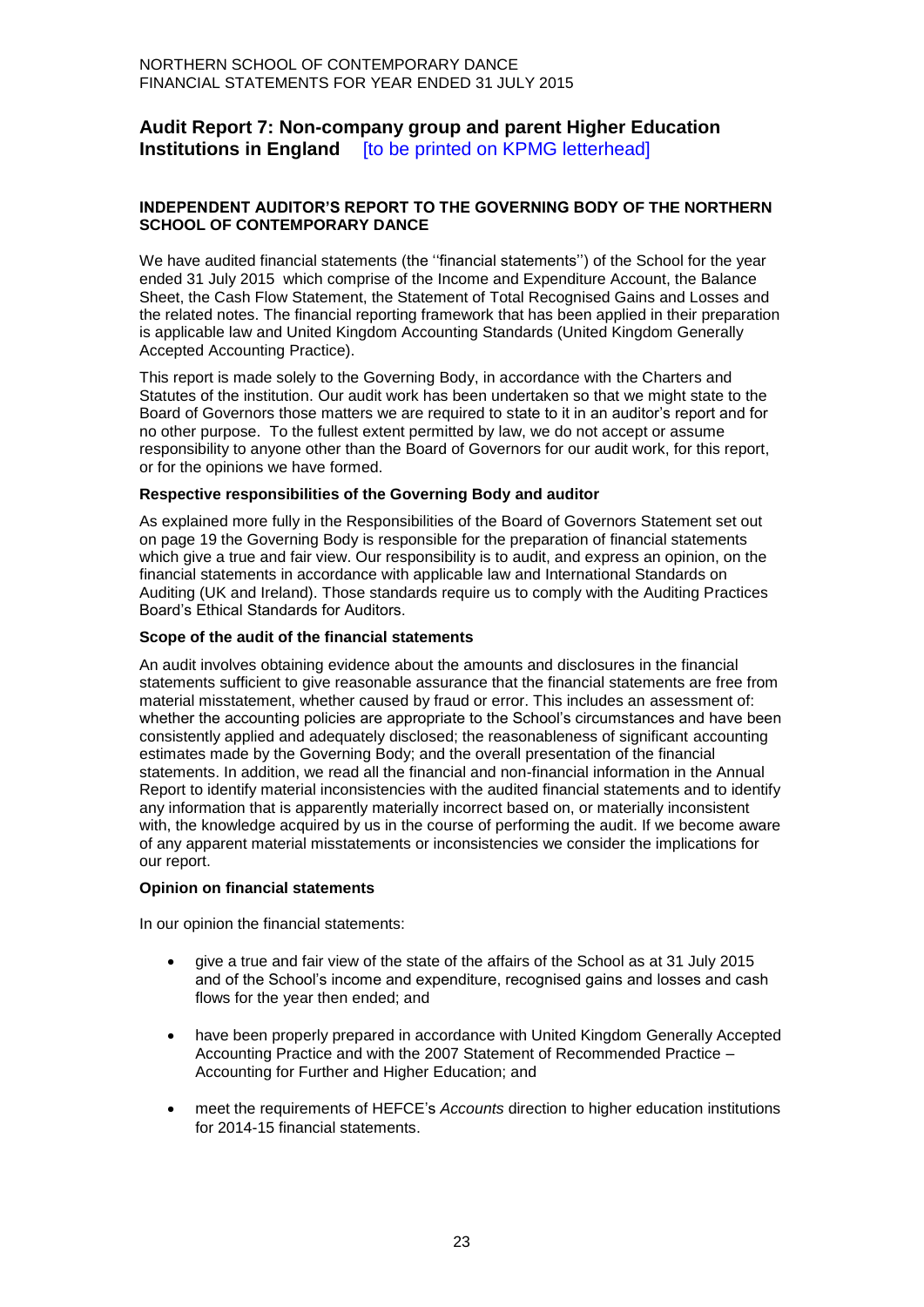#### **Opinion on other matters prescribed in the HEFCE Audit Code of Practice issued under the Further and Higher Education Act 1992**

In our opinion, in all material respects:

- funds from whatever source administered by the School for specific purposes have been properly applied to those purposes and managed in accordance with relevant legislation;
- income has been applied in accordance with the School's Statutes:
- funds provided by HEFCE have been applied in accordance with the Memorandum of Assurance and Accountability and any other terms and conditions attached to them; and
- the corporate governance and internal control requirements of HEFCE's Accounts direction to higher education institutions for 2014-15 financial statements have been met.

Clare Partridge For and on behalf of KPMG LLP, Statutory Auditor Chartered Accountants Leeds 15 October 2015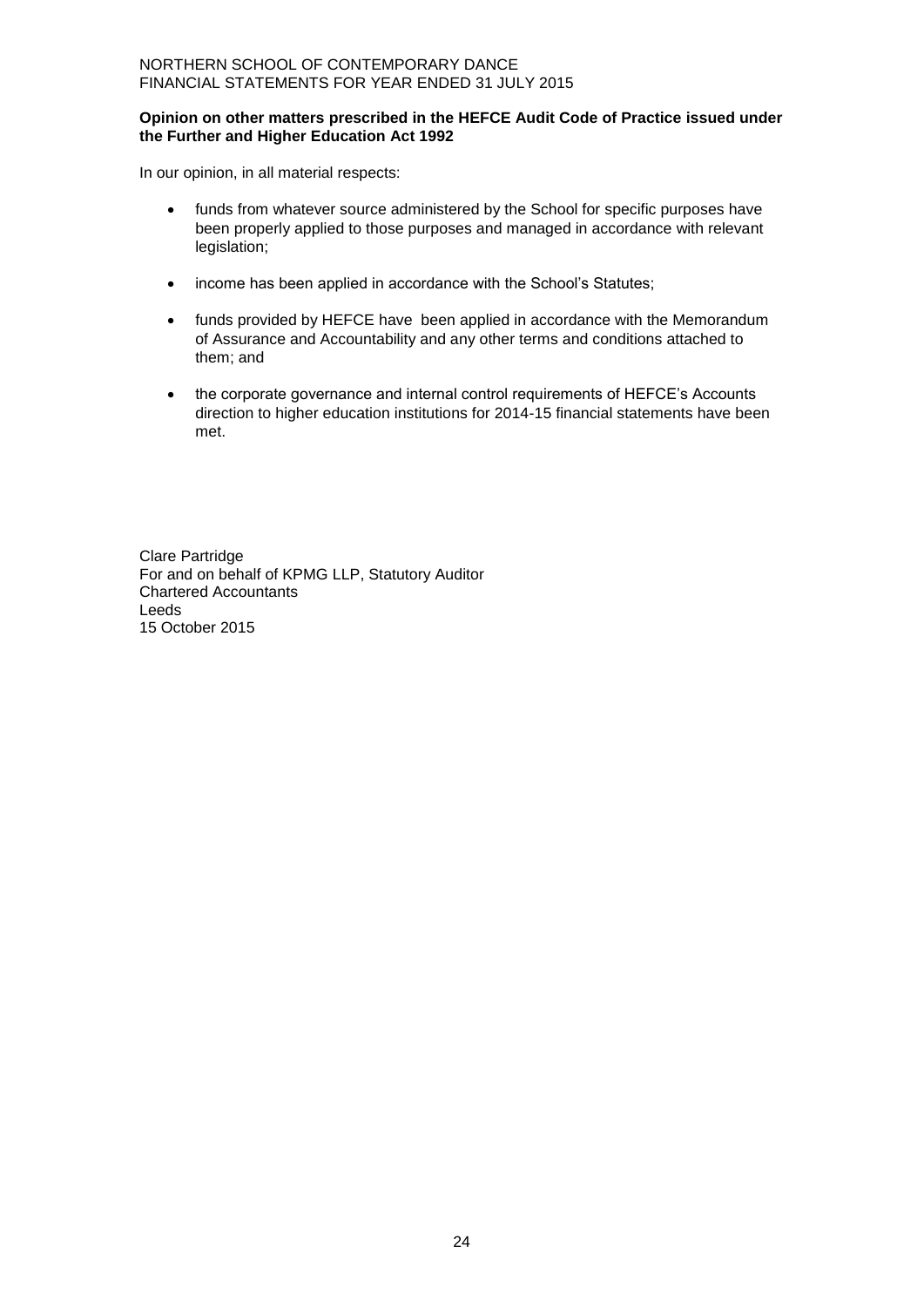## **INCOME AND EXPENDITURE ACCOUNT**

FOR THE YEAR FROM 1 AUGUST 2014 TO 31 JULY 2015

|                                        | <b>Notes</b> | 12 months<br>2014/2015<br>£'000 | 12 months<br>2013/2014<br>£'000 |
|----------------------------------------|--------------|---------------------------------|---------------------------------|
| <b>Income</b>                          |              |                                 |                                 |
| <b>Funding Council grants</b>          | 2            | 1029                            | 1282                            |
| Tuition fees and education contracts   | 3            | 1877                            | 1535                            |
| Other operating income                 | 4            | 137                             | 150                             |
| Investment income                      | 5            | 7                               | 10                              |
| <b>Total Income</b>                    |              | 3050                            | 2977                            |
| <b>Expenditure</b>                     |              |                                 |                                 |
| Staff costs                            | 6            | 1573                            | 1642                            |
| Other operating expenses               | 8            | 991                             | 1019                            |
| Depreciation                           | 10           | 99                              | 108                             |
| <b>Total Expenditure</b>               |              | 2663                            | 2769                            |
| Surplus on continuing operations after |              |                                 |                                 |
| depreciation of assets at cost and tax |              | 387                             | 208                             |

Continuing Operations

All income and expenditure is from continued operations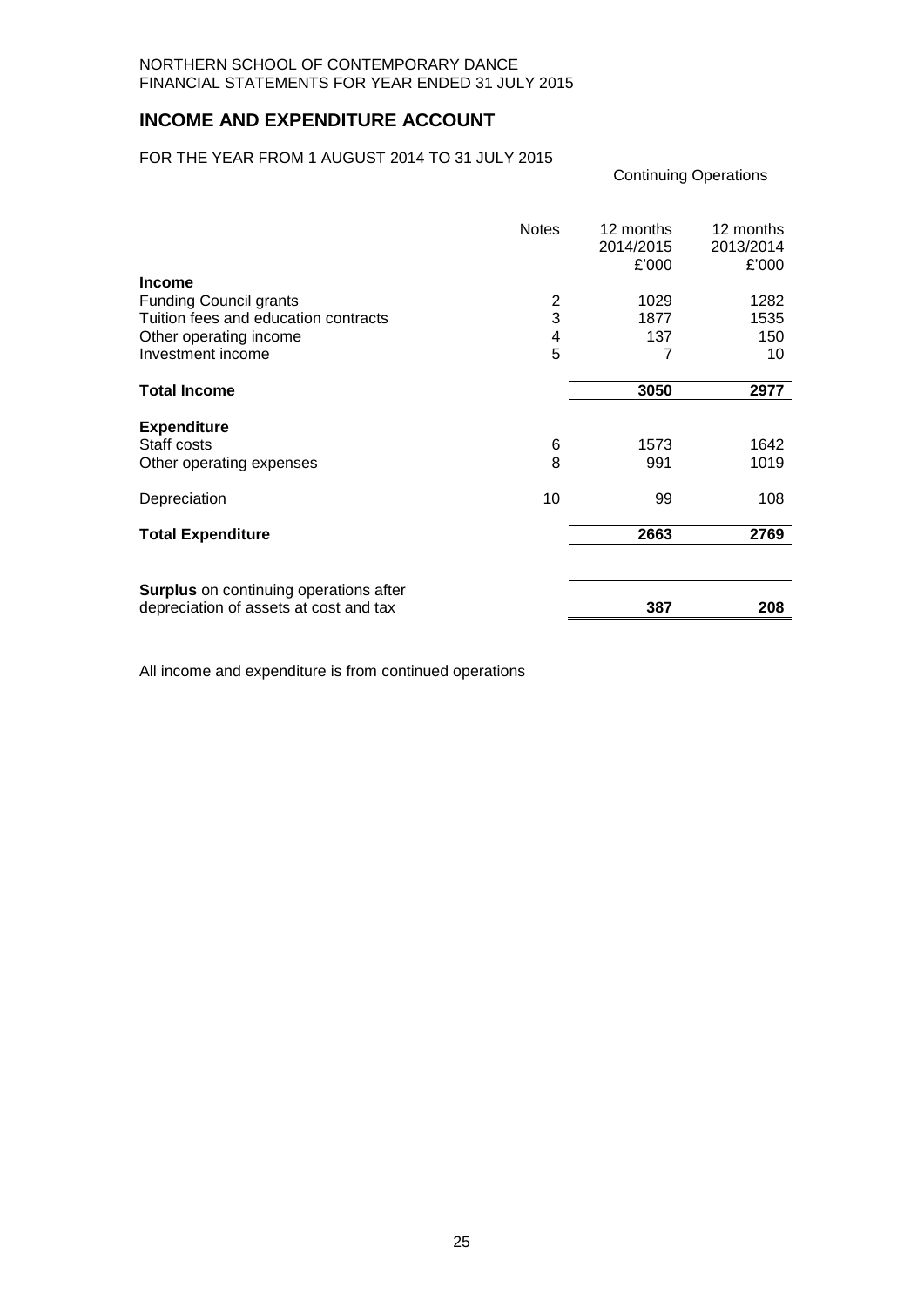# **STATEMENT OF HISTORICAL COST SURPLUSES AND DEFICITS**

FOR THE YEAR FROM 1 AUGUST 2014 TO 31 JULY 2015

| <b>Notes</b> | 12 months<br>2014/2015<br>£'000 | 12 months<br>2013/2014<br>£'000 |
|--------------|---------------------------------|---------------------------------|
|              | 387                             | 208                             |
|              | 387                             | 208                             |
|              |                                 |                                 |

# **STATEMENT OF TOTAL RECOGNISED GAINS AND LOSSES**

FOR THE YEAR FROM 1 AUGUST 2014 TO 31 JULY 2015

|                                                        | <b>Notes</b> | 12 months<br>2014/2015<br>£'000 | 12 months<br>2013/2014<br>£'000 |
|--------------------------------------------------------|--------------|---------------------------------|---------------------------------|
| Surplus on continuing operations after depreciation    |              |                                 |                                 |
| of assets at valuation & tax                           |              | 387                             | 208                             |
| Actuarial gain/(loss) in respect of pension scheme     | 16           | (129)                           | 237                             |
| Total recognised gains/(losses) relating to the period |              | 258                             | 445                             |
|                                                        |              |                                 |                                 |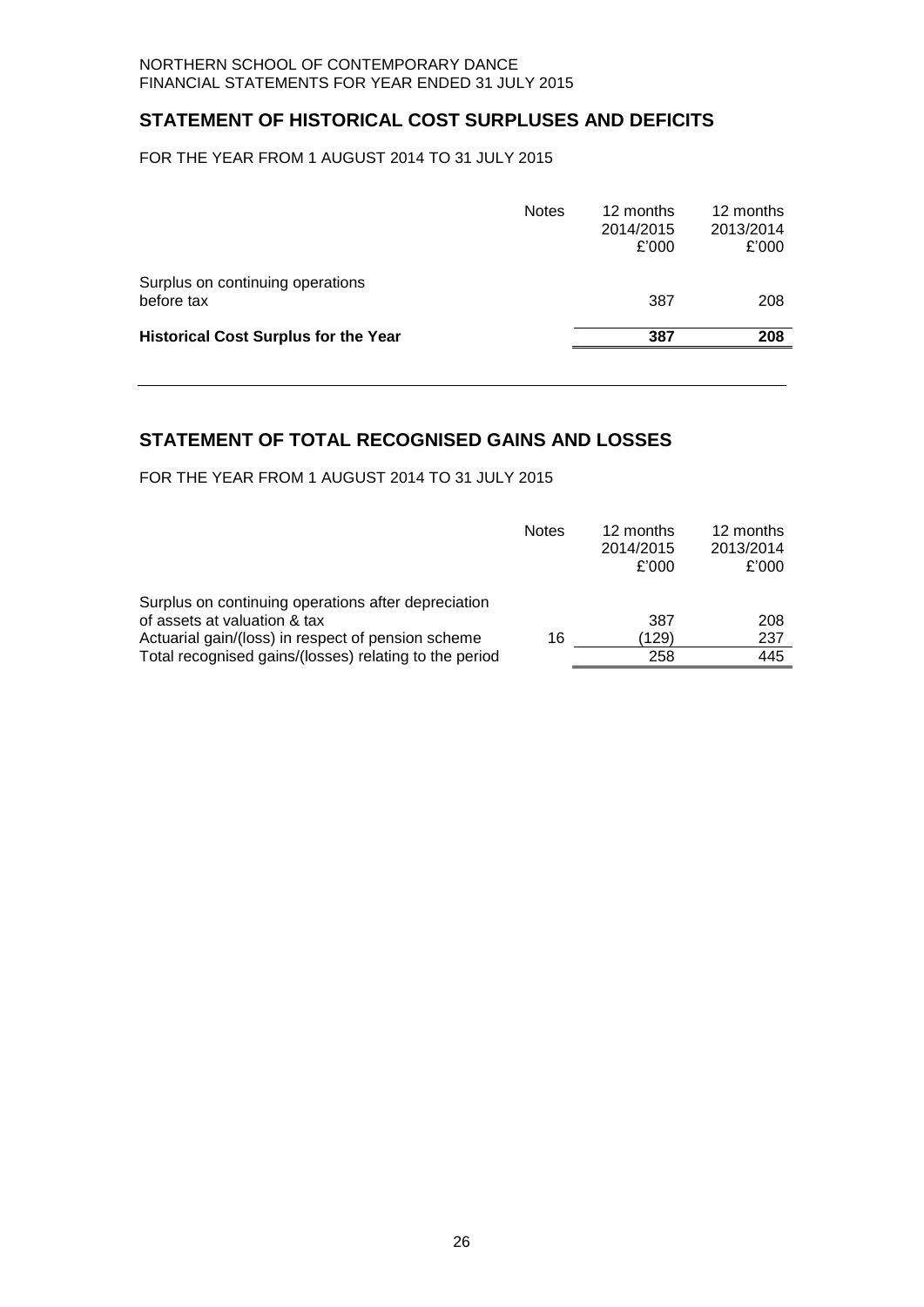# **BALANCE SHEET AS AT 31 JULY 2015**

|                                                   | <b>Notes</b> | 2015<br>£'000 | 2014<br>£'000 |
|---------------------------------------------------|--------------|---------------|---------------|
| <b>Fixed Assets</b>                               |              |               |               |
| Tangible assets                                   | 10           | 1276          | 1326          |
|                                                   |              | 1276          | 1326          |
| <b>Endowment Assets</b>                           | 14           | 13            | 4             |
| <b>Current Assets</b>                             |              |               |               |
| <b>Stock</b>                                      |              | 1             | 1             |
| <b>Debtors</b><br>Cash at bank and in hand        | 11<br>18     | 84<br>2693    | 65<br>2120    |
|                                                   |              | 2778          | 2186          |
|                                                   |              |               |               |
| <b>Creditors:</b>                                 |              |               |               |
| Amounts falling due within one year               | 12           | 770           | 583           |
| <b>Net current assets</b>                         |              | 2008          | 1603          |
| <b>Total assets less current liabilities</b>      |              | 3297          | 2933          |
| Net assets excluding pension liabilities          |              | 3297          | 2933          |
| <b>Pension liabilities</b>                        | 16           | (396)         | (260)         |
| Net assets including pension liabilities          |              | 2901          | 2673          |
|                                                   |              |               |               |
| Deferred capital grant                            | 13           | 1057          | 1096          |
| <b>Endowment Funds</b>                            | 14           | 13            | 4             |
| <b>Reserves</b><br>Income and expenditure account | 15           | 1831          | 1573          |
|                                                   |              | 1831          | 1573          |
| <b>Total funds</b>                                |              | 2901          | 2673          |

The financial statements on pages 25 to 41 were approved by the Corporation on 15 October 2015 and were signed on its behalf by:

Clive MacDonald **Clive MacDonald** Janet Smith<br>
Chair<br>
Principal

Principal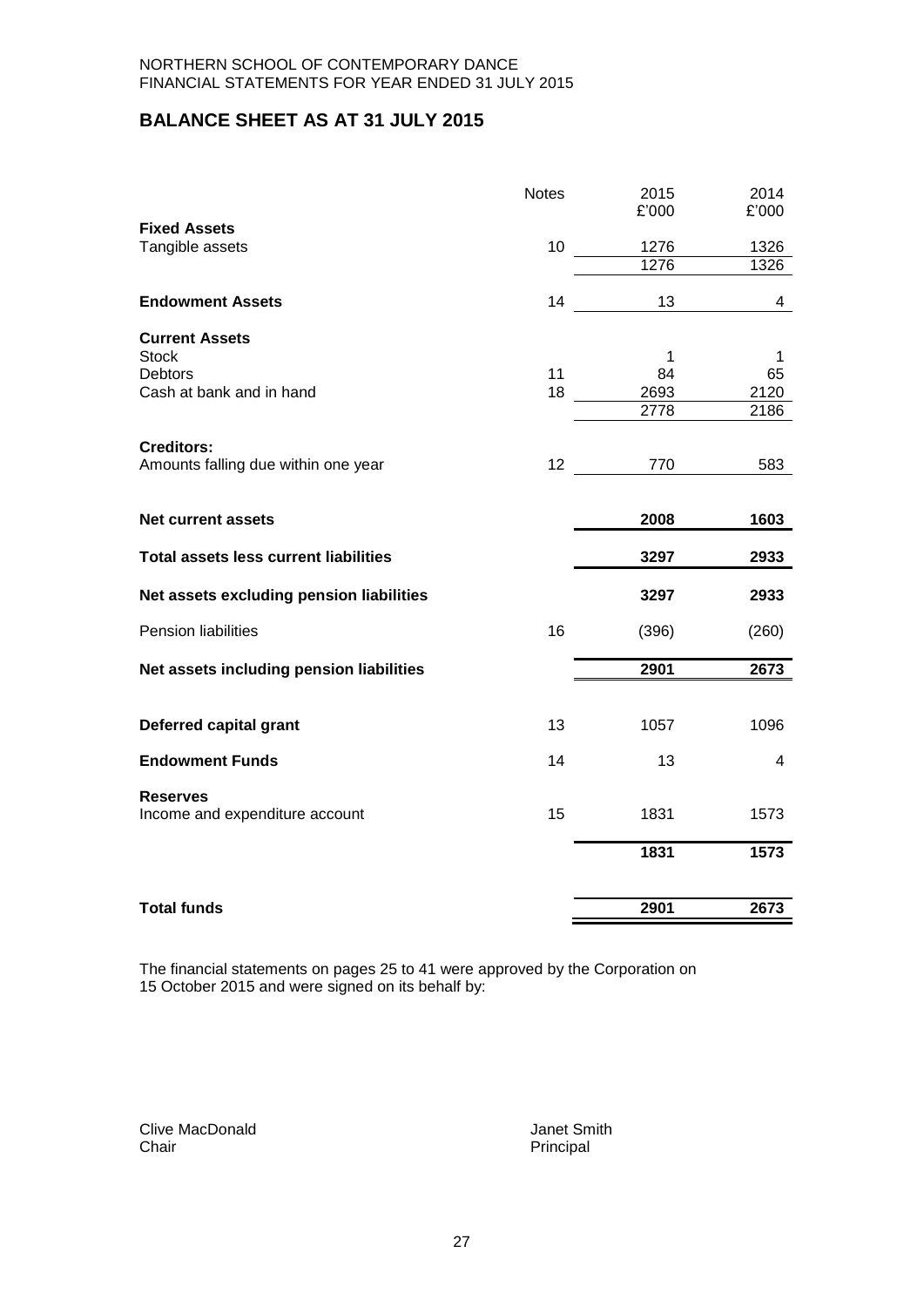# **CASH FLOW STATEMENT**

FOR THE YEAR FROM 1 AUGUST 2014 TO 31 JULY 2015

|                                                             | <b>Notes</b> | 12 months<br>2014/2015<br>£'000 | 12 months<br>2013/2014<br>£'000 |
|-------------------------------------------------------------|--------------|---------------------------------|---------------------------------|
| Cashflow from operating activities                          | 17           | 589                             | 286                             |
| Returns on investments and servicing of finance             | 19           | $\overline{7}$                  | 10                              |
| Capital expenditure and financial investment                | 19           | (49)                            | (43)                            |
| Management of liquid resources                              | 19           | 0                               | 0                               |
| Financing                                                   | 19           | 26                              | 5                               |
| Increase/(Decrease) in cash in the period                   | 18           | 573                             | 258                             |
| Reconciliation of net cash flow to movement<br>in net funds |              |                                 |                                 |
|                                                             |              |                                 | £'000                           |
| Increase in cash in the period                              |              |                                 | 573                             |
| Movement in net funds in the period                         |              |                                 | 573                             |
| Net funds at 1 August 2014                                  |              |                                 | 2120                            |
|                                                             |              |                                 |                                 |
| Net funds at 31 July 2015                                   |              |                                 | 2693                            |

In this statement negative figures refer to cash outflows and all other figures are cash inflows to the School.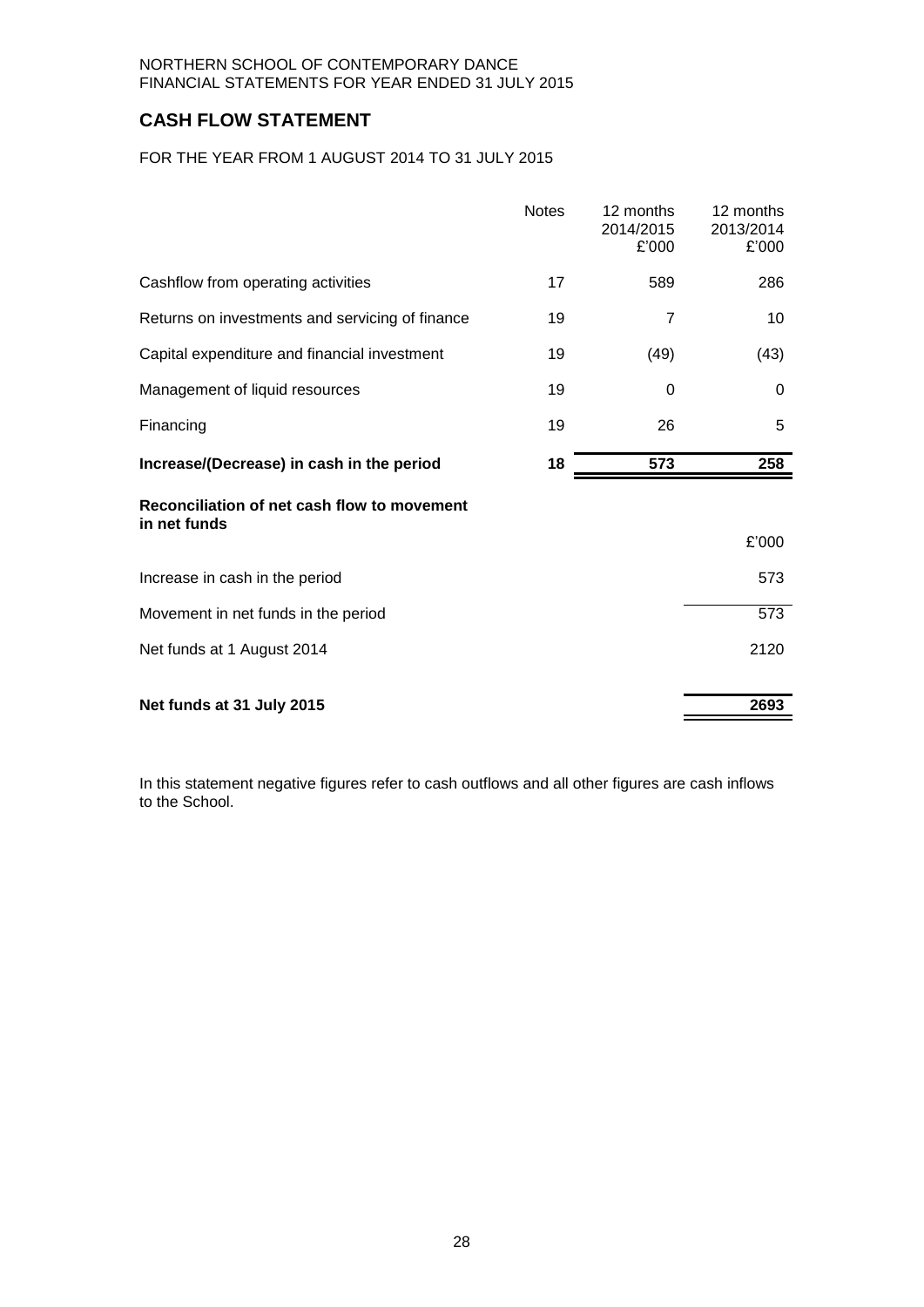# **NOTES TO THE FINANCIAL STATEMENTS**

FOR THE YEAR FROM 1 AUGUST 2014 TO 31 JULY 2015

#### **1. STATEMENT OF ACCOUNTING POLICIES**

#### **Basis of Preparation**

These financial statements have been prepared in accordance with the Statement of Recommended Practice (2007) "Accounting in Further and Higher Education Institutions" and in accordance with applicable Accounting Standards.

#### **Basis of Accounting**

The financial statements are prepared in accordance with the historical cost convention modified by the revaluation of certain fixed assets.

#### **Recognition of Income**

Income from contracts and other services rendered is included to the extent of the completion of the contract or service concerned. All income from short-term deposits is credited to the income and expenditure account in the year in which it is earned. The annual recurrent allocation from the HEFCE, the EFA and the SFA, which is intended to meet recurrent costs, is credited direct to the income and expenditure account. Income on leases is recognised in a straight line over the lease term.

#### **Pension Schemes**

Retirement benefits to employees of the School are provided by the Teachers' Pension Scheme (TPS) and the Local Government Pension Scheme (LGPS). These are defined benefit schemes which are externally funded and contracted out of the State Earnings Related Pension Scheme (SERPS). Contributions to the TPS are charged as incurred.

Contributions to the TPS scheme are charged to the income and expenditure account so as to spread the cost of pensions over employees' working lives with the School in such a way that the pension cost is a substantially level percentage of current and future pensionable payroll values. The contributions are determined by qualified actuaries on the basis of quinquennial valuations using a prospective benefit method.

The assets of the LGPS are measured using closing market values. LGPS liabilities are measured using the projected unit method and discounted at the current rate of return on a high quality corporate bond of equivalent term and currency to the liability. The increase in the present value of the liabilities of the scheme expected to arise from employee service in the period is charged to the operating surplus. The expected return on the scheme's assets and the increase during the period in the present value of the scheme's liabilities, arising from the passage of time, are included in pension finance costs. Actuarial gains and losses are recognised in the statement of total recognised gains and losses.

Further details of the pension schemes are given in note 16.

#### **Tangible Fixed Assets**

a. Land and buildings

Land and buildings inherited from the Local Education Authority and acquired since incorporation are stated in the balance sheet at cost on the basis of the open market value with existing use. Freehold land is not depreciated. Freehold buildings are depreciated over the expected useful economic life to the School of 40 years.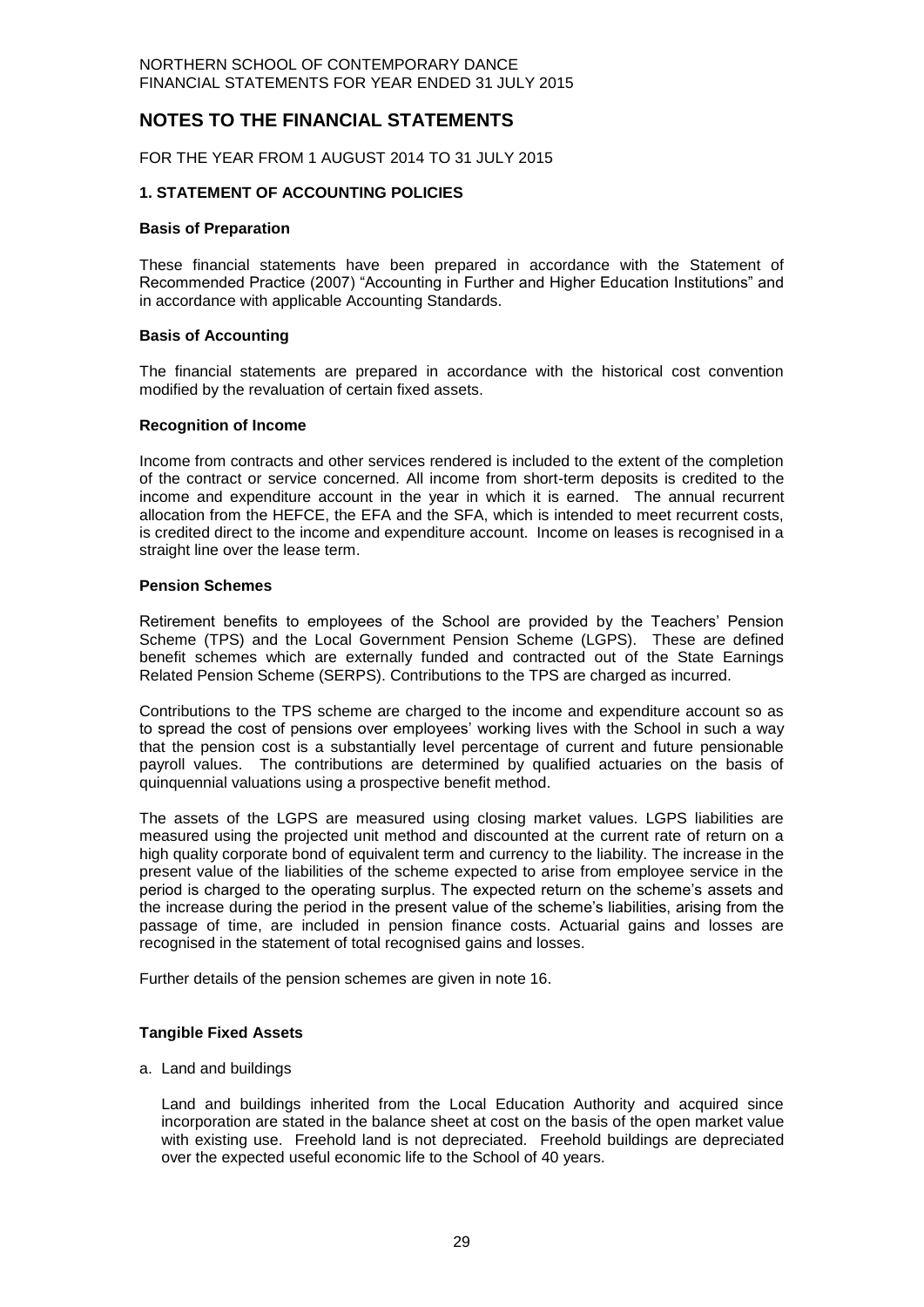#### **1. STATEMENT OF ACCOUNTING POLICIES (continued)**

Where buildings are acquired with the aid of specific grants they are capitalised and depreciated as above. The related grants are credited to a deferred capital grant account and are released to the income and expenditure account over the expected useful economic life of the related asset on a basis consistent with the depreciation policy.

#### b. Equipment

Equipment costing less than £500 (2014: £500) per individual items in aggregate is written off to the income and expenditure account in the year of acquisition. All other equipment is capitalised at cost.

Inherited equipment has been identified and is depreciated on a straight line basis over its remaining useful economic life to the School calculated on an individual basis. All other equipment is depreciated over its useful economic life as follows:

- general office furniture 20 per cent per year on a straight line basis.
- office plant and equipment, musical instruments and sound equipment 20 per cent per year on a straight line basis.
- computer equipment 33.3 per cent per year on a straight line basis.

Where equipment is acquired with the aid of specific grants it is capitalised and depreciated in accordance with the above policy, with the related grant being credited to a deferred capital grant account and released to the income and expenditure account over the expected useful economic life of the related equipment.

#### **Leased Assets**

The School leases the basement of the Holy Rosary church which is used as a dance studio for the Foundation course. Expenditure on operating leases is recognised on a straight line basis over the term of the lease.

#### **Stocks**

Stocks are stated at the lower of their cost and net realisable value. Where necessary, provision is made for obsolete, slow moving and defective stocks.

#### **Maintenance of Premises**

The cost of routine corrective maintenance is charged to the income and expenditure account in the year it is incurred. The School has a planned maintenance programme and the schedule is reviewed on an annual basis. The actual costs of carrying out planned maintenance are charged to the income and expenditure account as incurred.

#### **Taxation**

As an exempt charity the School benefits by being broadly exempt from Corporation tax on income it receives from tuition fees, interest and rents.

The School is exempted from levying VAT on most of the services it provides to students. For this reason the School is generally unable to recover input VAT it suffers on goods and services purchased.

#### **Provisions**

Provisions are recognised when the School has a present legal or constructive obligation as a result of a past event, it is probable that a transfer of economic benefit will be required to settle the obligation and a reliable estimate can be made of the amount of the obligation.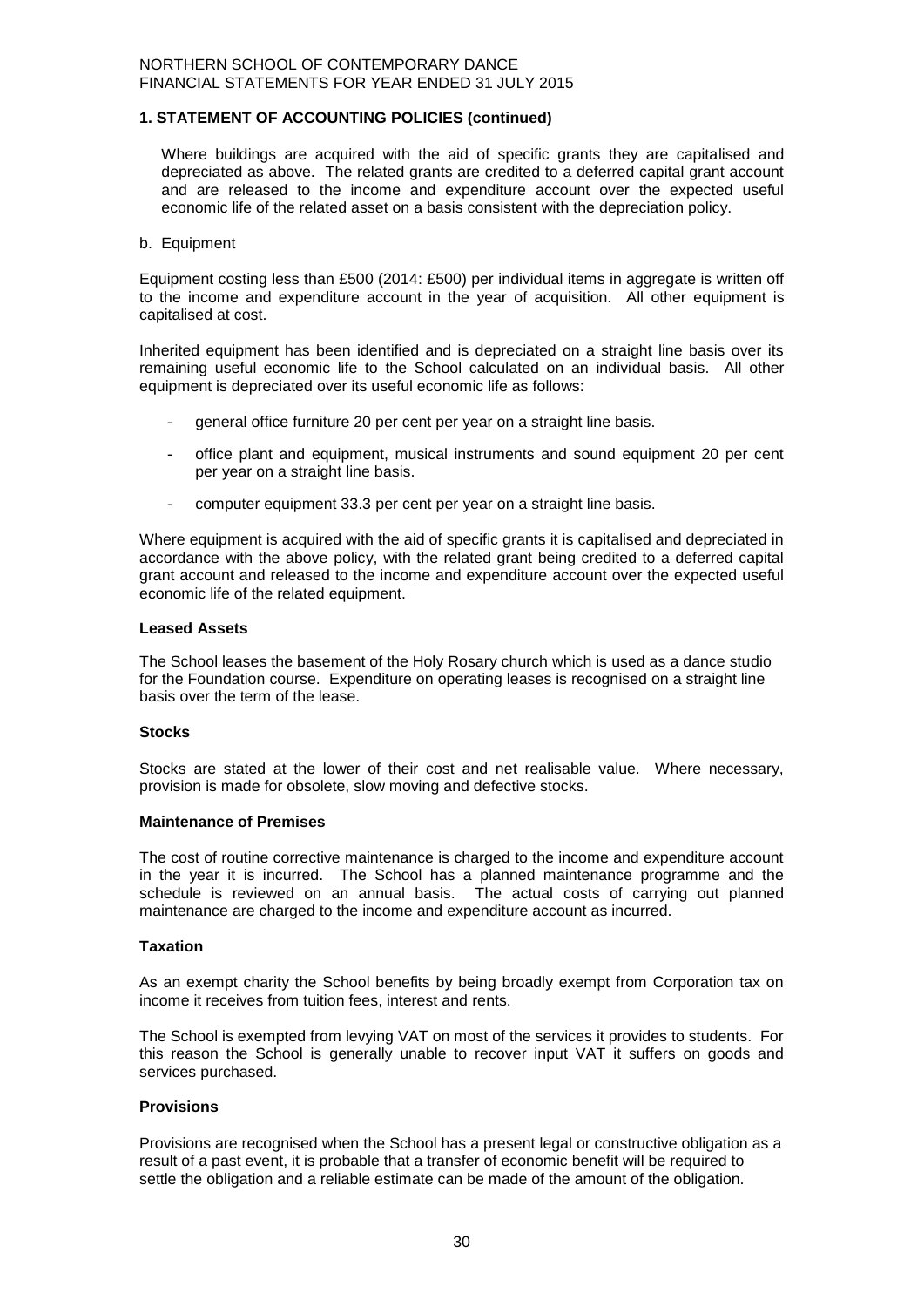# **2. FUNDING COUNCIL GRANTS**

|                                                  | 12 months<br>2014/2015 | 12 months<br>2013/2014 |
|--------------------------------------------------|------------------------|------------------------|
|                                                  | £'000                  | £'000                  |
| HEFCE recurrent grant                            | 805                    | 1004                   |
| <b>HEFCE</b> other grants                        | 91                     | 96                     |
| EFA/SFA recurrent grant - FE provision           | 103                    | 144                    |
| EFA/SFA other grants                             | 0                      | 0                      |
| Deferred capital grant released during the year: |                        |                        |
| <b>Buildings</b><br>(note 13)                    | 8                      | 8                      |
| Equipment (note 13)                              | 22                     | 30                     |
|                                                  | 1029                   | 1282                   |

# **3. TUITION FEES AND EDUCATION CONTRACTS**

| <b>EDUCATION CONTRACTS</b>                                                 |      |      |
|----------------------------------------------------------------------------|------|------|
| Local education authority                                                  | 29   | 22   |
| <b>Other Education Contracts</b>                                           | 246  | 233  |
| <b>TUITION FEES, CHARGES AND SUPPORT GRANTS</b><br>Full time student fees: |      |      |
| Home and other European Union                                              | 1396 | 1162 |
| Non-European Union                                                         | 184  | 105  |
| Further Education - Home and other European Union                          | 11   | 13   |
| Further Education - Non European Union                                     | 11   | 0    |
|                                                                            |      |      |
|                                                                            | 1877 | 1535 |
|                                                                            |      |      |
| <b>4. OTHER OPERATING INCOME</b>                                           |      |      |
| Releases from deferred capital grants:                                     |      |      |
| Non Funding Council (note 13)                                              | 35   | 35   |
| Other income generating activities                                         | 52   | 57   |
| Other income                                                               | 50   | 58   |
|                                                                            | 137  | 150  |
|                                                                            |      |      |
|                                                                            |      |      |
| <b>5. INVESTMENT INCOME</b>                                                |      |      |
|                                                                            |      |      |

| Other interest receivable |  |  |
|---------------------------|--|--|
|                           |  |  |
|                           |  |  |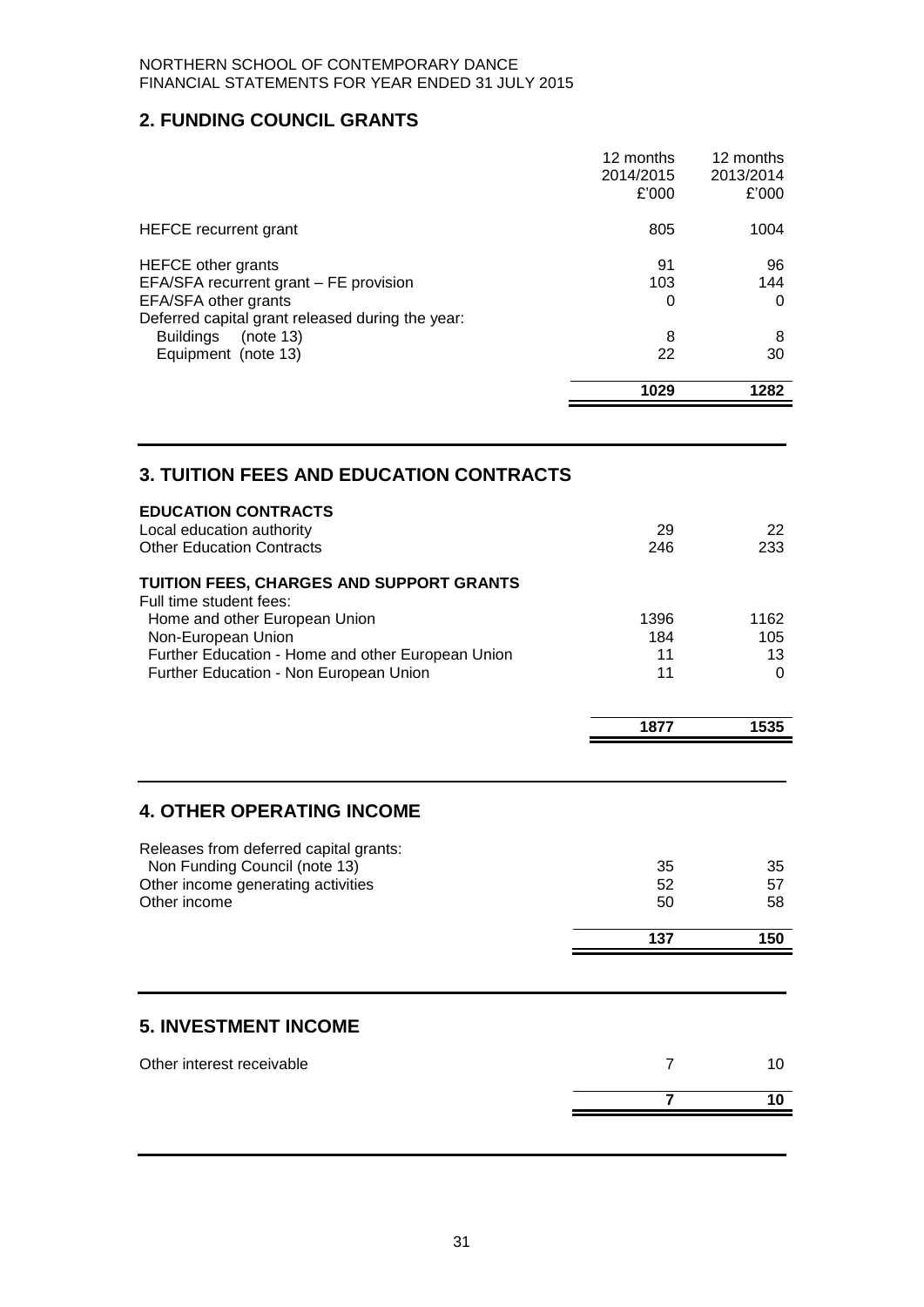# **6. STAFF COSTS**

The average number of persons (including senior post holders) employed by the School during the year expressed as full-time equivalents was:

|                                                             | 12 months      | 12 months |
|-------------------------------------------------------------|----------------|-----------|
|                                                             | 2014/2015      | 2013/2014 |
|                                                             | Number         | Number    |
| Teaching departments                                        | 14.8           | 15.0      |
| Teaching support services                                   | 8.0            | 9.0       |
| Administration and central services                         | 14.2           | 14.9      |
| Premises                                                    | 2.6            | 1.0       |
| Other income generating activities                          | 1.5            | 1.0       |
|                                                             |                |           |
|                                                             | 41.1           | 40.9      |
|                                                             |                |           |
|                                                             | £'000          | £'000     |
| Staff costs for the above persons                           |                |           |
| Teaching departments                                        | 573            | 629       |
| Teaching support services                                   | 230            | 233       |
| Administration and central services                         | 638            | 637       |
| Premises                                                    | 70<br>$\Omega$ | 23        |
| Research                                                    | 38             | 0<br>26   |
| Other income generating activities<br>FRS17 other movements | 24             | 8         |
| Restructuring costs                                         | 0              | 86        |
|                                                             |                |           |
|                                                             | 1573           | 1642      |
|                                                             |                |           |
| Wages and salaries                                          | 1348           | 1326      |
| Social security costs                                       | 81             | 85        |
| Other pension costs                                         | 113            | 102       |
| FRS17 other movements                                       | 31             | 43        |
| Restructuring costs                                         | 0              | 86        |
|                                                             | 1573           | 1642      |
|                                                             |                |           |

## **7. EMOLUMENTS OF SENIOR POST HOLDERS**

| For the year to 31 July<br>Emoluments (including pension contributions                                                     | 2014/2015         | 2013/2014         |
|----------------------------------------------------------------------------------------------------------------------------|-------------------|-------------------|
| and benefits in kind)                                                                                                      | £169,347          | £210,282          |
| Emoluments of the principal (who is also<br>the highest paid senior post holder):<br>Salary<br><b>Pension Contribution</b> | £73,983<br>£9,433 | £65,351<br>£9,215 |
|                                                                                                                            | £83,416           | £74,566           |

The pension contributions in respect of the Principal and senior post holders are in respect of employer's contributions to the Teacher's Pension Scheme or the Local Government Pension Scheme and are paid at the same rate as for other employees.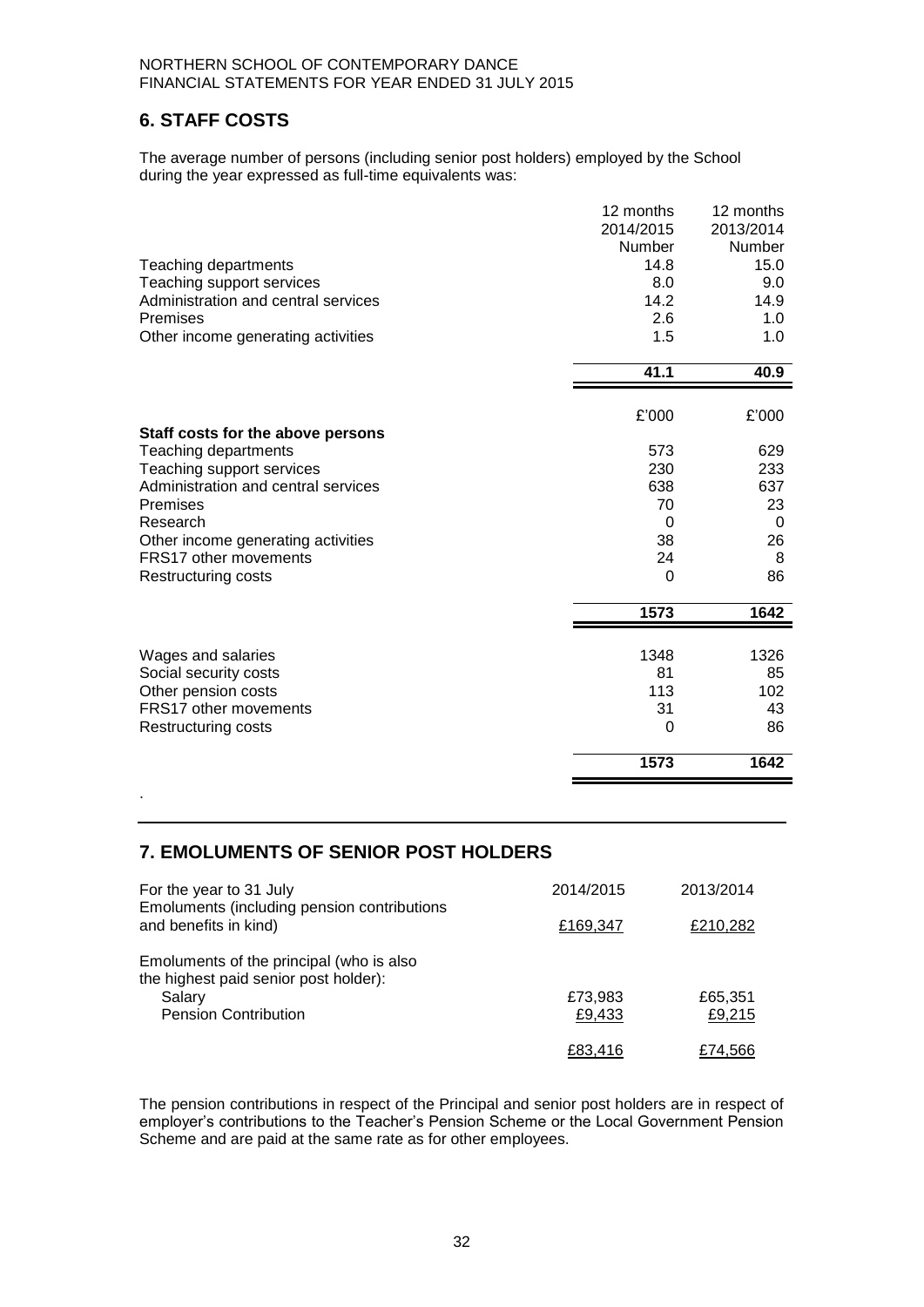# **7. EMOLUMENTS OF SENIOR POST HOLDERS continued**

The members of the Corporation other than the Principal did not receive any payment from the School other than the reimbursement of travel and subsistence expenses incurred in the course of their duties.

Overseas Activities

Costs of £1,406 (2014: £1,777) were incurred in the year in respect of overseas activities.

# **8. OTHER OPERATING EXPENSES**

|                                                                                                                                                                                                                                                                                   | 12 months<br>2014/2015<br>£'000                               | 12 months<br>2013/2014<br>£'000                              |
|-----------------------------------------------------------------------------------------------------------------------------------------------------------------------------------------------------------------------------------------------------------------------------------|---------------------------------------------------------------|--------------------------------------------------------------|
| Teaching departments<br>Teaching support services<br>Other support services<br>Administration and central support services<br>General education services<br>Premises costs<br>Planned maintenance<br>Research<br><b>FRS17</b> finance costs<br>Other income-generating activities | 152<br>245<br>25<br>157<br>97<br>236<br>73<br>0<br>(24)<br>30 | 224<br>187<br>23<br>144<br>84<br>251<br>89<br>0<br>(8)<br>25 |
|                                                                                                                                                                                                                                                                                   | 991                                                           | 1019                                                         |
| Other operating expenses include:<br>Auditors remuneration<br>- internal audit<br>- external audit<br>- other services from either external or internal audit<br>(Gains)/losses on disposal of tangible fixed assets                                                              | 0<br>12<br>1<br>0                                             | 0<br>12<br>$\overline{2}$<br>$\Omega$                        |

# **9. TAXATION**

The members do not believe the School was liable for any Corporation tax arising out of its activities during the year.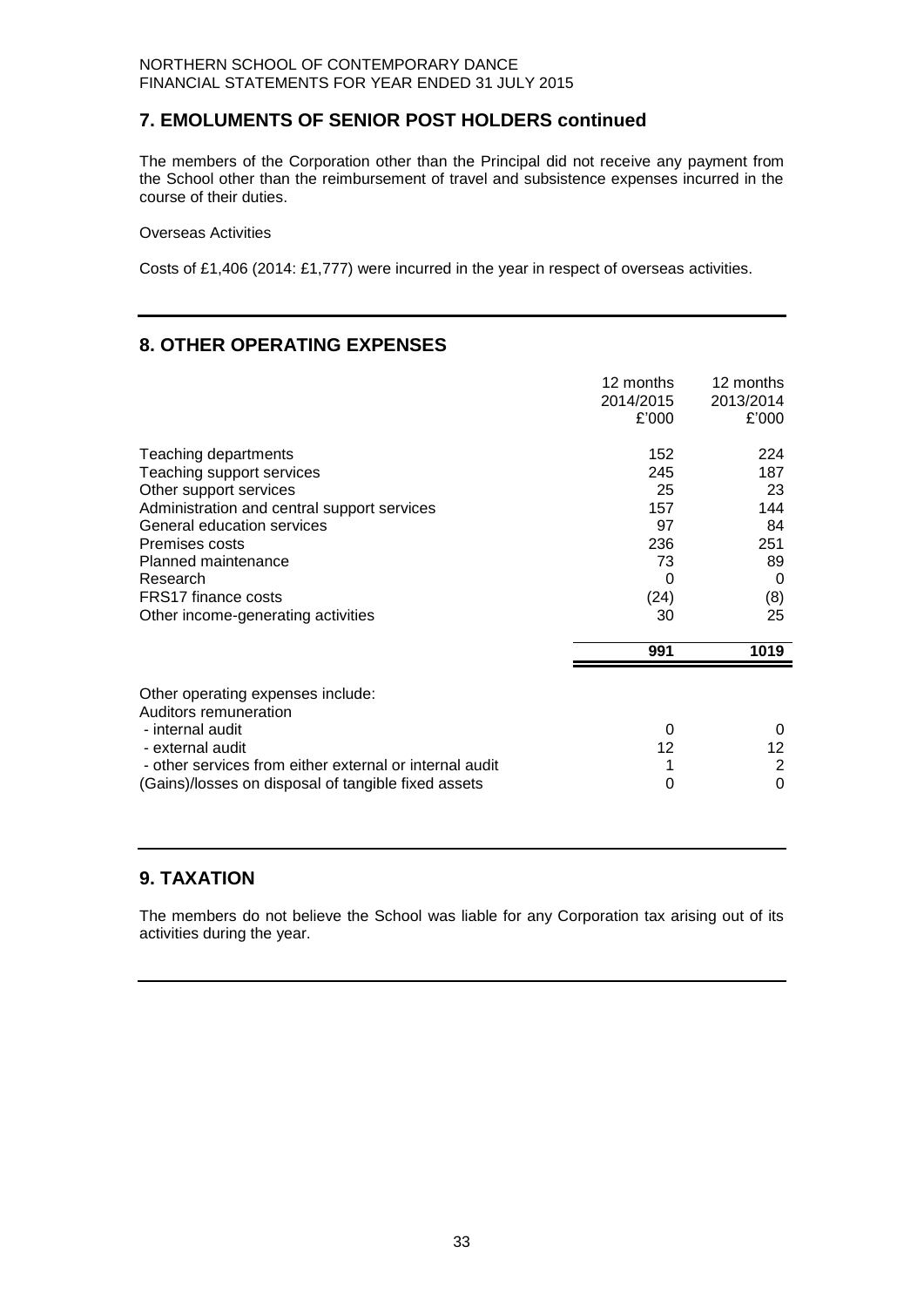## **10. TANGIBLE FIXED ASSETS**

|                                                                                                                     | Land and buildings<br>Freehold | Equipment                | Total                      |
|---------------------------------------------------------------------------------------------------------------------|--------------------------------|--------------------------|----------------------------|
|                                                                                                                     | £'000                          | £'000                    | £'000                      |
| <b>Cost or valuation</b>                                                                                            |                                |                          |                            |
| At 1 August 2014                                                                                                    | 1941                           | 959                      | 2900                       |
| Additions                                                                                                           | 0                              | 49                       | 49                         |
| <b>Disposals</b>                                                                                                    | 0                              | (51)                     | (51)                       |
| At 31 July 2015                                                                                                     | 1941                           | 957                      | 2898                       |
| <b>Depreciation</b><br>At 1 August 2014<br>Charge for year<br>Eliminated in respect of disposals<br>At 31 July 2015 | 713<br>48<br>0<br>761          | 861<br>51<br>(51)<br>861 | 1574<br>99<br>(51)<br>1622 |
| Net book value at 31 July 2015                                                                                      | 1180                           | 96                       | 1276                       |
| Net book value at 31 July 2014                                                                                      | 1228                           | 98                       | 1326                       |
|                                                                                                                     |                                |                          |                            |
| Inherited                                                                                                           | 40                             | 0                        | 40                         |
| Financed by Funding Council capital grants                                                                          | 211                            | 33                       | 244                        |
| Financed from own resources                                                                                         | 116                            | 63                       | 179                        |
| Financed by other capital grants                                                                                    | 813                            | 0                        | 813                        |
|                                                                                                                     | 1180                           | 96                       | 1276                       |

Some of the School buildings are Grade II listed inside and out. Due to the particular nature of the School and its location in a mainly suburban residential area the open market value is below the build cost.

Other tangible fixed assets inherited from the Local Education Authority at incorporation have been valued by the Corporation on a depreciated replacement cost basis with the assistance of independent professional advice.

Buildings with a net book value of £91,170 (2014: £95,155) and a cost of £158,956 (2014: £158,956) have been funded from Treasury sources: should these particular buildings be sold, the School would either have to surrender the proceeds to the Treasury or use them in accordance with the Financial Memorandum with the Higher Education Funding Council for England.

## **11. DEBTORS**

|                                     | 2014/2015<br>£'000 | 2013/2014<br>£'000 |
|-------------------------------------|--------------------|--------------------|
| Amounts falling due within one year |                    |                    |
| Trade debtors                       | 28                 | 31                 |
| Sundry debtors                      | 2                  | 4                  |
| Prepayments and accrued income      | 54                 | 30                 |
|                                     | 84                 | 65                 |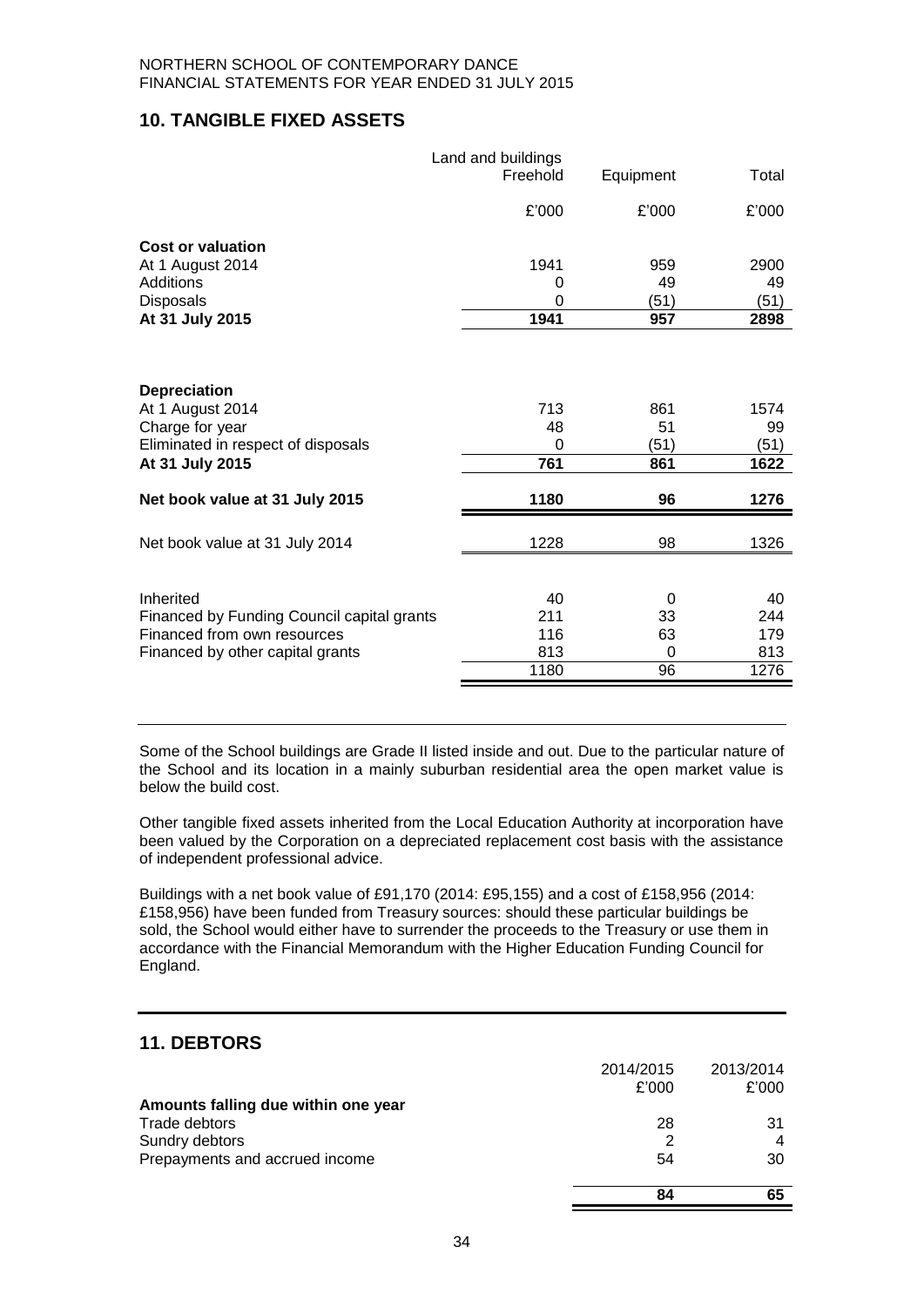# **12. CREDITORS: AMOUNTS FALLING DUE WITHIN ONE YEAR**

| Payments received on account       | 148 | 81  |
|------------------------------------|-----|-----|
| Trade creditors                    | 36  | 42  |
| Other taxation and social security | 40  | 60  |
| Other creditors                    | 120 | 101 |
| Accruals                           | 426 | 299 |
|                                    | 770 | 583 |
|                                    |     |     |

# **13. DEFERRED CAPITAL GRANTS**

|                                    | Funding<br>Council<br>£'000 | Other<br>Grants<br>£'000 | Total<br>£'000 |
|------------------------------------|-----------------------------|--------------------------|----------------|
|                                    |                             |                          |                |
| <b>At 1 August 2014</b>            |                             |                          |                |
| Land and buildings                 | 219                         | 848                      | 1067           |
| Equipment                          | 29                          | 0                        | 29             |
| Cash received:                     |                             |                          |                |
| Land and buildings                 | 0                           | 0                        | 0              |
| Equipment                          | 26                          | 0                        | 26             |
| Released to income and expenditure |                             |                          |                |
| account                            |                             |                          |                |
| Land and buildings (notes 2 and 4) | (8)                         | (35)                     | (43)           |
| Equipment (note 2)                 | (22)                        | 0                        | (22)           |
| At 31 July 2015                    |                             |                          |                |
| <b>Land and buildings</b>          | 211                         | 813                      | 1024           |
| <b>Equipment</b>                   | 33                          | 0                        | 33             |
| Total                              | 244                         | 813                      | 1057           |

## **14. ENDOWMENTS**

| At 1 August                                                              | 2015<br>£'000<br>4 | 2014<br>£'000<br>2 |
|--------------------------------------------------------------------------|--------------------|--------------------|
| New endowments<br>Expenditure for the year related to endowment balances | 10<br>(1)          | 3                  |
| At 31 July                                                               | 13                 | 4                  |
| <b>Balance represented by:</b><br>Cash at bank held for endowments       | 13                 | 4                  |
| At 31 July                                                               | 13                 |                    |
|                                                                          |                    |                    |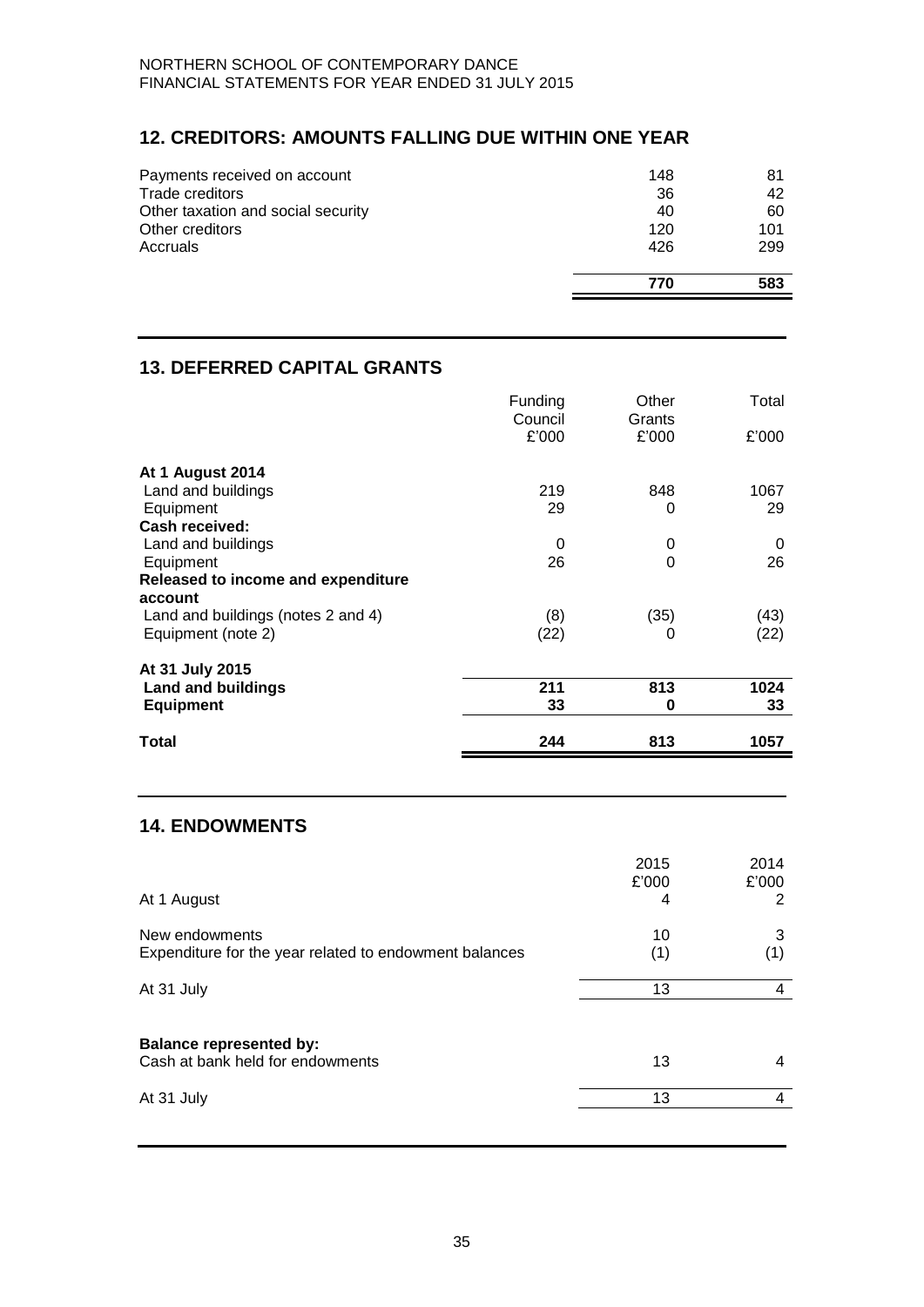# **15. INCOME AND EXPENDITURE ACCOUNT RESERVE**

|                                                        | 2015  | 2014  |
|--------------------------------------------------------|-------|-------|
|                                                        | £'000 | £'000 |
| At 1 August                                            | 1573  | 1088  |
| Surplus/(deficit) retained for the year                | 387   | 208   |
| Transfer from revaluation reserve to general reserve   | 0     | 40    |
| Additional (loss)/gain in respect of pension scheme    | (129) | 237   |
| At 31 July                                             | 1831  | 1573  |
|                                                        |       |       |
| <b>Balance represented by:</b>                         |       |       |
| Pension reserve                                        | (396) | (260) |
| Income & expenditure reserve excluding pension reserve | 2227  | 1833  |
| At 31 July                                             | 1831  | 1573  |
|                                                        |       |       |

## **16. PENSION AND SIMILAR OBLIGATIONS**

The School's employees belong to two principal pension schemes, the Teachers' Pension Scheme (TPS) and the West Yorkshire Pension Fund (WYPF).

#### **Teachers' Pension Scheme (TPS)**

The TPS is an unfunded defined benefit scheme. Contributions on a pay as you go basis are credited to the Exchequer under arrangements governed by the Superannuation Act 1972. The charge to the income and expenditure account in relation to this scheme for 2014/15 was £75,699.

#### **FRS 17**

Under the definitions set out in Financial Reporting Standard 17 (Retirement Benefits), the TPS is a multi-employer pension scheme because of the mutual nature of the scheme. The School is unable to identify its share of the underlying assets and liabilities of the scheme.

Accordingly the School has taken advantage of the exemption in FRS 17 and has accounted for its contributions to the scheme as if it were a defined contribution scheme. The School has set out the information available on the deficit in the scheme and the implications for the School in terms of the anticipated contribution rates.

#### **West Yorkshire Pension Scheme (WYPS)**

The WYPF is a funded defined-benefit pension, with assets held in separate trustee administered funds. The total contribution made for the year ended 31 July 2015 was £36,249.The agreed contribution rates for 2015/16 are 8.7% for employers and range from 5.8% to 9.9% for employees (based on salary bands).

The following information is based upon a full actuarial valuation of the fund at 31 March 2004 updated as at 31 July each year up to 31 July 2015 by a qualified, independent actuary.The major assumptions used by the actuary were: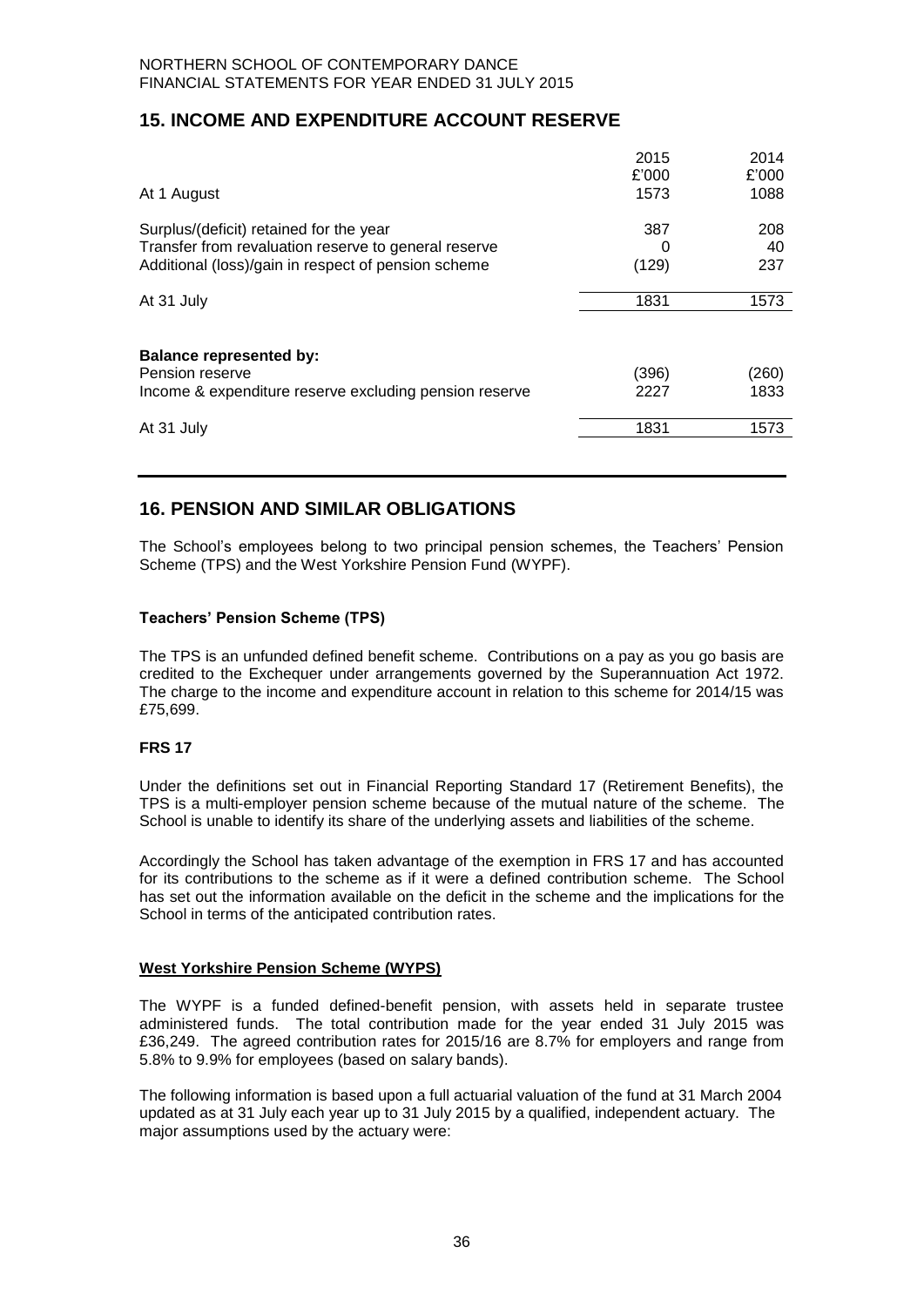# **16. PENSION AND SIMILAR OBLIGATIONS (continued)**

|                                         |         | 31 July 2015 31 July 2014 31 July 2013 |         |
|-----------------------------------------|---------|----------------------------------------|---------|
| <b>RPI</b> Inflation                    | $3.2\%$ | 3.2%                                   | $3.6\%$ |
| <b>CPI</b> Inflation                    | 2.1%    | 2.2%                                   | 2.7%    |
| Rate of increase in salaries            | $3.6\%$ | $3.7\%$                                | 4.6%    |
| Rate of increase in pensions            | 2.1%    | 2.2%                                   | 2.7%    |
| Rate of increase to deferred pensions   | 2.1%    | 2.2%                                   | 2.7%    |
| Rate of revaluation of pension accounts | 2.1%    | $2.2\%$                                | n/a     |
| Discount rate for liabilities           | 3.6%    | $4.1\%$                                | 4.5%    |

The current mortality assumptions include sufficient allowance for future improvements in mortality rates. The assumed life expectations on retirement at 65 are:

| Retiring today       | 31 July 2015 | 31 July 2014 |
|----------------------|--------------|--------------|
| Males                | 22.6         | 22.5         |
|                      |              |              |
| Females              | 25.5         | 25.4         |
| Retiring in 20 years |              |              |
| Males                | 24.8         | 24.7         |
| Females              | 27.8         | 27.7         |

The assets in the scheme and the expected rates of return were:

|                                     | rate of return | 31 July | rate of return | 31 July | rate of return | 31 July |
|-------------------------------------|----------------|---------|----------------|---------|----------------|---------|
|                                     | expected at    | 2015    | expected at    | 2014    | expected at    | 2013    |
|                                     | 31 July 2015   | £'000   | 31 July 2014   | £'000   | 31 July 2013   | £'000   |
|                                     |                |         |                |         |                |         |
| Equities                            | 7.0%           | 1198    | 7.5%           | 1051    | 7.8%           | 956     |
| Government Bonds                    | 2.5%           | 164     | 3.2%           | 144     | 3.3%           | 149     |
| Other Bonds                         | 3.1%           | 73      | 3.7%           | 73      | 4.0%           | 75      |
| Property                            | 6.2%           | 71      | 6.8%           | 46      | 7.3%           | 39      |
| Cash/Liquidity                      | 1.1%           | 24      | 1.1%           | 55      | 0.9%           | 50      |
| Other                               | 7.0%           | 49      | 7.5%           | 31      | 7.8%           | 41      |
| Total market value of School assets |                | 1579    |                | 1400    |                | 1310    |
|                                     |                |         |                |         |                |         |
|                                     |                |         |                |         |                |         |
|                                     |                |         |                | 2015    | 2014           | 2013    |
|                                     |                |         |                | £'000   | £'000          | £'000   |
| School's estimated asset share      |                |         |                | 1579    | 1400           | 1310    |
| Present value of scheme liabilities |                |         |                | (1975)  | (1660)         | (1772)  |
| (Deficit)/ surplus in the scheme    |                |         |                | (396)   | (260)          | (462)   |
|                                     |                |         |                |         |                |         |

The following amounts have been recognised in the performance statements in the year to 31 July 2015 under the requirements of FRS17:

| Operating profit: |
|-------------------|
|-------------------|

|                                          | 2015<br>£'000 | 2014<br>£'000 |
|------------------------------------------|---------------|---------------|
| Service cost                             | (67)          | (78)          |
| Total operating charge                   | (67)          | (78)          |
|                                          |               |               |
| Other financing income:                  | 2015          | 2014          |
|                                          | £'000         | £'000         |
| Expected return on pension scheme assets | 93            | 89            |
| Interest on pension scheme liabilities   | (69)          | (81)          |
| Net return                               | 24            | 8             |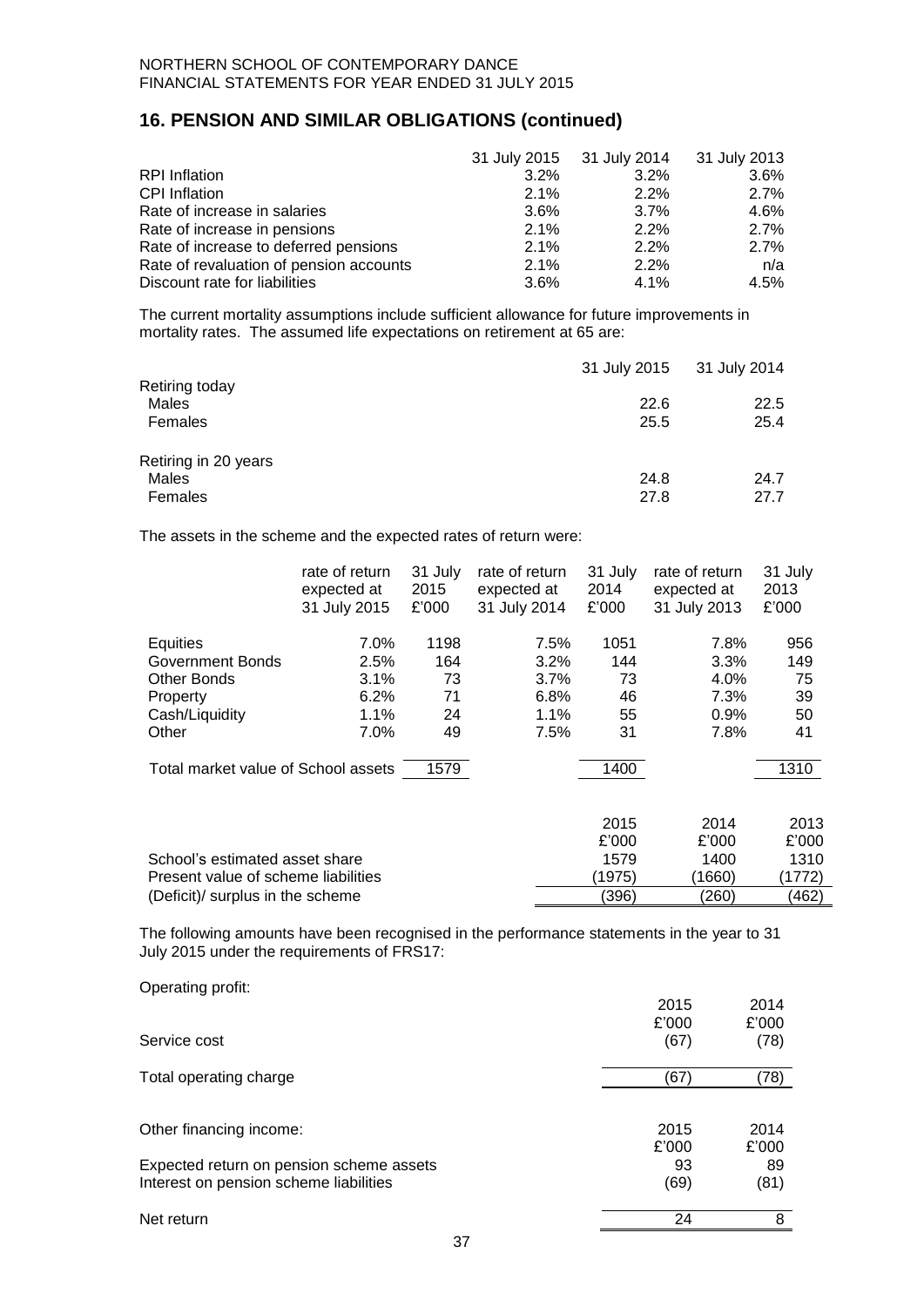# **16. PENSION AND SIMILAR OBLIGATIONS (continued)**

*In 2013/14 due to the materiality level, finance income gained of £8K was included within staff costs, netted against the pension charge to the income & expenditure account. The prioryear figures have been re-stated to analyse the finance costs as a separate item within other operating expenses.*

| Statement of total recognised gains and losses (STRGL):       |       |       |
|---------------------------------------------------------------|-------|-------|
|                                                               | 2015  | 2014  |
|                                                               | £'000 | £'000 |
|                                                               |       |       |
| Actual return less expected return on pension scheme assets   | (129) | 237   |
| Experience gains and losses arising on the scheme liabilities | 0     | 0     |
|                                                               |       |       |
| Actuarial gain/(loss) recognised in STRGL                     | (129) | 237   |
|                                                               |       |       |
|                                                               |       |       |
|                                                               |       |       |
| Movement in deficit during year:                              |       |       |
|                                                               | 2015  | 2014  |
|                                                               | £'000 | £'000 |
| Deficit in scheme at beginning of year                        |       |       |
|                                                               | (260) | (462) |
| Movement in year:                                             |       |       |
| Current service charge                                        | (67)  | (78)  |
| Contributions                                                 | 36    | 35    |
| Exceptional pensions past service credit                      | 0     | 0     |
| Net interest/return on assets                                 | 24    | 8     |
| Actuarial gain or (loss)                                      | (129) | 237   |
|                                                               |       |       |
| Deficit in scheme at end of year                              | (396) | (260) |
|                                                               |       |       |
|                                                               |       |       |
| Asset and Liability Reconciliation:                           |       |       |
|                                                               | 2015  | 2014  |
|                                                               | £'000 | £'000 |
| Liabilities at start of period                                | 1660  | 1772  |
| Service cost                                                  | 67    | 78    |
| Interest cost                                                 | 69    | 81    |
| Employee contributions                                        | 26    | 24    |
|                                                               | 167   |       |
| Actuarial (gains)/loss                                        |       | (263) |
| Benefits paid                                                 | (14)  | (32)  |
|                                                               |       |       |
| Liabilities at end of period                                  | 1975  | 1660  |
|                                                               |       |       |
|                                                               |       |       |
| Asset and Liability Reconciliation:                           |       |       |
|                                                               | 2015  | 2014  |
|                                                               | £'000 | £'000 |
| Assets at start of period                                     | 1400  | 1310  |
| Expected return on assets                                     | 93    | 89    |
| Actuarial gain/(loss)                                         | 38    | (26)  |
| <b>Employer contributions</b>                                 | 36    | 35    |
| Employee contributions                                        | 26    | 24    |
| Benefits paid                                                 | (14)  | (32)  |
|                                                               |       |       |
| Assets at end of period                                       | 1579  | 1400  |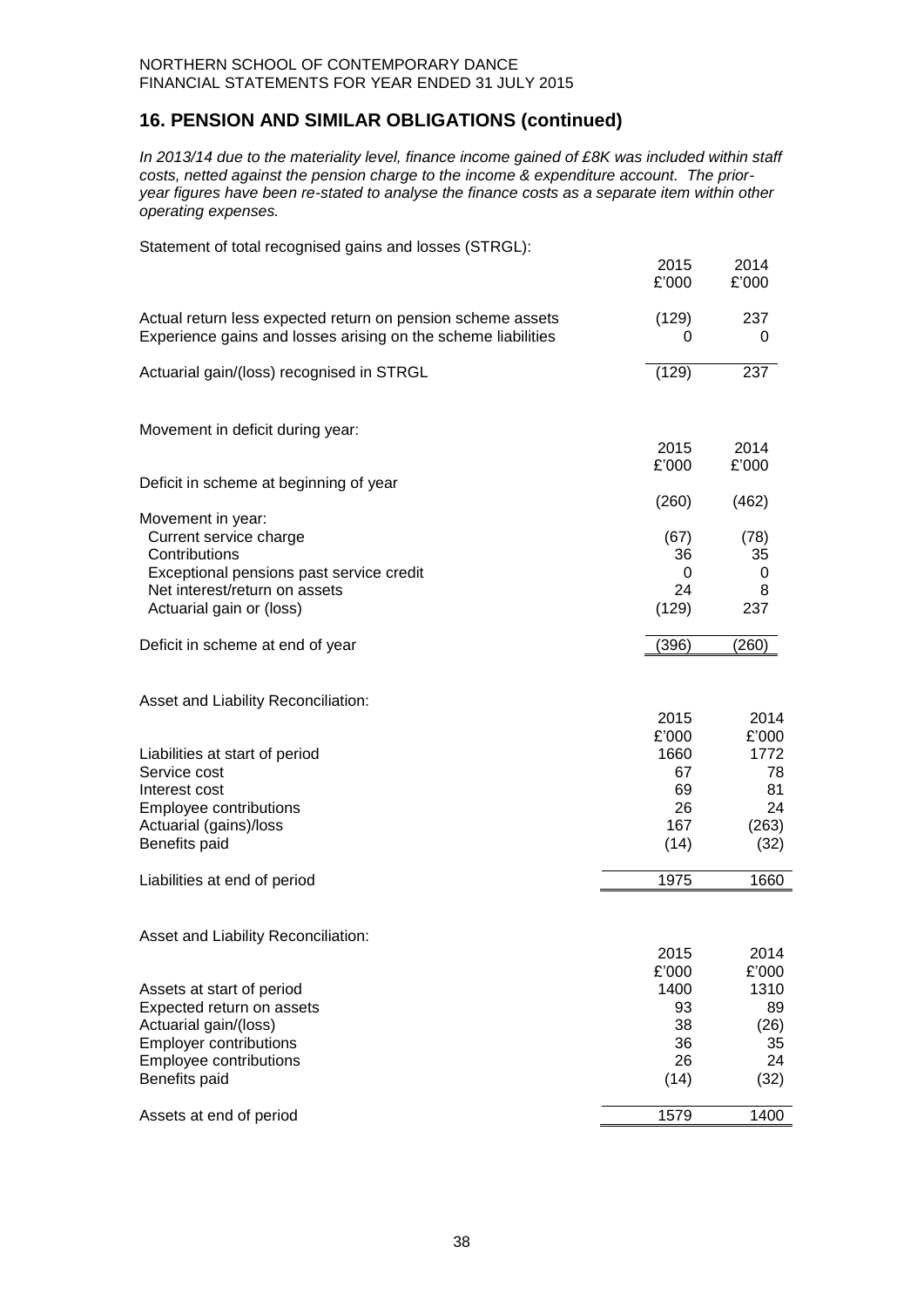# **16. PENSION AND SIMILAR OBLIGATIONS (continued)**

| History of experience gains or losses:                                         | 2015<br>£'000 | 2014<br>£'000 | 2013<br>£'000 | 2012<br>£'000  | 2011<br>£'000 |
|--------------------------------------------------------------------------------|---------------|---------------|---------------|----------------|---------------|
| Difference between the expected and actual<br>returns on assets:               |               |               |               |                |               |
| Amount                                                                         | 38            | (26)          | 125           | (55)           | 23            |
| % of scheme assets                                                             | 2.4           | 1.9           | 9.5           | 5.1            | 2.3           |
| Experience gains and losses on scheme<br>liabilities:                          |               |               |               |                |               |
| Amount                                                                         | 11            | 30            |               | $\overline{2}$ | 152           |
| % of scheme assets                                                             | 0.7           | 2.1           | 0.1           | 0.2            | 15.1          |
| Total amounts recognised in statement of total<br>recognised gains and losses: |               |               |               |                |               |
| Amount                                                                         | (129)         | 237           | 135           | (227)          | 187           |
| % of scheme liabilities                                                        | 6.5           | 14.3          | 7.6           | 13.9           | 14.2          |

# **17. RECONCILIATION OF OPERATING SURPLUS TO NET CASH INFLOW FROM OPERATING ACTIVITES**

|                                                  | <b>Notes</b> | 2015<br>£'000 | 2014<br>£'000 |
|--------------------------------------------------|--------------|---------------|---------------|
| Surplus/(Deficit) on continuing operations after |              |               |               |
| depreciation of assets at valuation and tax      | 15           | 387           | 208           |
| Depreciation                                     | 10           | 99            | 108           |
| Deferred capital grants released to income       | 2 & 4        | (65)          | (73)          |
| Loss on disposal of tangible assets              |              |               |               |
| Pension cost less contributions payable          |              |               | 35            |
| (Increase)/Decrease in stocks                    |              |               |               |
| (Increase)/Decrease in debtors                   | 11           | (19)          |               |
| Increase/(Decrease) in creditors                 | 12           | 187           | 12            |
| (Decrease) in provisions                         |              | O             | 0             |
| Interest receivable                              | 5            |               | (10)          |
| Net cash inflow from operating activities        |              | 589           | 282           |

# **18. ANALYSIS OF CHANGES IN NET FUNDS**

|                          | At 1 August<br>2014<br>£'000 | Cash flows<br>£'000 | At 31 July<br>2015<br>£'000 |
|--------------------------|------------------------------|---------------------|-----------------------------|
| Cash at bank and in hand | 2120                         | 573                 | 2693                        |
| <b>Total</b>             | 2120                         | 573                 | 2693                        |
|                          |                              |                     |                             |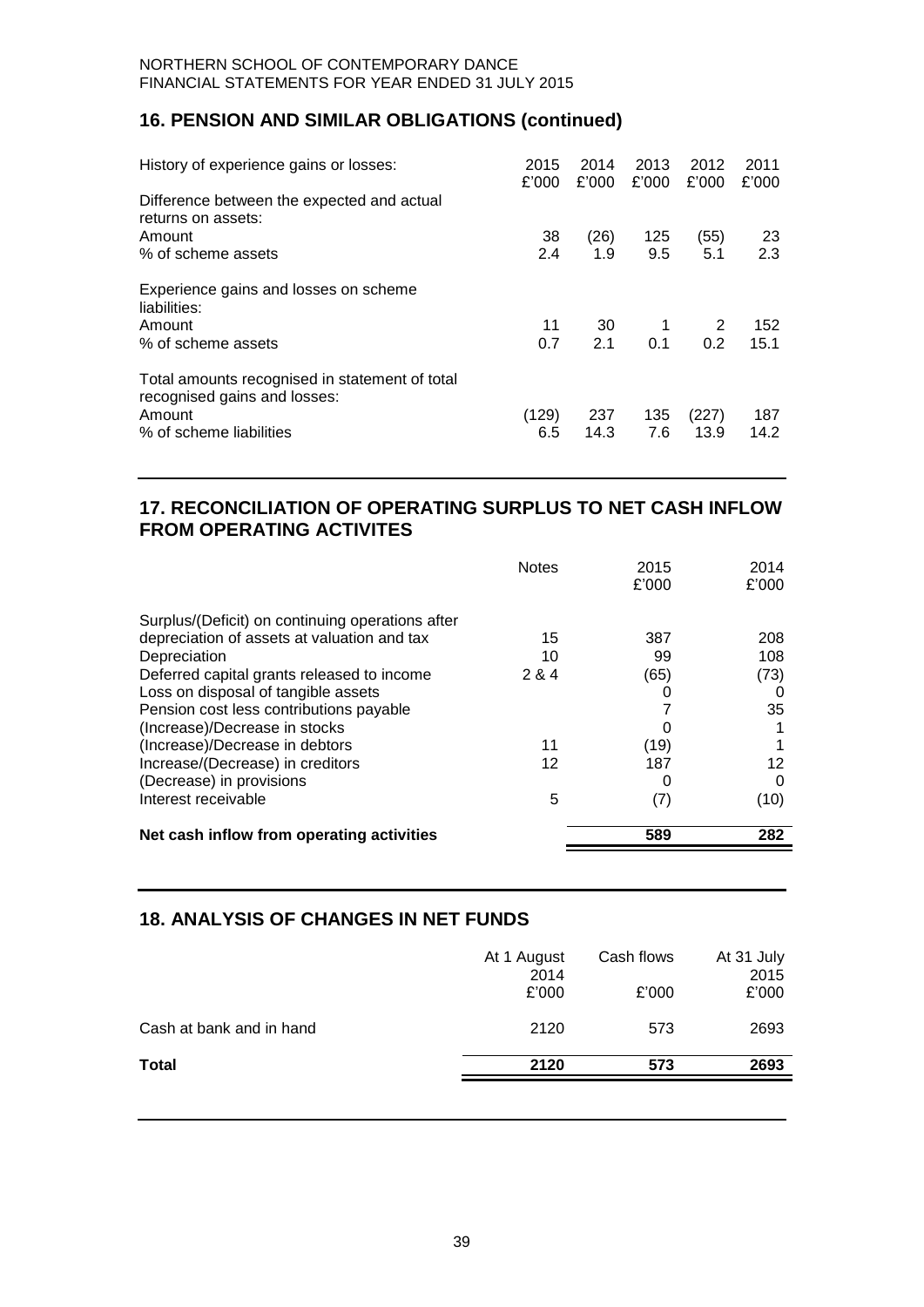## **19. ANALYSIS OF CASH FLOWS FOR HEADINGS NETTED IN THE CASH FLOW STATEMENT**

|                                                         | 2015  | 2014  |
|---------------------------------------------------------|-------|-------|
|                                                         | £'000 | £'000 |
| Returns on investments and servicing of finance:        |       |       |
| Interest received                                       | 7     | 10    |
| Net cash flow from returns on investments and servicing |       |       |
| of finance                                              | 7     | 10    |
| <b>Capital expenditure and financial investment:</b>    |       |       |
| Purchase of tangible fixed assets                       | (49)  | (43)  |
| Deferred capital grants received                        | 26    | 5     |
| Net cash outflow for capital expenditure and financial  |       |       |
| investment                                              | (23)  | (38)  |
| Net cash inflow/(outflow) from management of liquid     |       |       |
| resources                                               | 0     | O     |
|                                                         |       |       |
| Net cash inflow/outflow from financing                  | 0     | 0     |

# **20. POST BALANCE SHEET EVENTS**

There are no significant post balance sheet events.

# **21. CAPITAL COMMITMENTS**

|                                                   | 2015<br>£'000 | 2014<br>£'000 |
|---------------------------------------------------|---------------|---------------|
| Commitments contracted for at 31 July 2015        | 6             |               |
| Authorised but not contracted for at 31 July 2015 | O             |               |

# **22. FINANCIAL COMMITMENTS**

The School has operating lease commitments in respect of land and buildings for the 2014/15 financial year on leases expiring:

|                                              | 2015  | 2014  |
|----------------------------------------------|-------|-------|
|                                              | £'000 | £'000 |
| Land and buildings                           |       |       |
| Expiring within one year                     | Ω     |       |
| Expiring within two and five years inclusive | 25    | 36    |
| Expiring in over five years                  |       |       |
|                                              |       |       |
|                                              |       |       |
|                                              | 25    | 36    |